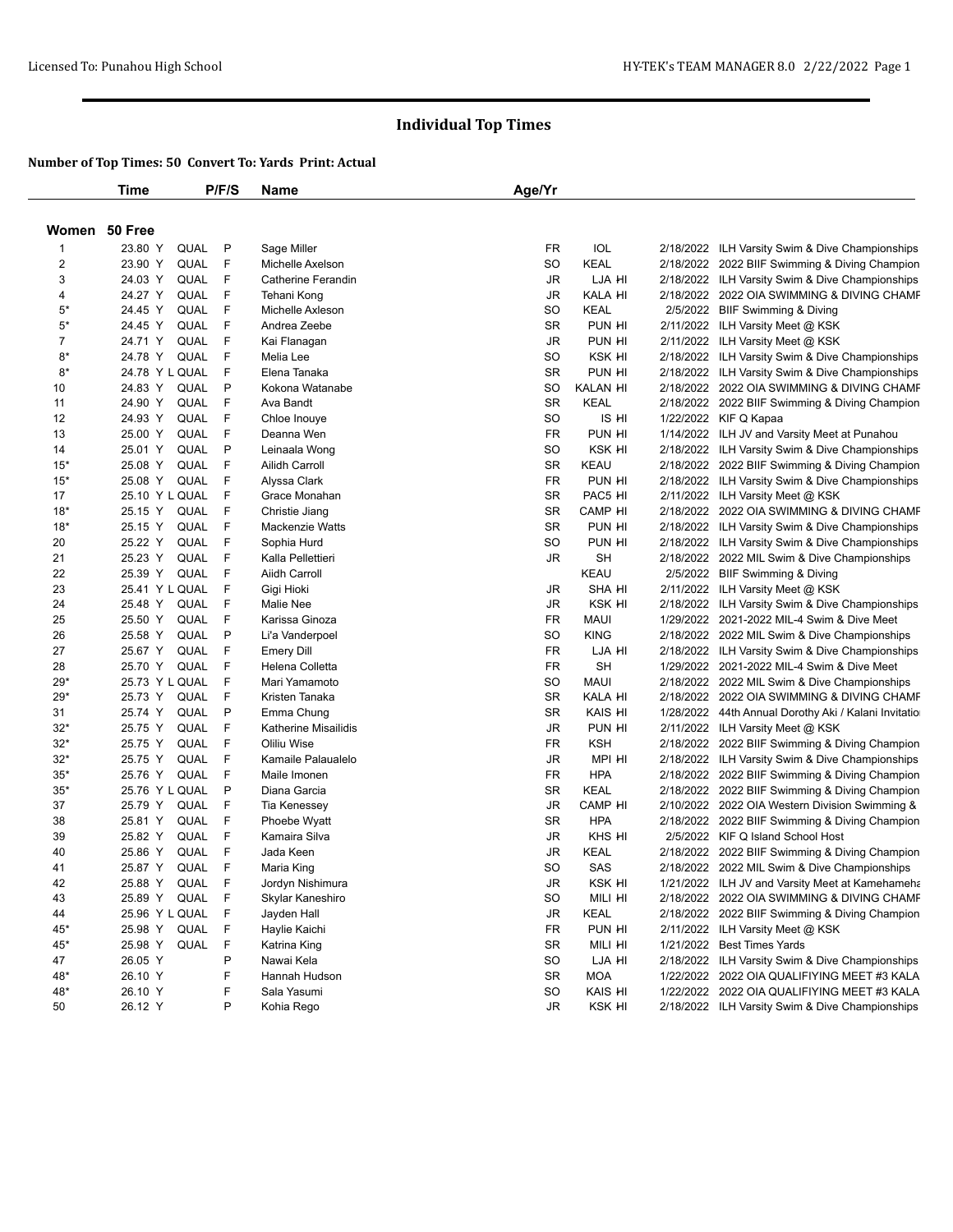|                | <b>Time</b>            | P/F/S  | Name                    | Age/Yr    |                 |                                                      |
|----------------|------------------------|--------|-------------------------|-----------|-----------------|------------------------------------------------------|
|                | Women 100 Free         |        |                         |           |                 |                                                      |
| $\mathbf{1}$   | 52.04 Y L QUAL         | F      | Andrea Zeebe            | <b>SR</b> | PUN HI          | 2/18/2022 ILH Varsity Swim & Dive Championships      |
| $\overline{c}$ | 52.70 Y L QUAL         | F      | <b>Emery Dill</b>       | FR        | LJA HI          | 2/18/2022 ILH Varsity Swim & Dive Championships      |
| 3              | 52.87 Y QUAL           | F      | Grace Monahan           | <b>SR</b> | PAC5 HI         | 1/28/2022 ILH JV and Varsity Meet at Punahou         |
| 4              | QUAL<br>53.31 Y        | F      | Kai Flanagan            | <b>JR</b> | PUN HI          | 1/21/2022 ILH JV and Varsity Meet at Iolani          |
| 5              | 53.42 Y<br>QUAL        | F      | Chloe Inouye            | <b>SO</b> | IS HI           | 2/19/2022 KIF Championships 2022                     |
| 6              | 53.47 Y L QUAL         | F      | Sage Miller             | FR        | IOL             | 2/18/2022 ILH Varsity Swim & Dive Championships      |
| $\overline{7}$ | 53.73 Y<br>QUAL        | F      | Jennifer Reiter         | SR        | IOL             | 2/18/2022 ILH Varsity Swim & Dive Championships      |
| 8              | 53.81 Y<br>QUAL        | P      | Melia Lee               | <b>SO</b> | KSK HI          | 2/18/2022 ILH Varsity Swim & Dive Championships      |
| 9              | 53.95 Y<br>QUAL        | F      | Ailidh Carroll          | <b>SR</b> | KEAU            | 2/18/2022 2022 BIIF Swimming & Diving Champion       |
| 10             | 54.05 Y<br>QUAL        | F      | Gigi Hioki              | JR        | <b>SHA HI</b>   | 2/11/2022 ILH Varsity Meet @ KSK                     |
| 11             | 54.24 Y<br><b>QUAL</b> | F      | Tehani Kong             | JR        | KALA HI         | 2/10/2022 2022 OIA Eastern Division Swimming & I     |
| 12             | QUAL<br>54.40 Y        | F      | Sophia Hurd             | <b>SO</b> | PUN HI          | 2/18/2022 ILH Varsity Swim & Dive Championships      |
| 13             | 54.46 Y<br>QUAL        | F      | Kokona Watanabe         | SO        | <b>KALAN HI</b> | 2/10/2022 2022 OIA Eastern Division Swimming & I     |
| 14             | 54.48 Y<br>QUAL        | F      | Ava Bandt               | <b>SR</b> | <b>KEAL</b>     | 2/18/2022 2022 BIIF Swimming & Diving Champion       |
| 15             | 54.57 Y<br>QUAL        | F      | Deanna Wen              | <b>FR</b> | PUN HI          | 1/21/2022 ILH JV and Varsity Meet at Iolani          |
| 16             | 54.67 Y<br>QUAL        | F      | <b>Aiidh Carroll</b>    |           | <b>KEAU</b>     | 2/5/2022 BIIF Swimming & Diving                      |
| 17             | 54.90 Y<br><b>QUAL</b> | P      | Leinaala Wong           | <b>SO</b> | <b>KSK HI</b>   | 2/18/2022 ILH Varsity Swim & Dive Championships      |
| 18             | 55.08 Y<br>QUAL        | F      | Christie Jiang          | <b>SR</b> | CAMP HI         | 2/18/2022 2022 OIA SWIMMING & DIVING CHAMF           |
| 19             | 55.32 Y L QUAL         | F      | Mari Yamamoto           | <b>SO</b> | <b>MAUI</b>     | 2/18/2022 2022 MIL Swim & Dive Championships         |
| 20             | 55.37 Y<br>QUAL        | F      | Kalla Pellettieri       | <b>JR</b> | SH              | 2/18/2022 2022 MIL Swim & Dive Championships         |
| 21             | 55.40 Y<br>QUAL        | F      | Catherine Ferandin      | JR        | LJA HI          | 2/4/2022 ILH JV and Varsity Meet at Iolani           |
| 22*            | QUAL<br>55.44 Y        | P      | Jordyn Nishimura        | JR        | KSK HI          | 2/18/2022 ILH Varsity Swim & Dive Championships      |
| $22*$          | 55.44 Y<br><b>QUAL</b> | P      | Diana Garcia            | <b>SR</b> | KEAL            | 2/18/2022 2022 BIIF Swimming & Diving Champion       |
| 24             | QUAL<br>55.45 Y        | F      | Hannah Hudson           | <b>SR</b> | <b>MOA</b>      | 2/10/2022 2022 OIA Eastern Division Swimming & I     |
| 25             | 55.54 Y<br>QUAL        | P      | Alyssa Clark            | <b>FR</b> | PUN HI          | 2/18/2022 ILH Varsity Swim & Dive Championships      |
| 26             | 55.71 Y<br>QUAL        | F      | Michelle Axleson        | SO        | <b>KEAL</b>     | 1/8/2022 BIIF Swimming & Diving                      |
| $27*$          | QUAL<br>55.75 Y        | F      | Helena Colletta         | <b>FR</b> | <b>SH</b>       | 2/4/2022 2021-2022 MIL-5 Swimming Meet               |
| $27*$          | 55.75 Y<br>QUAL        | F      | Kamaira Silva           | JR        | KHS HI          | 2/19/2022 KIF Championships 2022                     |
| 29             | 55.86 Y<br>QUAL        | F      | Tia Kenessey            | JR        | CAMP HI         | 2/10/2022 2022 OIA Western Division Swimming &       |
| 30             | 56.00 Y L QUAL         | F      | Jayden Hall             | JR        | KEAL            | 2/18/2022 2022 BIIF Swimming & Diving Champion       |
| 31             | 56.03 Y<br>QUAL        | F      | <b>Belise Swartwood</b> | <b>FR</b> | MILI HI         | 1/22/2022 2022 OIA QUALIFIYING MEET #3 KALA          |
| 32             | 56.09 Y<br>QUAL        | F      | Skylar Kaneshiro        | <b>SO</b> | MILI HI         | 2/18/2022 2022 OIA SWIMMING & DIVING CHAMF           |
| 33             | 56.19 Y<br>QUAL        | F      | Phoebe Wyatt            | <b>SR</b> | <b>HPA</b>      | 2/18/2022 2022 BIIF Swimming & Diving Champion       |
| 34             | 56.33 Y<br>QUAL        | F      | Emma Chung              | <b>SR</b> | KAIS HI         | 2/18/2022 2022 OIA SWIMMING & DIVING CHAMF           |
| 35             | 56.35 Y<br>QUAL        | - F    | Malie Nee               | JR        | KSK HI          | 2/18/2022 ILH Varsity Swim & Dive Championships      |
| 36             | 56.43 Y<br>QUAL        | F      | Katrina King            | <b>SR</b> | MILI HI         | 1/28/2022 44th Annual Dorothy Aki / Kalani Invitatio |
| 37             | 56.48 Y L QUAL         | F      | Leilani Hoffmann        | SR        | PUN HI          | 1/28/2022 ILH JV and Varsity Meet at Punahou         |
| 38             | QUAL<br>56.81 Y        | P      | Nawai Kela              | <b>SO</b> | LJA HI          | 2/18/2022 ILH Varsity Swim & Dive Championships      |
| 39             | 56.84 Y L QUAL         | P      | Sydnee Nakamura         | SO        | MILI HI         | 2/18/2022 2022 OIA SWIMMING & DIVING CHAMF           |
| 40             | 57.07 Y<br>QUAL        | F      | Maria King              | SR        | SAS             | 2/12/2022 2022 MIL-7 Swim & Dive Meet                |
| 41             | 57.10 Y QUAL           | - F    | Karissa Ginoza          | FR        | <b>MAUI</b>     | 1/22/2022 2021-2022 MIL-3 Swimming Meet              |
| 42             | 57.24 Y<br>QUAL        | - F    | Ciera Fujiwara          | SO        | PUN HI          | 1/21/2022 ILH JV and Varsity Meet at Iolani          |
| 43             | 57.26 Y<br>QUAL        | F      | Reina Lileikis          | SO        | PUN HI          | 2/11/2022 ILH Varsity Meet @ KSK                     |
| 44             | 57.30 Y                | QUAL F | Haylie Kaichi           | FR        | PUN HI          | 2/4/2022 ILH JV and Varsity Meet at Iolani           |
| 45             | 57.36 Y<br>QUAL        | P      | Jada Keen               | JR        | KEAL            | 2/18/2022 2022 BIIF Swimming & Diving Champion       |
| 46             | 57.40 Y L QUAL         | F      | Tehani Kealoha          | JR        | MOA             | 2/10/2022 2022 OIA Eastern Division Swimming & I     |
| $47*$          | 57.42 Y QUAL F         |        | Li'a Vanderpoel         | SO        | <b>KING</b>     | 2/18/2022 2022 MIL Swim & Dive Championships         |
| $47*$          | 57.42 Y                | QUAL P | Elilai Petko            | JR        | MPI HI          | 2/18/2022 ILH Varsity Swim & Dive Championships      |
| 49             | 57.46 Y L QUAL         | P      | Courtney Kim            | JR        | <b>WAIK</b>     | 2/18/2022 2022 BIIF Swimming & Diving Champion       |
| 50             | 57.53 Y                | F      | Ailidh Caroll           | SR        | KEAU            | 1/15/2022 BIIF Swimming & Diving Swim Meet           |
|                |                        |        |                         |           |                 |                                                      |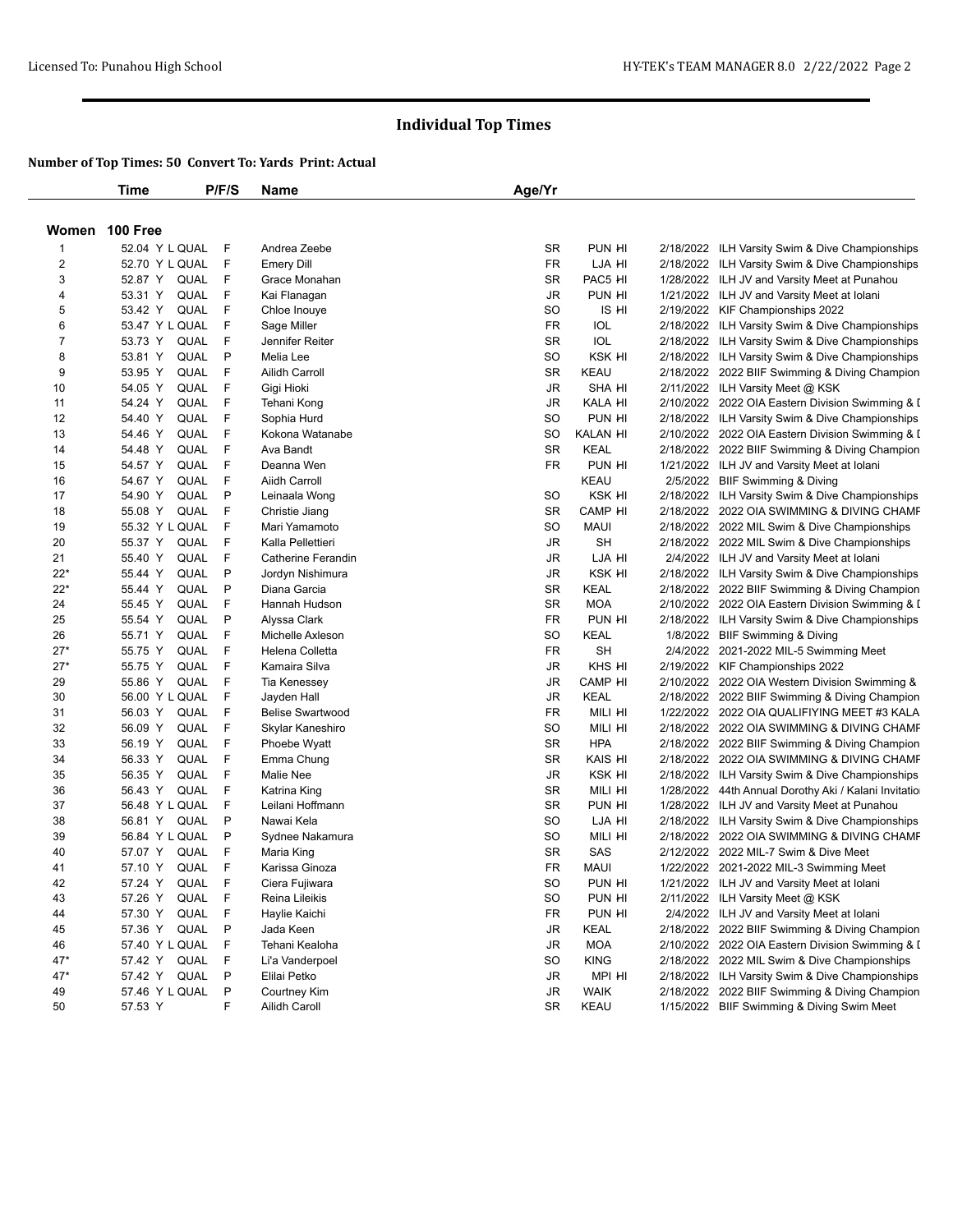|                | <b>Time</b>            |              | P/F/S      | Name                    | Age/Yr          |                   |                                                                                  |
|----------------|------------------------|--------------|------------|-------------------------|-----------------|-------------------|----------------------------------------------------------------------------------|
| Women          | 200 Free               |              |            |                         |                 |                   |                                                                                  |
| $\mathbf{1}$   | 1:52.04 Y              | QUAL         | -F         | Kai Flanagan            | JR              | PUN HI            | 2/18/2022 ILH Varsity Swim & Dive Championships                                  |
| $\overline{c}$ | 1:52.82 Y              | QUAL         | F          | Andrea Zeebe            | SR              | PUN HI            | 1/21/2022 ILH JV and Varsity Meet at Iolani                                      |
| 3              | 1:55.48 Y              | QUAL         | - F        | Grace Monahan           | <b>SR</b>       | PAC5 HI           | 1/28/2022 ILH JV and Varsity Meet at Punahou                                     |
| 4              | 1:56.17 Y              | QUAL         | F          | Gigi Hioki              | JR              | <b>SHA HI</b>     | 2/18/2022 ILH Varsity Swim & Dive Championships                                  |
| 5              | 1:57.10 Y              | QUAL         | F          | Sage Miller             | <b>FR</b>       | IOL               | 2/4/2022 ILH JV and Varsity Meet at Iolani                                       |
| 6              | 1:57.73 Y              | QUAL         | F          | Helena Colletta         | FR              | <b>SH</b>         | 2/12/2022 2022 MIL-7 Swim & Dive Meet                                            |
| 7              | 1:57.76 Y              | QUAL         | F          | Chloe Inouye            | <b>SO</b>       | IS HI             | 2/5/2022 KIF Q Island School Host                                                |
| 8              | 1:59.09 Y              | QUAL         | F          | Leilani Hoffmann        | <b>SR</b>       | PUN HI            | 2/18/2022 ILH Varsity Swim & Dive Championships                                  |
| 9              | 2:00.18 Y              | QUAL         | -F         | Jayden Hall             | JR              | KEAL              | 2/18/2022 2022 BIIF Swimming & Diving Champion                                   |
| 10             | 2:00.24 Y              | QUAL         | P          | Haylie Kaichi           | <b>FR</b>       | PUN HI            | 2/18/2022 ILH Varsity Swim & Dive Championships                                  |
| 11             | 2:01.23 Y              | <b>QUAL</b>  | P          | Jordyn Nishimura        | JR              | KSK HI            | 2/18/2022 ILH Varsity Swim & Dive Championships                                  |
| 12             | 2:01.32 Y              | QUAL         | F          | Katherine Misailidis    | JR              | PUN HI            | 1/14/2022 ILH JV and Varsity Meet at Punahou                                     |
| $13*$          | 2:01.81 Y              | QUAL         | F          | Kei Nishikawa           | <b>FR</b>       | AIEA HI           | 2/18/2022 2022 OIA SWIMMING & DIVING CHAMF                                       |
| $13*$          | 2:01.81 Y              | QUAL         | F          | Deanna Wen              | FR              | PUN HI            | 1/21/2022 ILH JV and Varsity Meet at Iolani                                      |
| 15             | 2:02.27 Y              | QUAL         | F          | Diana Garcia            | <b>SR</b>       | KEAL              | 2/18/2022 2022 BIIF Swimming & Diving Champion                                   |
| 16             | 2:02.64 Y              | QUAL         | F          | <b>Belise Swartwood</b> | <b>FR</b>       | MILI HI           | 1/22/2022 2022 OIA QUALIFIYING MEET #3 KALA                                      |
| 17             | 2:03.10 Y              | QUAL         | F          | Aiko Burgos             | <b>SO</b>       | MILI HI           | 2/18/2022 2022 OIA SWIMMING & DIVING CHAMF                                       |
| 18             | 2:03.15 Y              | QUAL         | P          | Sydnee Nakamura         | <b>SO</b>       | MILI HI           | 2/18/2022 2022 OIA SWIMMING & DIVING CHAMF                                       |
| 19             | 2:03.43 Y              | QUAL         | F          | Sophia Hurd             | SO              | PUN HI            | 1/21/2022 ILH JV and Varsity Meet at Iolani                                      |
| 20             | 2:03.46 Y              | <b>QUAL</b>  | P          | <b>Tulip Hori</b>       | <b>SO</b>       | <b>SH</b>         | 2/18/2022 2022 MIL Swim & Dive Championships                                     |
| 21             | 2:03.56 Y              | QUAL         | F          | Kamaira Silva           | JR              | KHS HI            | 2/5/2022 KIF Q Island School Host                                                |
| 22             | 2:03.63 Y              | QUAL         | P          | Kayley Hudson           | <b>FR</b>       | <b>MOA</b>        | 1/28/2022 44th Annual Dorothy Aki / Kalani Invitatio                             |
| 23             | 2:03.97 Y              | QUAL         | F          | <b>Hudson Geier</b>     | JR              | PUN HI            | 2/18/2022 ILH Varsity Swim & Dive Championships                                  |
| 24             | 2:04.51 Y              | QUAL         | F          | Kalla Pellettieri       | JR              | <b>SH</b>         | 2/4/2022 2021-2022 MIL-5 Swimming Meet                                           |
| $25*$          | 2:04.72 Y              | QUAL         | F          | Maria King              | <b>SR</b>       | SAS               | 2/12/2022 2022 MIL-7 Swim & Dive Meet                                            |
| $25*$          | 2:04.72 Y              | <b>QUAL</b>  | F          | Lin Meyers              | <b>JR</b>       | KALAN HI          | 2/18/2022 2022 OIA SWIMMING & DIVING CHAMF                                       |
| 27             | 2:05.05 Y              | QUAL         | F          | Mari Yamamoto           | <b>SO</b>       | <b>MAUI</b>       | 2/12/2022 2022 MIL-7 Swim & Dive Meet                                            |
| 28             | 2:05.42 Y              | QUAL         | F          | Ava Gurney              | <b>SO</b>       | KSK HI            | 2/4/2022 ILH JV and Varsity Meet at Iolani                                       |
| 29             | 2:05.44 Y              | <b>QUAL</b>  | F          | Reina Lileikis          | SO              | PUN HI            | 1/21/2022 ILH JV and Varsity Meet at Iolani                                      |
| 30             | 2:05.64 Y              | QUAL         | F          | Paige Heiken            | <b>SO</b>       | KALA HI           | 1/28/2022 44th Annual Dorothy Aki / Kalani Invitatio                             |
| 31             | 2:05.69 Y              | QUAL         | F          | Ailidh Caroll           | <b>SR</b>       | KEAU              | 1/15/2022 BIIF Swimming & Diving Swim Meet                                       |
| 32             | 2:05.73 Y              | <b>QUAL</b>  | F          | Tea Brandon             | SO              | KSK HI            | 2/4/2022 ILH JV and Varsity Meet at Iolani                                       |
| 33             | 2:05.78 Y              | QUAL         | P          | Xochi Gervais           | <b>SR</b>       | <b>HILO</b>       | 2/18/2022 2022 BIIF Swimming & Diving Champion                                   |
| 34             | 2:06.11 Y              | QUAL         | F          | Melia Lee               | SO              | KSK HI            | 1/21/2022 ILH JV and Varsity Meet at Kamehameha                                  |
| 35             | 2:06.15 Y              | QUAL         | F          | Mahina Dameron          | <b>SO</b>       | IS HI             | 2/5/2022 KIF Q Island School Host                                                |
| 36             | 2:06.25 Y              | QUAL         | F          | Aiidh Carroll           |                 | KEAU              |                                                                                  |
| 37             | 2:06.31 Y              | QUAL         | F          | Kaylee Ogawa            | SR              | PUN HI            | 1/29/2022 BIIF Swimming & Diving<br>1/28/2022 ILH JV and Varsity Meet at Punahou |
| 38             | 2:06.35 Y              | QUAL         | F          | Kaidence Sampsel        | <b>SR</b>       | Mili hi           | 2/10/2022 2022 OIA Western Division Swimming &                                   |
| 39             | 2:06.36 Y              | QUAL         | P          | Sara Vila Leonard       | SO              | KEAL              | 2/18/2022 2022 BIIF Swimming & Diving Champion                                   |
| 40             | 2:06.44 Y              | QUAL         | F          | Jordana Jeremiah        | <b>JR</b>       | <b>MOA</b>        | 1/28/2022 44th Annual Dorothy Aki / Kalani Invitatio                             |
| 41             | 2:06.50 Y              | QUAL         | - F        |                         | <b>SR</b>       | <b>KEAL</b>       |                                                                                  |
|                |                        |              |            | Daisy Marquardt         |                 |                   | 2/5/2022 BIIF Swimming & Diving                                                  |
| 42<br>43*      | 2:06.57 Y<br>2:06.73 Y | QUAL<br>QUAL | - F<br>- F | Sala Yasumi             | SO<br>SO        | KAIS HI<br>KSK HI | 1/21/2022 Best Times Yards<br>2/4/2022 ILH JV and Varsity Meet at Iolani         |
|                |                        |              |            | Leinaala Wong           |                 |                   |                                                                                  |
| 43*            | 2:06.73 Y              | QUAL F       |            | Keanna Campbell         | SO<br><b>FR</b> | <b>BALD</b>       | 2/4/2022 2021-2022 MIL-5 Swimming Meet                                           |
| 45             | 2:06.80 Y              | QUAL         | F          | Karissa Ginoza          |                 | <b>MAUI</b>       | 1/22/2022 2021-2022 MIL-3 Swimming Meet                                          |
| 46             | 2:06.85 Y              | QUAL         | F          | Kailani Laforteza       | <b>SO</b>       | <b>KAPO</b>       | 2/18/2022 2022 OIA SWIMMING & DIVING CHAMF                                       |
| 47             | 2:07.95 Y              |              | F          | Jillian Price           | SO              | MPI HI            | 2/18/2022 ILH Varsity Swim & Dive Championships                                  |
| 48             | 2:07.98 Y              |              | P          | Tia Kenessey            | JR              | CAMP HI           | 1/28/2022 44th Annual Dorothy Aki / Kalani Invitatio                             |
| 49             | 2:08.47 Y              |              | P          | Maya Oishi              | <b>SO</b>       | <b>HILO</b>       | 2/18/2022 2022 BIIF Swimming & Diving Champion                                   |
| 50             | 2:08.72 Y              |              | F          | Naomi Nakaya            | JR              | PAC5 HI           | 2/11/2022 ILH Varsity Meet @ KSK                                                 |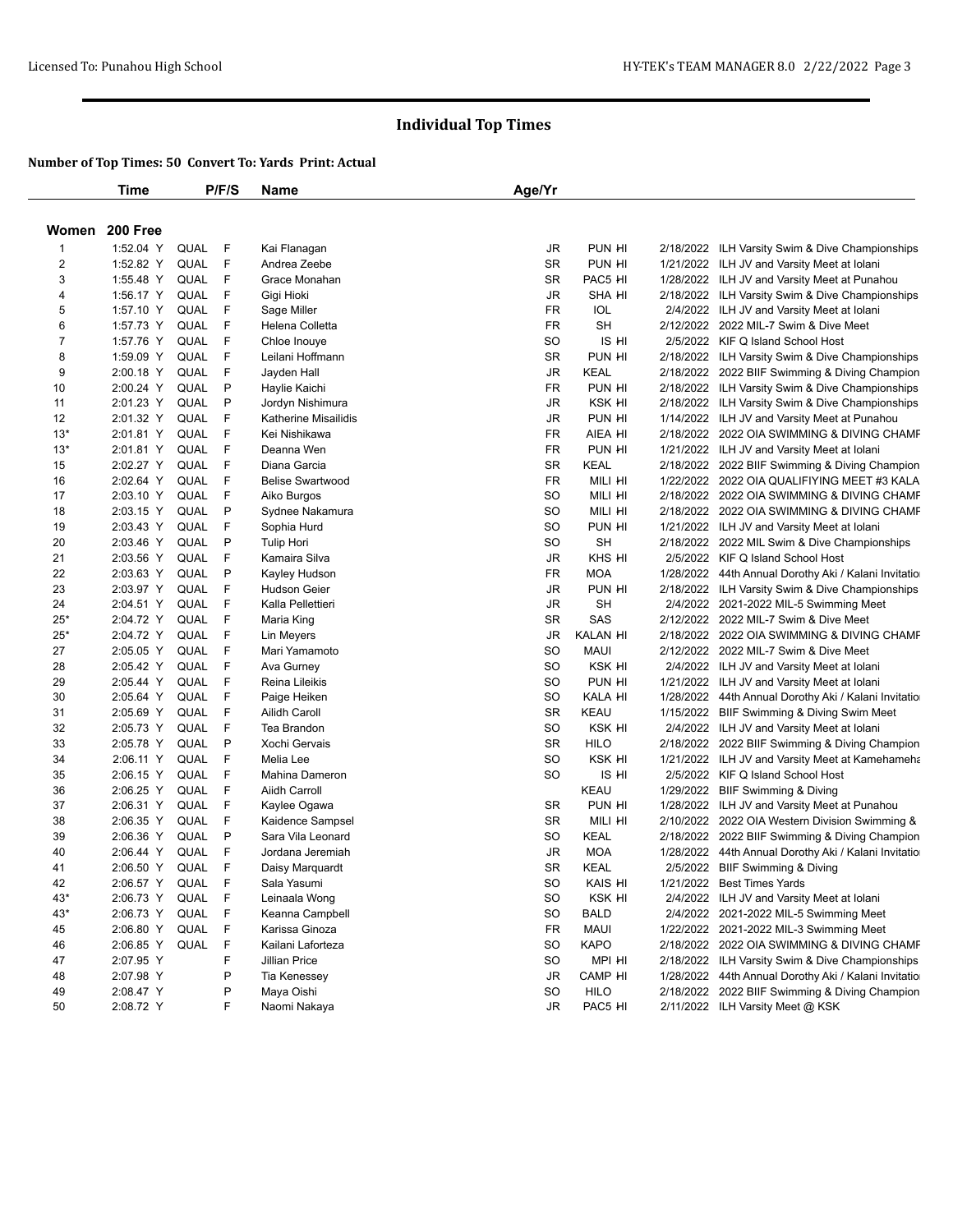|                         | <b>Time</b>     |      | P/F/S | Name                    | Age/Yr                 |                 |                                                      |
|-------------------------|-----------------|------|-------|-------------------------|------------------------|-----------------|------------------------------------------------------|
| Women                   | <b>500 Free</b> |      |       |                         |                        |                 |                                                      |
| $\mathbf 1$             | 4:59.37 Y       | QUAL | F     | Kai Flanagan            | JR                     | PUN HI          | 2/18/2022 ILH Varsity Swim & Dive Championships      |
| $\overline{\mathbf{c}}$ | 5:10.82 Y       | QUAL | F     | <b>Belise Swartwood</b> | <b>FR</b>              | MILI HI         | 2/18/2022 2022 OIA SWIMMING & DIVING CHAMF           |
| 3                       | 5:11.66 Y       | QUAL | F     | Helena Colletta         | <b>FR</b>              | <b>SH</b>       | 2/18/2022 2022 MIL Swim & Dive Championships         |
| 4                       | 5:14.90 Y       | QUAL | F     | Chloe Inouye            | SO                     | IS HI           | 2/12/2022 KIF Q Kauai High Host                      |
| 5                       | 5:15.97 Y       | QUAL | F     | Gigi Hioki              | $\mathsf{J}\mathsf{R}$ | <b>SHA HI</b>   | 2/4/2022 ILH JV and Varsity Meet at Iolani           |
| 6                       | 5:18.93 Y       | QUAL | F     | Leilani Hoffmann        | <b>SR</b>              | PUN HI          | 2/18/2022 ILH Varsity Swim & Dive Championships      |
| 7                       | 5:19.25 Y       | QUAL | F     | Katherine Misailidis    | JR                     | PUN HI          | 1/28/2022 ILH JV and Varsity Meet at Punahou         |
| 8                       | 5:21.67 Y       | QUAL | F     | Reina Lileikis          | SO                     | PUN HI          | 2/18/2022 ILH Varsity Swim & Dive Championships      |
| 9                       | 5:22.04 Y       | QUAL | F     | Tea Brandon             | SO                     | KSK HI          | 2/18/2022 ILH Varsity Swim & Dive Championships      |
| 10                      | 5:22.52 Y       | QUAL | P     | Kayley Hudson           | FR                     | <b>MOA</b>      | 2/18/2022 2022 OIA SWIMMING & DIVING CHAMF           |
| 11                      | 4:49.57 S       |      | F     | Catherine Ferandin      | JR                     | LJA HI          | 1/14/2022 LJA vs Pac 5                               |
| 12                      | 5:29.37 Y       | QUAL | F     | Haylie Kaichi           | <b>FR</b>              | PUN HI          | 2/18/2022 ILH Varsity Swim & Dive Championships      |
| 13                      | 5:29.61 Y       | QUAL | P     | Paige Heiken            | SO                     | KALA HI         | 2/18/2022 2022 OIA SWIMMING & DIVING CHAMF           |
| 14                      | 5:30.89 Y       | QUAL | F     | Jordyn Nishimura        | <b>JR</b>              | KSK HI          | 1/21/2022 ILH JV and Varsity Meet at Kamehameha      |
| 15                      | 5:31.66 Y       | QUAL | F     | Sala Yasumi             | SO                     | KAIS HI         | 1/21/2022 Best Times Yards                           |
| 16                      | 5:34.64 Y       | QUAL | F     | Mia Merrill             | <b>FR</b>              | <b>MPA</b>      |                                                      |
| 17                      | 5:35.28 Y       | QUAL | F     | Kamaira Silva           | JR                     | KHS HI          | 2/18/2022 2022 MIL Swim & Dive Championships         |
|                         |                 |      | F     |                         |                        | AIEA HI         | 2/12/2022 KIF Q Kauai High Host                      |
| 18                      | 5:35.40 Y       | QUAL |       | Kei Nishikawa           | <b>FR</b>              |                 | 2/18/2022 2022 OIA SWIMMING & DIVING CHAMF           |
| 19                      | 5:35.80 Y       | QUAL | P     | Lin Meyers              | <b>JR</b>              | <b>KALAN HI</b> | 1/28/2022 44th Annual Dorothy Aki / Kalani Invitatio |
| 20                      | 5:36.70 Y       | QUAL | F     | Sophia Hurd             | <b>SO</b>              | PUN HI          | 1/28/2022 ILH JV and Varsity Meet at Punahou         |
| 21                      | 5:36.72 Y       | QUAL | F     | Kyla Ellison            | SO                     | MILI HI         | 2/10/2022 2022 OIA Western Division Swimming &       |
| 22                      | 5:37.40 Y       | QUAL | F     | <b>Tulip Hori</b>       | SO                     | <b>SH</b>       | 1/22/2022 2021-2022 MIL-3 Swimming Meet              |
| 23                      | 5:38.86 Y       | QUAL | F     | Hudson Geier            | <b>JR</b>              | PUN HI          | 1/28/2022 ILH JV and Varsity Meet at Punahou         |
| 24                      | 5:39.16 Y       | QUAL | F     | Kaidence Sampsel        | <b>SR</b>              | MILI HI         | 2/18/2022 2022 OIA SWIMMING & DIVING CHAMF           |
| 25                      | 5:40.08 Y       | QUAL | F     | Keanna Campbell         | <b>SO</b>              | <b>BALD</b>     | 2/12/2022 2022 MIL-7 Swim & Dive Meet                |
| 26                      | 5:40.22 Y       | QUAL | F     | Ava Gurney              | <b>SO</b>              | KSK HI          | 2/11/2022 ILH Varsity Meet @ KSK                     |
| 27                      | 5:40.87 Y       |      | F     | Lin Meyers              | <b>JR</b>              | <b>KALAN HI</b> | 1/22/2022 2022 OIA QUALIFIYING MEET #3 KALA          |
| 28                      | 5:41.07 Y       |      | F     | Taimana Kjeldsen        | <b>FR</b>              | IS HI           | 2/19/2022 KIF Championships 2022                     |
| 29                      | 5:41.20 Y       |      | F     | Kalla Pellettieri       | JR                     | <b>SH</b>       | 1/22/2022 2021-2022 MIL-3 Swimming Meet              |
| 30                      | 5:41.78 Y       |      | P     | Sydney Yamamoto         | <b>FR</b>              | MILI HI         | 2/18/2022 2022 OIA SWIMMING & DIVING CHAMF           |
| 31                      | 5:41.92 Y       |      | F     | Kailani Laforteza       | <b>SO</b>              | <b>KAPO</b>     | 2/18/2022 2022 OIA SWIMMING & DIVING CHAMF           |
| 32                      | 5:43.54 Y       |      | P     | Sara Vila Leonard       | <b>SO</b>              | <b>KEAL</b>     | 2/18/2022 2022 BIIF Swimming & Diving Champion       |
| 33                      | 5:43.72 Y       |      | P     | Maile Imonen            | <b>FR</b>              | <b>HPA</b>      | 2/18/2022 2022 BIIF Swimming & Diving Champion       |
| 34                      | 5:43.94 Y       |      | F     | Mia Monahan             | SO                     | PAC5 HI         | 2/4/2022 ILH JV and Varsity Meet at Iolani           |
| 35                      | 5:44.08 Y       |      | P     | <b>Bella Shurley</b>    | <b>SO</b>              | <b>KEAL</b>     | 2/18/2022 2022 BIIF Swimming & Diving Champion       |
| 36                      | 5:44.41 Y       |      | F     | Sydnee Nakamura         | SO                     | MILI HI         | 2/5/2022 2022 OIA JUNIOR VARSITY SWIMMING            |
| 37                      | 5:48.20 Y       |      | P     | Cienna Toyofuku         | <b>SR</b>              | <b>KALAN HI</b> | 2/18/2022 2022 OIA SWIMMING & DIVING CHAMF           |
| 38                      | 5:48.61 Y       |      | F     | Kaylee Ogawa            | <b>SR</b>              | PUN HI          | 1/28/2022 ILH JV and Varsity Meet at Punahou         |
| 39                      | 5:48.91 Y       |      | P     | Natalie Low             | <b>SR</b>              | MILI HI         | 1/28/2022 44th Annual Dorothy Aki / Kalani Invitatio |
| 40                      | 5:49.56 Y       |      | F     | Amanda Carter           | FR                     | <b>BALD</b>     | 2/18/2022 2022 MIL Swim & Dive Championships         |
| 41                      | 5:50.32 Y       |      | F     | Kailani Laforteza       |                        | <b>KAPO</b>     | 2/5/2022 2022 OIA JUNIOR VARSITY SWIMMING            |
| 42                      | 5:50.69 Y       |      | F     | Jada Lee                | FR                     | KSK HI          | 1/21/2022 ILH JV and Varsity Meet at Kamehameha      |
| 43                      | 5:50.70 Y       |      | F     | Mari Yamamoto           | <b>SO</b>              | <b>MAUI</b>     | 1/29/2022 2021-2022 MIL-4 Swim & Dive Meet           |
| 44                      | 5:51.33 Y       |      | F     | Xochi Gervais           | <b>SR</b>              | <b>HILO</b>     | 2/18/2022 2022 BIIF Swimming & Diving Champion       |
| 45                      | $5:12.15$ S     |      | F     | Naomi Nakaya            | JR                     | PAC5 HI         | 1/14/2022 LJA vs Pac 5                               |
| 46                      | 5:53.50 Y       |      | F     | Alyssa Clark            | FR                     | PUN HI          | 1/14/2022 ILH JV and Varsity Meet at Punahou         |
| 47                      | 5:53.77 Y       |      | F     | Skylar Kaneshiro        | SO                     | MILI HI         | 1/22/2022 2022 OIA QUALIFIYING MEET #3 KALA          |
| 48                      | 5:53.86 Y       |      | F     | Alani Moore             | SO                     | <b>WAIK</b>     | 2/18/2022 2022 BIIF Swimming & Diving Champion       |
| 49                      | 5:54.33 Y       |      | P     | Malia Mierzwa           | SO                     | KAILU HI        | 2/18/2022 2022 OIA SWIMMING & DIVING CHAMF           |
| 50                      | 5:55.23 Y       |      | F     | Sophia Owen             | FR                     | IOL             | 1/28/2022 ILH JV and Varsity Meet at Kamehamehang    |
|                         |                 |      |       |                         |                        |                 |                                                      |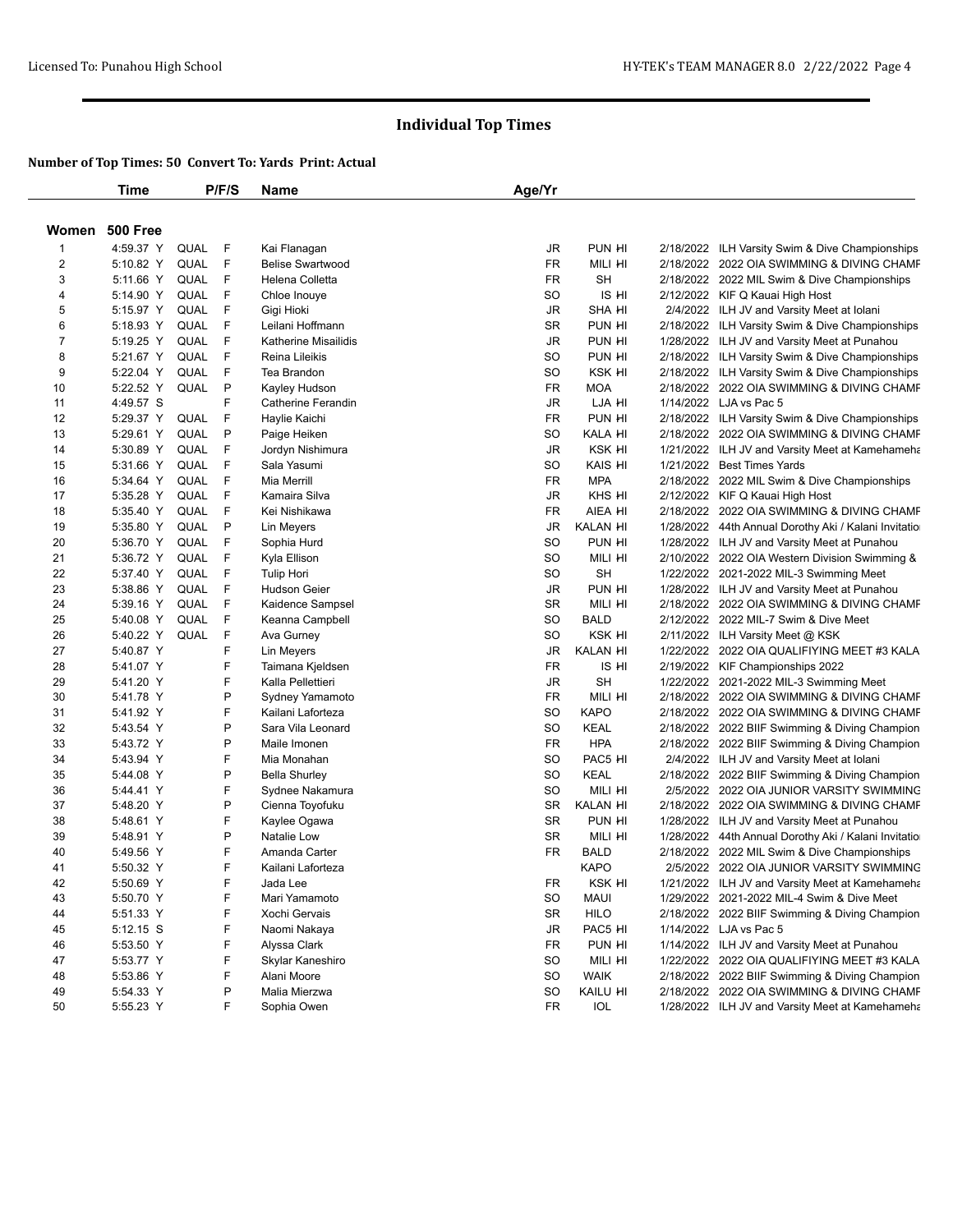|                | <b>Time</b>            | P/F/S | Name                   | Age/Yr    |             |                                                      |
|----------------|------------------------|-------|------------------------|-----------|-------------|------------------------------------------------------|
|                | Women 50 Back          |       |                        |           |             |                                                      |
| $\mathbf 1$    | 25.85 Y L              | F     | Andrea Zeebe           | <b>SR</b> | PUN HI      | 2/18/2022 ILH Varsity Swim & Dive Championships      |
| $\overline{c}$ | 26.34 Y L              | F     | Michelle Axelson       | SO        | <b>KEAL</b> | 2/18/2022 2022 BIIF Swimming & Diving Champion       |
| 3              | 26.92 Y L              | F     | Karissa Ginoza         | FR        | <b>MAUI</b> | 2/18/2022 2022 MIL Swim & Dive Championships         |
| 4              | 27.17 Y L              | F     | Michelle Axleson       | SO        | <b>KEAL</b> | 2/5/2022 BIIF Swimming & Diving                      |
| 5              | 27.34 Y L              | F     | Grace Monahan          | <b>SR</b> | PAC5 HI     | 2/11/2022 ILH Varsity Meet @ KSK                     |
| 6              | 28.16 Y L              | F     | Catherine Ferandin     | JR        | LJA HI      | 2/18/2022 ILH Varsity Swim & Dive Championships      |
| $\overline{7}$ | 28.33 Y L              | F     | Hannah Hudson          | <b>SR</b> | <b>MOA</b>  | 2/10/2022 2022 OIA Eastern Division Swimming & I     |
| 8              | 28.52 Y L              | F     | Naomi Nakaya           | JR        | PAC5 HI     | 2/18/2022 ILH Varsity Swim & Dive Championships      |
| 9              | 28.65 Y L              | F     | Neve Dagdagan          | JR        | <b>ROOS</b> | 2/18/2022 2022 OIA SWIMMING & DIVING CHAMF           |
| 10             | 28.92 Y L              | F     | Avalyne Andaya         | SO        | IOL         | 2/18/2022 ILH Varsity Swim & Dive Championships      |
| 11             | 28.94 Y L              | F     | Kaylee Ogawa           | <b>SR</b> | PUN HI      | 2/11/2022 ILH Varsity Meet @ KSK                     |
| 12             | 29.05 Y L              | F     | Melia Lee              | SO        | KSK HI      | 1/28/2022 ILH JV and Varsity Meet at Kamehameha      |
| 13             | 29.30 Y L              | F     | Sala Yasumi            | SO        | KAIS HI     | 2/5/2022 2022 OIA JUNIOR VARSITY SWIMMING            |
| 14             | 29.33 Y L              | F     | Charlie Ann Limasa     | JR        | KSK HI      | 2/11/2022 ILH Varsity Meet @ KSK                     |
| 15             | 29.46 Y L              | F     | <b>Bella Shurley</b>   | SO        | <b>KEAL</b> | 2/5/2022 BIIF Swimming & Diving                      |
| 16             | 29.52 Y L              | F     | Kyla Ellison           | SO        | MILI HI     | 2/10/2022 2022 OIA Western Division Swimming &       |
| 17             | 29.63 Y L              | F     | Sophia Owen            | <b>FR</b> | <b>IOL</b>  | 2/4/2022 ILH JV and Varsity Meet at Iolani           |
| 18             | 29.66 Y L              | F     | Jayden Hall            | JR        | <b>KEAL</b> | 2/5/2022 BIIF Swimming & Diving                      |
| 19             | 29.74 Y L              | F     | Tea Brandon            | SO        | KSK HI      | 2/18/2022 ILH Varsity Swim & Dive Championships      |
| 20             | 30.30 Y L              | F     | Maile Imonen           | <b>FR</b> | <b>HPA</b>  | 1/29/2022 BIIF Swimming & Diving                     |
| 21             | 30.42 Y L              | F     | Tia Kenessey           | JR        | CAMP HI     | 1/28/2022 44th Annual Dorothy Aki / Kalani Invitatio |
| 22             | 30.55 Y L              | F     | Helena Colletta        | FR        | <b>SH</b>   | 2/5/2022 2022 MIL-6 Swim & Dive Meet                 |
| 23             | 30.56 Y L              | F     | Jayzlyn Tomisa         | <b>FR</b> | <b>ROOS</b> | 1/28/2022 44th Annual Dorothy Aki / Kalani Invitatio |
| 24             | 30.63 Y L              | F     | Hanabi Oseto           | <b>FR</b> | KALAN HI    | 2/10/2022 2022 OIA Eastern Division Swimming & I     |
| 25             | 30.64 Y L              | P     | Keona Matsui           | <b>SR</b> | <b>HILO</b> | 2/18/2022 2022 BIIF Swimming & Diving Champion       |
| 26             | 30.79 Y L              | F     | Paige Heiken           | SO        | KALA HI     | 2/18/2022 2022 OIA SWIMMING & DIVING CHAMF           |
| 27             | 31.07 Y L              | F     | Ava Castillo           | <b>SO</b> | <b>BALD</b> | 2/18/2022 2022 MIL Swim & Dive Championships         |
| 28             | 31.08 Y L              | F     | Zoe Gonzales           | SO        | <b>MPA</b>  | 2/18/2022 2022 MIL Swim & Dive Championships         |
| 29             | 31.20 Y L              | P     | Kiley Kawai            | JR        | MILI HI     | 2/18/2022 2022 OIA SWIMMING & DIVING CHAMF           |
| 30             | 31.27 Y L              | F     | Kiana Wiley            | FR        | KEAL        | 1/15/2022 BIIF Swimming & Diving Swim Meet           |
| 31             | 31.38 Y L              | F     | Kalla Pellettieri      | <b>JR</b> | <b>SH</b>   | 2/12/2022 2022 MIL-7 Swim & Dive Meet                |
| 32             | 31.45 Y L              | F     | Lily Barrett           | SO        | <b>KING</b> | 2/18/2022 2022 MIL Swim & Dive Championships         |
| 33             | 31.46 Y                | F     | Natalie Low            | SR        | Mili hi     | 1/21/2022 Best Times Yards                           |
| 34             | 31.53 Y L              | F     | Jordan Holokai-Jacinto | <b>FR</b> | KS-M        | 2/18/2022 2022 MIL Swim & Dive Championships         |
| 35             | 31.79 Y L              | F     | Kristen Johnson        | <b>SR</b> | KAIS HI     | 2/18/2022 2022 OIA SWIMMING & DIVING CHAMF           |
| 36             | 31.82 Y L              | F     | <b>Emery Dill</b>      | FR        | LJA HI      | 1/28/2022 ILH JV and Varsity Meet at Punahou         |
| 37             | 31.94 Y L              | F     | Xochi Gervais          | <b>SR</b> | <b>HILO</b> | 1/8/2022 BIIF Swimming & Diving                      |
| 38             | 31.97 Y L              | F     | Leinaala Wong          | SO        | KSK HI      | 1/21/2022 ILH JV and Varsity Meet at Kamehameha      |
| 39             | 32.05 Y L              | F     | Maya DeGuzman          | SO        | MPI HI      | 2/18/2022 ILH Varsity Swim & Dive Championships      |
| 40             | 32.21 Y L              | F     | Phoebe Wyatt           | <b>SR</b> | <b>HPA</b>  | 1/22/2022 BIIF Swimming & Diving                     |
| 41             | 32.25 Y L              | F     | Sara Vila Leonard      | <b>SO</b> | <b>KEAL</b> | 1/29/2022 BIIF Swimming & Diving                     |
| 42             | 32.58 Y L              | F     | Kiani Ortiz            | SO        | is hi       | 2/19/2022 KIF Championships 2022                     |
| 43             | 32.59 Y L              | Ρ     | Rinka Oseto            | JR        | KALAN HI    | 1/28/2022 44th Annual Dorothy Aki / Kalani Invitatio |
| 44             | 32.60 Y L              | F     | Shae-Lynn Abran        | JR        | <b>KEAL</b> | 1/29/2022 BIIF Swimming & Diving                     |
| 45*            | 32.70 Y L              | F     | Hans Samonte           | SO        | WPAHU HI    | 2/18/2022 2022 OIA SWIMMING & DIVING CHAMF           |
| 45*            | 32.70 Y                | F     | Abigayle Vendiola      | JR        | KALAN HI    | 1/21/2022 Best Times Yards                           |
| 47             | 32.97 Y L              | F     | Alena Kwon             | FR        | KALAN HI    | 2/5/2022 2022 OIA JUNIOR VARSITY SWIMMING            |
|                |                        | F     | Marisa Kaneko          | SO        | PUN HI      |                                                      |
| 48             | 33.04 Y L              | F.    | Lexie Castillo         |           |             | 1/28/2022 ILH JV and Varsity Meet at Punahou         |
| 49             | 33.09 Y L<br>33.19 Y L | F.    |                        | SO        | <b>BALD</b> | 2/4/2022 2021-2022 MIL-5 Swimming Meet               |
| 50             |                        |       | Kaylee Kodama          | SR        | IOL         | 2/11/2022 ILH Varsity Meet @ KSK                     |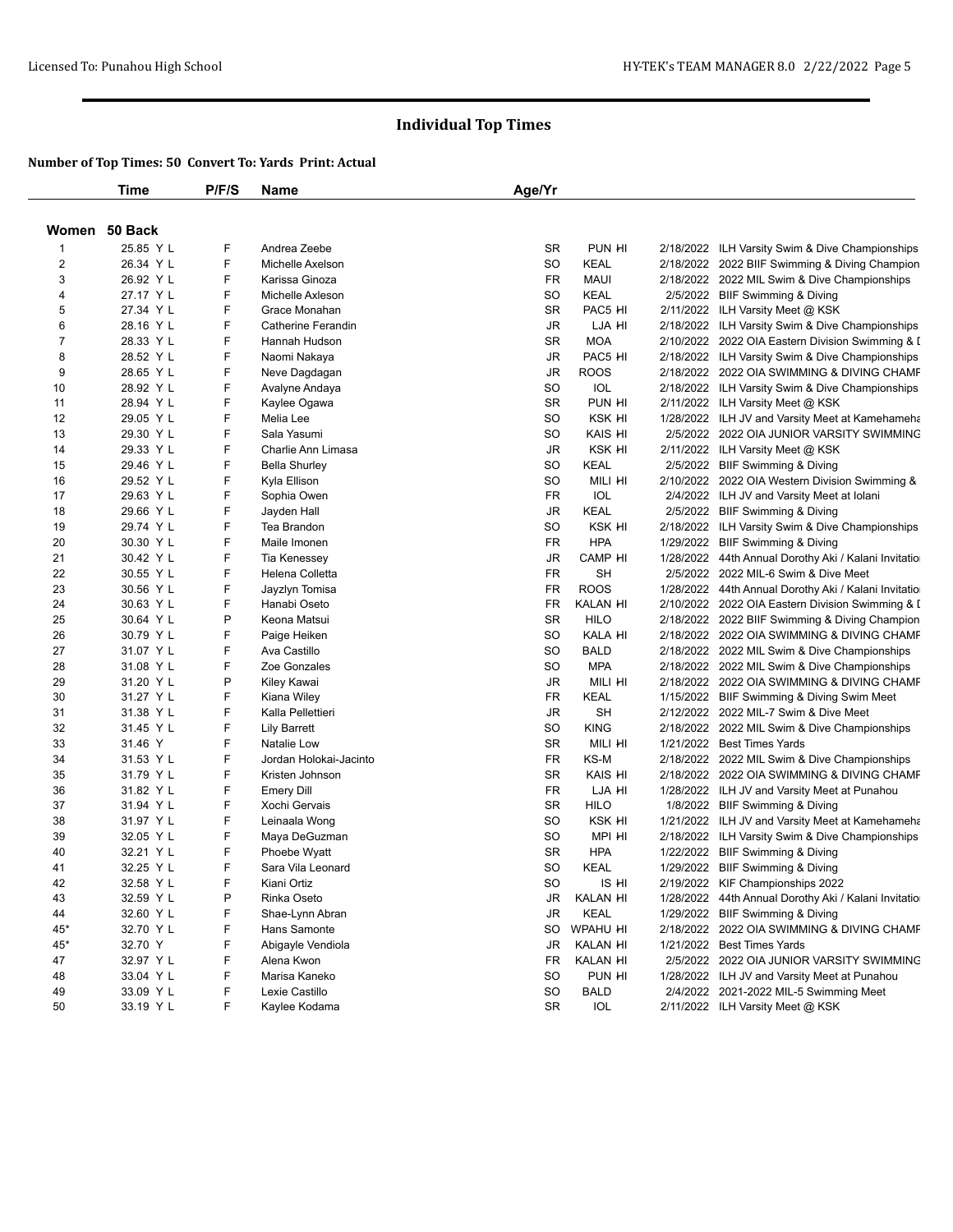|                | <b>Time</b>    |      | P/F/S | Name                   | Age/Yr    |             |                                                      |
|----------------|----------------|------|-------|------------------------|-----------|-------------|------------------------------------------------------|
|                | Women 100 Back |      |       |                        |           |             |                                                      |
| 1              | 55.59 Y        | QUAL | F     | Andrea Zeebe           | <b>SR</b> | PUN HI      | 2/18/2022 ILH Varsity Swim & Dive Championships      |
| $\overline{c}$ | 58.69 Y        | QUAL | F     | Michelle Axelson       | <b>SO</b> | KEAL        | 2/18/2022 2022 BIIF Swimming & Diving Champion       |
| 3              | 59.41 Y        | QUAL | F     | Karissa Ginoza         | FR        | <b>MAUI</b> | 2/12/2022 2022 MIL-7 Swim & Dive Meet                |
| 4              | 59.45 Y        | QUAL | F     | Catherine Ferandin     | JR        | LJA HI      | 2/18/2022 ILH Varsity Swim & Dive Championships      |
| 5              | 1:00.19 Y      | QUAL | F     | Hannah Hudson          | <b>SR</b> | <b>MOA</b>  | 2/10/2022 2022 OIA Eastern Division Swimming & I     |
| 6              | 1:00.43 Y      | QUAL | F     | Grace Monahan          | <b>SR</b> | PAC5 HI     | 2/4/2022 ILH JV and Varsity Meet at Iolani           |
| $\overline{7}$ | 1:00.44 Y      | QUAL | F     | Sophia Owen            | FR        | IOL         | 2/18/2022 ILH Varsity Swim & Dive Championships      |
| 8              | 1:00.53 Y      | QUAL | F     | Tehani Kong            | <b>JR</b> | KALA HI     | 2/10/2022 2022 OIA Eastern Division Swimming & I     |
| 9              | 1:01.03 Y      | QUAL | F     | Avalyne Andaya         | SO        | <b>IOL</b>  | 2/18/2022 ILH Varsity Swim & Dive Championships      |
| 10             | 1:01.52 Y      | QUAL | F     | Mari Yamamoto          | SO        | <b>MAUI</b> | 2/18/2022 2022 MIL Swim & Dive Championships         |
| 11             | 1:02.06 Y      | QUAL | F     | Neve Dagdagan          | JR        | <b>ROOS</b> | 1/28/2022 44th Annual Dorothy Aki / Kalani Invitatio |
| 12             | 1:02.08 Y      | QUAL | F     | Michelle Axleson       | <b>SO</b> | <b>KEAL</b> | 2/5/2022 BIIF Swimming & Diving                      |
| 13             | 1:02.17 Y      | QUAL | F     | <b>Bella Shurley</b>   | <b>SO</b> | <b>KEAL</b> | 2/18/2022 2022 BIIF Swimming & Diving Champion       |
| 14             | 1:02.37 Y      | QUAL | F     | Maria King             | <b>SO</b> | SAS         | 2/18/2022 2022 MIL Swim & Dive Championships         |
| 15             | 1:02.44 Y      | QUAL | P     | Kaylee Ogawa           | <b>SR</b> | PUN HI      | 2/18/2022 ILH Varsity Swim & Dive Championships      |
| 16             | 1:02.57 Y      | QUAL | F     | Chloe Inouye           | SO        | IS HI       | 2/5/2022 KIF Q Island School Host                    |
| 17             | 1:02.70 Y      | QUAL | F     | Elena Tanaka           | <b>SR</b> | PUN HI      | 1/21/2022 ILH JV and Varsity Meet at Iolani          |
| 18             | 1:02.94 Y      | QUAL | F     | Naomi Nakaya           | JR        | PAC5 HI     | 2/18/2022 ILH Varsity Swim & Dive Championships      |
| 19             | 1:02.95 Y      | QUAL | F     | <b>Emery Dill</b>      | FR        | LJA HI      | 2/18/2022 ILH Varsity Swim & Dive Championships      |
| 20             | 1:03.47 Y      | QUAL | F     | Kai Flanagan           | <b>JR</b> | PUN HI      | 1/28/2022 ILH JV and Varsity Meet at Punahou         |
| 21             | 1:03.60 Y      | QUAL | F     | Jennifer Reiter        | SR        | IOL         | 2/11/2022 ILH Varsity Meet @ KSK                     |
| 22             | 1:03.87 Y      | QUAL | F     | Helena Colletta        | FR        | <b>SH</b>   | 2/12/2022 2022 MIL-7 Swim & Dive Meet                |
| 23             | 1:04.00 Y      | QUAL | F     | <b>Mackenzie Watts</b> | <b>SR</b> | PUN HI      | 1/28/2022 ILH JV and Varsity Meet at Punahou         |
| 24             | 1:04.02 Y      | QUAL | F     | Tea Brandon            | SO        | KSK HI      | 2/11/2022 ILH Varsity Meet @ KSK                     |
| 25             | 1:04.06 Y      | QUAL | P     | Charlie Ann Limasa     | JR        | KSK HI      | 2/18/2022 ILH Varsity Swim & Dive Championships      |
| 26             | 1:04.35 Y      | QUAL | F     | Kyla Ellison           | <b>SO</b> | MILI HI     | 2/10/2022 2022 OIA Western Division Swimming &       |
| 27             | 1:04.64 Y      | QUAL | F     | Kei Nishikawa          | FR        | AIEA HI     | 2/10/2022 2022 OIA Western Division Swimming &       |
| 28             | 1:04.86 Y      | QUAL | F     | Maile Imonen           | FR        | <b>HPA</b>  | 2/5/2022 BIIF Swimming & Diving                      |
| 29             | 1:04.90 Y      | QUAL | F     | Maria King             | <b>SR</b> | SAS         | 1/29/2022 2021-2022 MIL-4 Swim & Dive Meet           |
| 30             | 1:04.99 Y      | QUAL | F     | Mia Monahan            | SO        | PAC5 HI     | 2/18/2022 ILH Varsity Swim & Dive Championships      |
| $31*$          | 1:05.04 Y      | QUAL | P     | Kiley Kawai            | <b>JR</b> | MILI HI     | 2/18/2022 2022 OIA SWIMMING & DIVING CHAMF           |
| $31*$          | 1:05.04 Y      | QUAL | F     | Sala Yasumi            | <b>SO</b> | KAIS HI     | 1/21/2022 Best Times Yards                           |
| 33             | 1:05.10 Y      | QUAL | F     | Jayden Hall            | JR        | KEAL        | 1/29/2022 BIIF Swimming & Diving                     |
| 34             | 1:05.16 Y      | QUAL | F     | <b>Taila Patterson</b> | <b>SR</b> | PUN HI      | 2/18/2022 ILH Varsity Swim & Dive Championships      |
| 35             | 1:05.22 Y      | QUAL | F     | Jayzlyn Tomisa         | FR        | <b>ROOS</b> | 1/28/2022 44th Annual Dorothy Aki / Kalani Invitatio |
| 36             | 1:05.43 Y      |      | F     | Kiana Wiley            | FR        | <b>KEAL</b> | 2/18/2022 2022 BIIF Swimming & Diving Champion       |
| 37             | 1:06.06 Y      |      | F     | Sophia Hurd            | <b>SO</b> | PUN HI      | 1/14/2022 ILH JV and Varsity Meet at Punahou         |
| 38             | 1:06.26 Y      |      | F     | Leilani Hoffmann       | <b>SR</b> | PUN HI      | 1/28/2022 ILH JV and Varsity Meet at Punahou         |
| 39             | 1:06.48 Y      |      | F     | Xochi Gervais          | <b>SR</b> | <b>HILO</b> | 2/5/2022 BIIF Swimming & Diving                      |
| 40             | 1:06.54 Y      |      | F     | Jayden Ching           | FR        | PUN HI      | 1/14/2022 ILH JV and Varsity Meet at Punahou         |
| 41             | 1:06.57 Y      |      | F     | Kalla Pellettieri      | <b>JR</b> | SH          | 2/4/2022 2021-2022 MIL-5 Swimming Meet               |
| 42             | $1:06.68$ Y    |      | F     | Paige Heiken           | SO        | KALA HI     | 1/21/2022 Best Times Yards                           |
| 43             | 1:06.73 Y      |      | F     | Ava Castillo           | SO        | <b>BALD</b> | 2/18/2022 2022 MIL Swim & Dive Championships         |
| 44             | 1:06.82 Y      |      | F     | Yuna Lee               | FR        | <b>MPA</b>  | 1/14/2022 2021-2022 MIL-1 Swim Meet                  |
| 45             | 1:07.18 Y      |      | F     | Shae'Lynn Abran        | JR        | <b>KEAL</b> | 2/18/2022 2022 BIIF Swimming & Diving Champion       |
| 46             | 1:07.29 Y      |      | F     | Lana Ravelo            | SR        | LJA HI      | 1/21/2022 ILH JV and Varsity Meet at Kamehameha      |
| 47             | 1:07.54 Y      |      | F     | Keanna Campbell        | SO        | <b>BALD</b> | 2/5/2022 2022 MIL-6 Swim & Dive Meet                 |
| 48             | 1:07.56 Y      |      | F     | Shae-Lynn Abran        | JR        | <b>KEAL</b> | 1/22/2022 BIIF Swimming & Diving                     |
| 49             | 1:07.58 Y      |      | F     | Alyssa Clark           | FR        | PUN HI      | 2/4/2022 ILH JV and Varsity Meet at Iolani           |
| 50             |                |      |       |                        |           |             |                                                      |
|                | 1:07.70 Y      |      | F     | Tia Kenessey           | JR        | CAMP HI     | 1/22/2022 2022 OIA QUALIFIYING MEET #3 KALA          |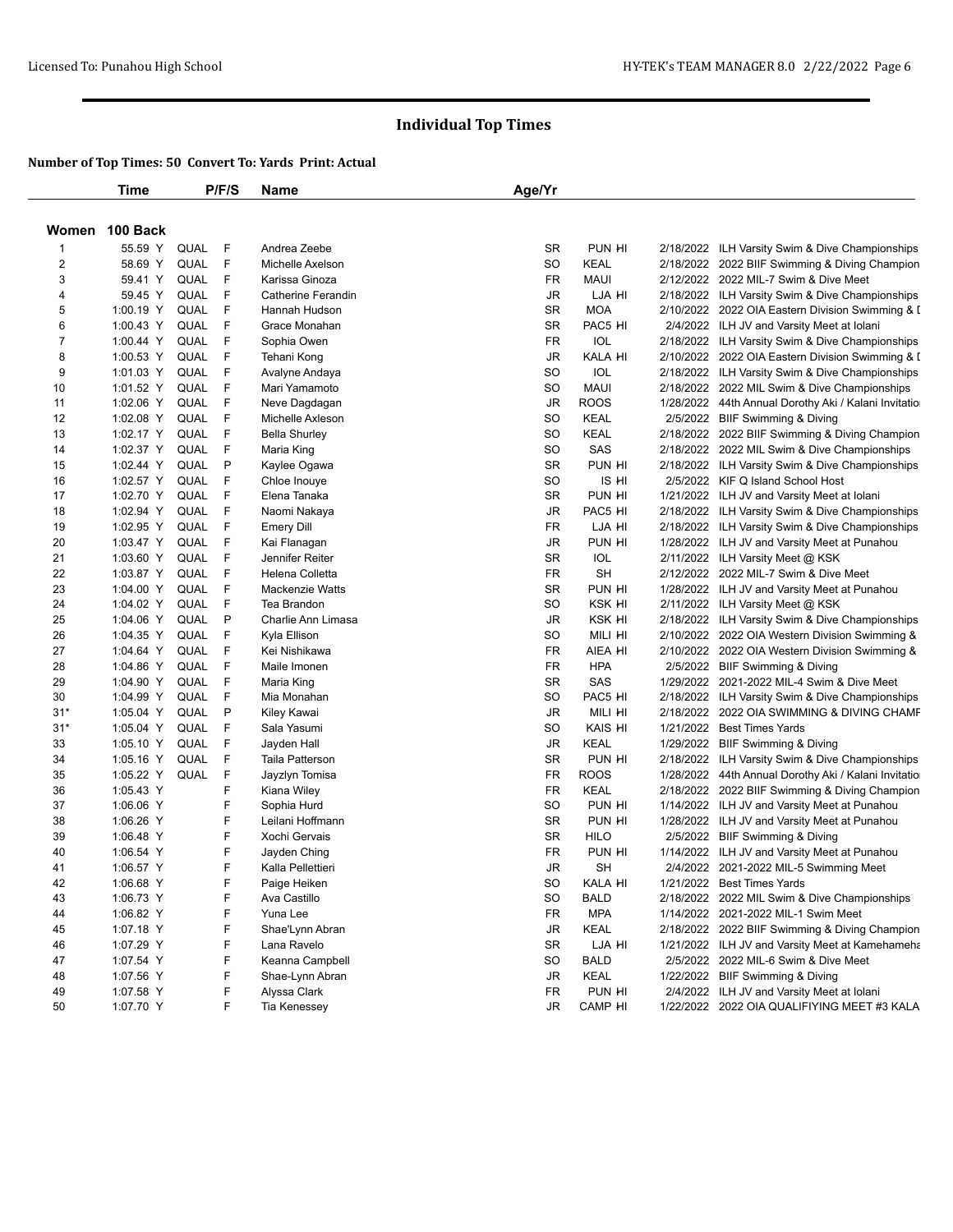|                         | <b>Time</b>            |             | P/F/S | Name                     | Age/Yr    |                 |                                                      |
|-------------------------|------------------------|-------------|-------|--------------------------|-----------|-----------------|------------------------------------------------------|
| Women                   | 100 Breast             |             |       |                          |           |                 |                                                      |
| 1                       | 1:05.34 Y              | QUAL        | F     | Chloe Inouye             | SO        | IS HI           | 2/19/2022 KIF Championships 2022                     |
| $\overline{\mathbf{c}}$ | 1:05.70 Y              | QUAL        | F.    | Katherine Misailidis     | JR        | PUN HI          | 2/18/2022 ILH Varsity Swim & Dive Championships      |
| 3                       | 1:05.84 Y              | QUAL        | F     | Andrea Zeebe             | <b>SR</b> | PUN HI          | 2/4/2022 ILH JV and Varsity Meet at Iolani           |
| 4                       | 1:08.59 Y              | QUAL        | F     | Sala Yasumi              | <b>SO</b> | KAIS HI         | 1/22/2022 2022 OIA QUALIFIYING MEET #3 KALA          |
| 5                       | 1:09.49 Y              | QUAL        | P     | Kokona Watanabe          | <b>SO</b> | <b>KALAN HI</b> | 2/18/2022 2022 OIA SWIMMING & DIVING CHAMF           |
| 6                       | 1:09.52 Y              | QUAL        | F     | Mia Merrill              | <b>FR</b> | <b>MPA</b>      | 2/18/2022 2022 MIL Swim & Dive Championships         |
| 7                       | 1:09.57 Y              | QUAL        | F     | Keanna Campbell          | SO        | <b>BALD</b>     | 2/18/2022 2022 MIL Swim & Dive Championships         |
| 8                       | 1:09.83 Y              | QUAL        | F     | Oliliu Wise              | <b>FR</b> | <b>KSH</b>      | 2/18/2022 2022 BIIF Swimming & Diving Champion       |
| 9                       | 1:10.69 Y              | QUAL        | F     | Ka'iulani Rocha          | <b>JR</b> | <b>KSH</b>      | 2/18/2022 2022 BIIF Swimming & Diving Champion       |
| 10                      | 1:10.75 Y              | QUAL        | F     | Collette Jones           | <b>SR</b> | PUN HI          | 2/18/2022 ILH Varsity Swim & Dive Championships      |
| 11                      | 1:10.83 Y              | QUAL        | F     | Caitlin Ohashi           | <b>SR</b> | PAC5 HI         | 2/11/2022 ILH Varsity Meet @ KSK                     |
| 12                      | 1:10.93 Y              | QUAL        | F     | Caitlin Ohashi           | <b>SR</b> | PAC5 HI         | 2/18/2022 ILH Varsity Swim & Dive Championships      |
| 13                      | 1:11.06 Y              | QUAL        | F     | Kristen Tanaka           | <b>SR</b> | KALA HI         | 2/18/2022 2022 OIA SWIMMING & DIVING CHAMF           |
| 14                      | 1:11.09 Y              | QUAL        | F     | Kawena Haserot           | <b>SR</b> | <b>KEAL</b>     | 2/18/2022 2022 BIIF Swimming & Diving Champion       |
| 15                      | 1:11.12 Y              | QUAL        | F     | La'akea Nakoa-Oness      | JR        | <b>WAIK</b>     | 2/5/2022 BIIF Swimming & Diving                      |
| 16                      | 1:11.66 Y              | QUAL        | F     | Helena Colletta          | <b>FR</b> | <b>SH</b>       | 2/4/2022 2021-2022 MIL-5 Swimming Meet               |
| 17                      | 1:12.12 Y              | QUAL        | F     | <b>Belise Swartwood</b>  | FR        | Mili hi         | 1/21/2022 Best Times Yards                           |
| 18                      | $1:12.16$ Y            | QUAL        | F     | So Myong Jeong           | JR        | KEAL            | 2/18/2022 2022 BIIF Swimming & Diving Champion       |
| 19                      | 1:12.28 Y              | QUAL        | F     | Elena Tanaka             | <b>SR</b> | PUN HI          | 2/11/2022 ILH Varsity Meet @ KSK                     |
| 20                      | $1:12.35$ Y            | QUAL        | P     | Lana Ravelo              | <b>SR</b> | LJA HI          | 2/18/2022 ILH Varsity Swim & Dive Championships      |
| 21                      | 1:12.47 Y              | QUAL        | F     | Deanna Wen               | FR        | PUN HI          | 1/28/2022 ILH JV and Varsity Meet at Punahou         |
| 22                      | 1:12.63 Y              | QUAL        | P     | Sydney Yamamoto          | FR.       | MILI HI         | 2/18/2022 2022 OIA SWIMMING & DIVING CHAMF           |
| 23                      | 1:12.69 Y              | QUAL        | F     | Oliliu Wise              |           | KHS-K           | 1/8/2022 BIIF Swimming & Diving                      |
| 24                      | 1:12.76 Y              | QUAL        | P     | Charie Salacup           | FR        | <b>MAUI</b>     | 2/18/2022 2022 MIL Swim & Dive Championships         |
| 25                      | 1:12.84 Y              | QUAL        | F     | Jordana Jeremiah         | JR        | <b>MOA</b>      | 2/10/2022 2022 OIA Eastern Division Swimming & I     |
| 26                      | 1:13.15 Y              | QUAL        | F     | Allison Kauahi           | JR        | PUN HI          | 1/28/2022 ILH JV and Varsity Meet at Punahou         |
| 27                      | 1:13.20 Y              | QUAL        | P     | Malia Judd               | <b>FR</b> | KAIS HI         | 1/28/2022 44th Annual Dorothy Aki / Kalani Invitatio |
| 28                      | 1:13.27 Y              | QUAL        | F     | Reina Lileikis           | <b>SO</b> | PUN HI          | 1/28/2022 ILH JV and Varsity Meet at Punahou         |
| 29                      | 1:13.38 Y              | <b>QUAL</b> | P     | Katrina King             | <b>SR</b> | Mili hi         | 1/28/2022 44th Annual Dorothy Aki / Kalani Invitatio |
| 30                      | 1:13.44 Y              | QUAL        | P     | Ciera Fujiwara           | <b>SO</b> | PUN HI          | 2/18/2022 ILH Varsity Swim & Dive Championships      |
| 31                      | 1:13.91 Y              |             | F     | Jada Lee                 | <b>FR</b> | KSK HI          | 2/18/2022 ILH Varsity Swim & Dive Championships      |
| 32                      | 1:14.17 Y              |             | F     | Taimana Kjeldsen         | <b>FR</b> | IS HI           | 2/19/2022 KIF Championships 2022                     |
| 33                      | 1:14.44 Y              |             | F     | Daisy Marquardt          | <b>SR</b> | <b>KEAL</b>     | 1/29/2022 BIIF Swimming & Diving                     |
| 34                      | 1:14.48 Y              |             | F     | Kai'iulani Rocha         | <b>JR</b> | KHS-K           | 1/8/2022 BIIF Swimming & Diving                      |
| 35                      | 1:14.50 Y              |             | P     | Aiko Burgos              | SO        | MILI HI         | 2/18/2022 2022 OIA SWIMMING & DIVING CHAMF           |
| 36                      | 1:14.51 Y              |             | F     | Mari Yamamoto            | SO        | <b>MAUI</b>     | 2/5/2022 2022 MIL-6 Swim & Dive Meet                 |
| 37                      | 1:14.78 Y              |             | F     | Sydnee Nakamura          | SO        | Mili hi         | 1/21/2022 Best Times Yards                           |
| 38                      | 1:14.80 Y              |             | F     | Karissa Ginoza           | <b>FR</b> | MAUI            | 1/22/2022 2021-2022 MIL-3 Swimming Meet              |
| 39                      | 1:14.92 Y              |             | F     | Reia Kimi                | FR        | PUN HI          | 1/14/2022 ILH JV and Varsity Meet at Punahou         |
| 40                      | 1:15.26 Y              |             | F     | Leinaala Wong            | SO        | KSK HI          | 2/11/2022 ILH Varsity Meet @ KSK                     |
| 41                      | 1:15.49 Y              |             | F     | Alyssa Clark             | <b>FR</b> | PUN HI          | 2/11/2022 ILH Varsity Meet @ KSK                     |
| 42                      | 1:15.76 Y              |             | F     | Jennifer Reiter          | SR        | IOL             | 1/21/2022 ILH JV and Varsity Meet at Iolani          |
| 43                      | 1:15.79 Y              |             | F     | Jenna Fujiwara           | SR        | PUN HI          | 2/11/2022 ILH Varsity Meet @ KSK                     |
| 44                      | 1:15.89 Y              |             | F     | Sydne Pang               | FR        | PUN HI          | 1/21/2022 ILH JV and Varsity Meet at Iolani          |
| 45*                     | 1:16.09 Y              |             | F     | Jada Keen                | JR        | KEAL            | 1/22/2022 BIIF Swimming & Diving                     |
| $45*$                   |                        |             | P     | Eunchae Lee              | SR        | <b>ROOS</b>     | 2/18/2022 2022 OIA SWIMMING & DIVING CHAMF           |
| 47                      | 1:16.09 Y<br>1:16.16 Y |             | F     | Hannah Hudson            | SR        | <b>MOA</b>      | 1/21/2022 Best Times Yards                           |
|                         |                        |             |       |                          |           |                 |                                                      |
| 48                      | 1:24.87 S              |             | F     | Lana Ravelo              |           | LJA HI          | 1/14/2022 LJA vs Pac 5                               |
| 49                      | 1:16.59 Y              |             | F     | Naleo Kelley             | FR        | KSK HI          | 2/11/2022 ILH Varsity Meet @ KSK                     |
| 50                      | 1:16.93 Y              |             | F     | Satyanna Paynter-Tavares | SR        | IOL             | 2/18/2022 ILH Varsity Swim & Dive Championships      |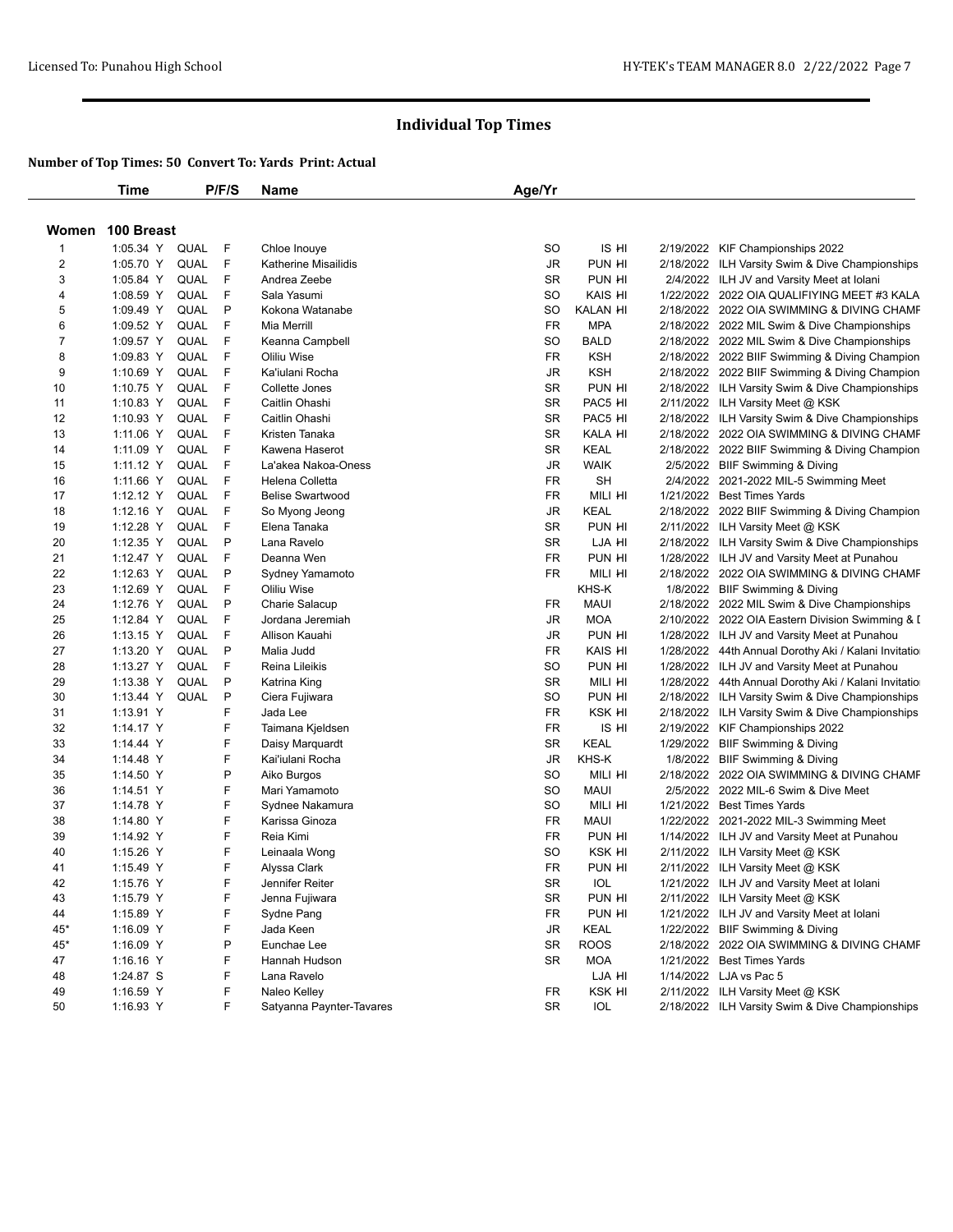|                | <b>Time</b> |      | P/F/S       | Name                          | Age/Yr    |                    |           |                                                                                           |
|----------------|-------------|------|-------------|-------------------------------|-----------|--------------------|-----------|-------------------------------------------------------------------------------------------|
| Women 100 Fly  |             |      |             |                               |           |                    |           |                                                                                           |
| -1             | 55.50 Y     | QUAL | P           | Grace Monahan                 | <b>SR</b> | PAC5 HI            |           | 2/18/2022 ILH Varsity Swim & Dive Championships                                           |
| 2              | 56.23 Y     | QUAL | F           | Tehani Kong                   | JR        | KALA HI            |           | 2/18/2022 2022 OIA SWIMMING & DIVING CHAMF                                                |
| 3              | 57.10 Y     | QUAL | F           | Andrea Zeebe                  | <b>SR</b> | PUN HI             |           | 1/21/2022 ILH JV and Varsity Meet at Iolani                                               |
| 4              | 58.11 Y     | QUAL | F           | Karissa Ginoza                | FR        | <b>MAUI</b>        |           | 2/18/2022 2022 MIL Swim & Dive Championships                                              |
| 5              | 58.47 Y     | QUAL | F           | Mackenzie Watts               | <b>SR</b> | PUN HI             |           | 2/18/2022 ILH Varsity Swim & Dive Championships                                           |
| 6              | 58.68 Y     | QUAL | F           | Elena Tanaka                  | <b>SR</b> | PUN HI             |           | 2/18/2022 ILH Varsity Swim & Dive Championships                                           |
| $\overline{7}$ | 59.71 Y     | QUAL | P           | Charlie Ann Limasa            | JR        | KSK HI             |           | 2/18/2022 ILH Varsity Swim & Dive Championships                                           |
| 8              | 1:00.10 Y   | QUAL | P           | Tea Brandon                   | SO        | KSK HI             |           | 2/18/2022 ILH Varsity Swim & Dive Championships                                           |
| 9              | 1:00.22 Y   | QUAL | F           | Kai Flanagan                  | JR        | PUN HI             |           | 1/28/2022 ILH JV and Varsity Meet at Punahou                                              |
| 10             | 1:01.22 Y   | QUAL | F           | <b>Belise Swartwood</b>       | <b>FR</b> | MILI HI            |           | 2/10/2022 2022 OIA Western Division Swimming &                                            |
| 11             | 1:01.28 Y   | QUAL | F           | <b>Courtney Kim</b>           | JR        | <b>WAIK</b>        |           | 2/18/2022 2022 BIIF Swimming & Diving Champion                                            |
| 12             | 1:01.44 Y   | QUAL | F           | Daisy Marquardt               | <b>SR</b> | KEAL               |           | 2/18/2022 2022 BIIF Swimming & Diving Champion                                            |
| 13             | 1:01.47 Y   | QUAL | P           | Jayden Hall                   | JR        | <b>KEAL</b>        |           | 2/18/2022 2022 BIIF Swimming & Diving Champion                                            |
| 14             | 1:01.52 Y   | QUAL | F           | <b>Tulip Hori</b>             | SO        | <b>SH</b>          |           | 2/18/2022 2022 MIL Swim & Dive Championships                                              |
| 15             | 1:01.53 Y   | QUAL | $\mathsf F$ | Gigi Hioki                    | JR        | <b>SHA HI</b>      |           | 1/28/2022 ILH JV and Varsity Meet at Punahou                                              |
| 16             | 1:01.54 Y   | QUAL | P           | Ciera Fujiwara                | SO        | PUN HI             |           | 2/18/2022 ILH Varsity Swim & Dive Championships                                           |
| 17             | 1:01.90 Y   | QUAL | F           | Michelle Axleson              | SO        | <b>KEAL</b>        |           | 1/22/2022 BIIF Swimming & Diving                                                          |
| 18             | 1:02.10 Y   | QUAL | F           | Yuna Lee                      | <b>FR</b> | <b>MPA</b>         |           | 2/18/2022 2022 MIL Swim & Dive Championships                                              |
| 19             | 1:02.16 Y   | QUAL | F           | Aiidh Carroll                 |           | KEAU               |           | 1/29/2022 BIIF Swimming & Diving                                                          |
| 20             | 1:02.21 Y   | QUAL | F           | Katherine Misailidis          | JR        | PUN HI             |           | 1/21/2022 ILH JV and Varsity Meet at Iolani                                               |
| $21*$          | 1:02.30 Y   | QUAL | F           | Helena Colletta               | <b>FR</b> | <b>SH</b>          |           | 2/5/2022 2022 MIL-6 Swim & Dive Meet                                                      |
| $21*$          | 1:02.30 Y   | QUAL | F           | Sala Yasumi                   | SO        | KAIS HI            |           | 2/5/2022 2022 OIA JUNIOR VARSITY SWIMMING                                                 |
| 23             | 1:02.69 Y   | QUAL | P           | Sydnee Nakamura               | SO        | MILI HI            |           | 2/18/2022 2022 OIA SWIMMING & DIVING CHAMF                                                |
| 24             | 1:02.91 Y   | QUAL | F           | Leilani Hoffmann              | <b>SR</b> | PUN HI             |           | 1/14/2022 ILH JV and Varsity Meet at Punahou                                              |
| 25             | 1:02.93 Y   | QUAL | F           | Kayley Hudson                 | <b>FR</b> | <b>MOA</b>         |           | 1/28/2022 44th Annual Dorothy Aki / Kalani Invitatio                                      |
| 26             | 1:03.14 Y   | QUAL | F           | Mahina Dameron                | <b>SO</b> | IS HI              |           | 1/29/2022 KIF Q Waimea Host                                                               |
| 27             | 1:03.59 Y   | QUAL | P           | Katrina King                  | <b>SR</b> | MILI HI            |           | 2/18/2022 2022 OIA SWIMMING & DIVING CHAMF                                                |
| 28             | 1:03.70 Y   | QUAL | F           | Haylie Kaichi                 | FR        | PUN HI             |           | 1/28/2022 ILH JV and Varsity Meet at Punahou                                              |
| 29             | 1:03.78 Y   | QUAL | F           | Jordyn Nishimura              | <b>JR</b> | KSK HI             |           | 2/11/2022 ILH Varsity Meet @ KSK                                                          |
| 30             | 1:03.84 Y   | QUAL | F           | Mia Monahan                   | <b>SO</b> | PAC5 HI            |           | 2/18/2022 ILH Varsity Swim & Dive Championships                                           |
| 31             | 1:04.12 Y   | QUAL | F           | Naomi Nakaya                  | JR        | PAC5 HI            |           | 2/4/2022 ILH JV and Varsity Meet at Iolani                                                |
| 32             | 1:04.18 Y   | QUAL | P           | Kaylani Pascua                | JR        | CAMP <sub>HI</sub> |           | 2/18/2022 2022 OIA SWIMMING & DIVING CHAMF                                                |
| 33             | 1:04.19 Y   | QUAL | F           | Christie Jiang                | <b>SR</b> | CAMP HI            | 1/21/2022 | <b>Best Times Yards</b>                                                                   |
| 34             | 1:04.38 Y   | QUAL | F           | Mari Yamamoto                 | <b>SO</b> | <b>MAUI</b>        |           | 2/12/2022 2022 MIL-7 Swim & Dive Meet                                                     |
| 35             | 1:04.50 Y   |      | F           | Kaylee Ogawa                  | <b>SR</b> | PUN HI             |           | 2/11/2022 ILH Varsity Meet @ KSK                                                          |
| 36             | 1:04.53 Y   |      | F           | Mikela De Aguiar              | FR        | <b>BALD</b>        |           | 2/18/2022 2022 MIL Swim & Dive Championships                                              |
| 37             | 1:04.99 Y   |      | F           | Kyra Lurito                   | SO        | IOL                |           | 1/28/2022 ILH JV and Varsity Meet at Kamehameha                                           |
| 38             | 1:05.08 Y   |      | F           | Melia Lee                     | <b>SO</b> | KSK HI             |           | 1/28/2022 ILH JV and Varsity Meet at Kamehameha                                           |
| 39             | 1:05.15 Y   |      | F           | Jada Lee                      | FR        | KSK HI             |           | 2/11/2022 ILH Varsity Meet @ KSK                                                          |
| 40             | 1:05.16 Y   |      | F           | Hanabi Oseto                  | FR        | <b>KALAN HI</b>    |           | 2/10/2022 2022 OIA Eastern Division Swimming & I                                          |
| 41             | 1:05.60 Y   |      | F           | Ava Bandt                     | <b>SR</b> | <b>KEAL</b>        |           | 1/22/2022 BIIF Swimming & Diving                                                          |
| 42             | 1:05.71 Y   |      | F           | Ella Dobbels                  | SO        | RAD HI             |           | 2/18/2022   2022 OIA SWIMMING & DIVING CHAMF                                              |
| 43             | 1:05.84 Y   |      | F           | Keanna Campbell               | SO        | <b>BALD</b>        |           | 2/5/2022 2022 MIL-6 Swim & Dive Meet                                                      |
| 44             | 1:05.90 Y   |      | F           | Reia Kimi                     | FR        | PUN HI             |           | 1/28/2022 ILH JV and Varsity Meet at Punahou                                              |
| 45             | 1:05.93 Y   |      | F           | Kei Nishikawa                 | FR        | AIEA HI            |           | 1/21/2022 Best Times Yards                                                                |
| 46             | 1:06.32 Y   |      | F           | Malia Judd                    | FR        | KAIS HI            |           | 2/10/2022 2022 OIA Eastern Division Swimming & I                                          |
|                |             |      | F           | Maria King                    | SR        | SAS                |           | 2/5/2022 2022 MIL-6 Swim & Dive Meet                                                      |
| 47             | 1:06.49 Y   |      | F           |                               |           | KEAL               |           | 2/5/2022 BIIF Swimming & Diving                                                           |
| 48             | 1:06.58 Y   |      | F           | <b>Bella Shurley</b>          | SO        | IOL                |           |                                                                                           |
| 49<br>50       | 1:06.60 Y   |      | F           | Sophia Owen<br>Reina Lileikis | FR<br>SO  | PUN HI             |           | 1/21/2022 ILH JV and Varsity Meet at Iolani<br>2/4/2022 ILH JV and Varsity Meet at Iolani |
|                | 1:06.73 Y   |      |             |                               |           |                    |           |                                                                                           |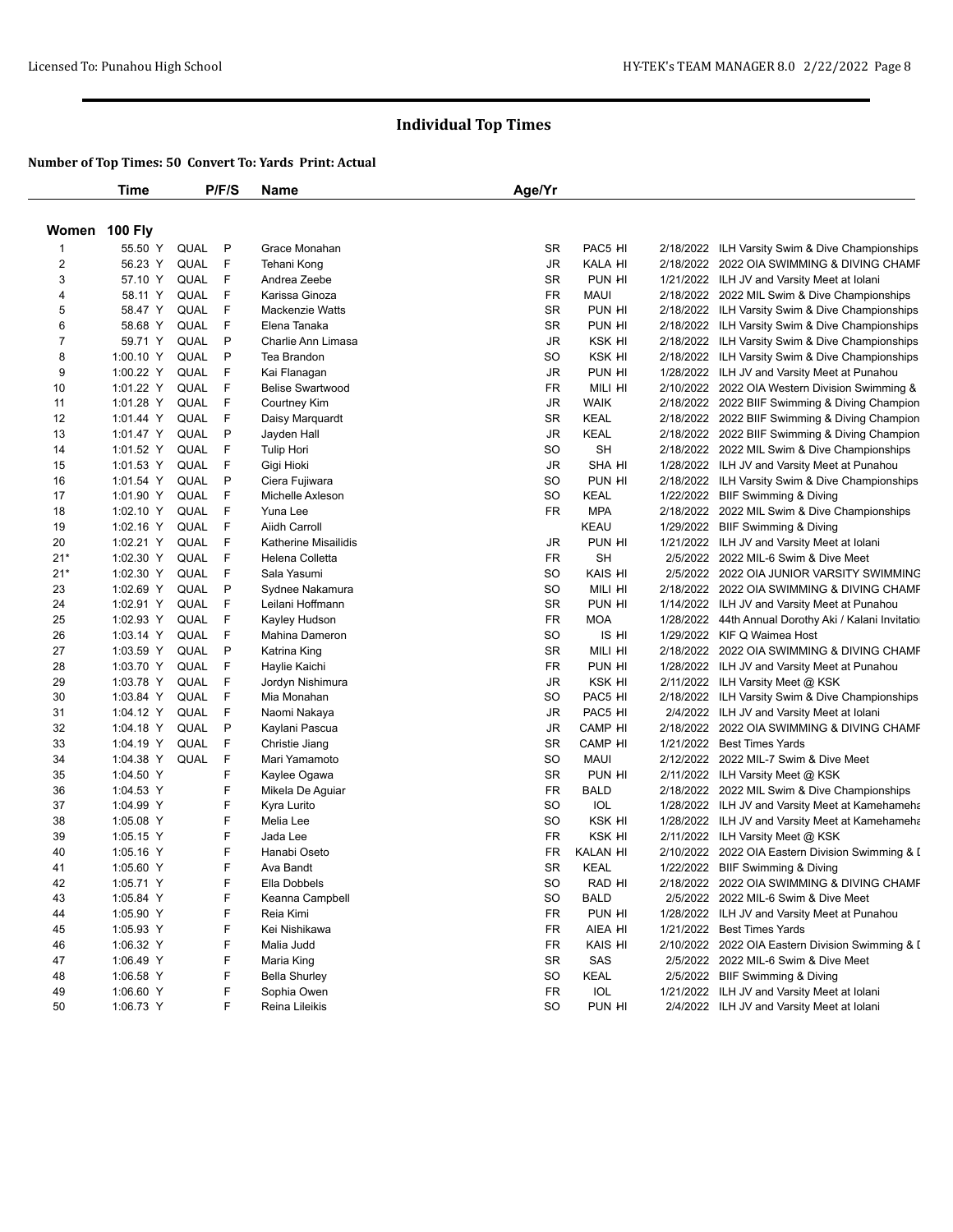|                | Time      | P/F/S | Name                                 | Age/Yr    |               |                                                 |
|----------------|-----------|-------|--------------------------------------|-----------|---------------|-------------------------------------------------|
| Women          | 100 IM    |       |                                      |           |               |                                                 |
| 1              | 1:01.88 Y | F     | Deanna Wen                           | FR        | PUN HI        | 1/14/2022 ILH JV and Varsity Meet at Punahou    |
| 2              | 1:03.93 Y | F     | Melia Lee                            | <b>SO</b> | KSK HI        | 2/4/2022 ILH JV and Varsity Meet at Iolani      |
| 3              | 1:05.60 Y | F     | Sophia Owen                          | <b>FR</b> | IOL           | 2/4/2022 ILH JV and Varsity Meet at Iolani      |
| 4              | 1:05.93 Y | F     | Leinaala Wong                        | SO        | KSK HI        | 1/28/2022 ILH JV and Varsity Meet at Kamehameha |
| 5              | 1:06.12 Y | F     | Reia Kimi                            | <b>FR</b> | PUN HI        | 1/21/2022 ILH JV and Varsity Meet at Iolani     |
| 6              | 1:08.08 Y | F     | Nawai Kela                           | <b>SO</b> | LJA HI        | 2/4/2022 ILH JV and Varsity Meet at Iolani      |
| $\overline{7}$ | 1:08.35 Y | F     | <b>Emery Dill</b>                    | FR        | LJA HI        | 1/28/2022 ILH JV and Varsity Meet at Punahou    |
| 8              | 1:08.79 Y | F     | Jayden Ching                         | FR        | PUN HI        | 1/14/2022 ILH JV and Varsity Meet at Punahou    |
| 9              | 1:09.02 Y | F     | Kamaile Palaualelo                   | JR        | MPI HI        | 2/4/2022 ILH JV and Varsity Meet at Iolani      |
| 10             | 1:09.15 Y | F     | Caylie Saiki                         | <b>SO</b> | PUN HI        | 1/28/2022 ILH JV and Varsity Meet at Punahou    |
| 11             | 1:09.28 Y | F     | Kyra Lurito                          | <b>SO</b> | IOL           | 1/21/2022 ILH JV and Varsity Meet at Iolani     |
| 12             | 1:09.74 Y | F     | Naleo Kelley                         | FR        | KSK HI        | 2/4/2022 ILH JV and Varsity Meet at Iolani      |
| 13             | 1:09.78 Y | F     | Jillian Price                        | <b>SO</b> | MPI HI        | 1/28/2022 ILH JV and Varsity Meet at Kamehameha |
| 14             | 1:10.04 Y | F     | <b>Fiona Ress</b>                    | <b>FR</b> | PUN HI        | 1/14/2022 ILH JV and Varsity Meet at Punahou    |
| 15             | 1:10.65 Y | F     | Eliza Franklin                       | FR        | PUN HI        | 1/14/2022 ILH JV and Varsity Meet at Punahou    |
| 16             | 1:10.90 Y | F     | Gabby Holm                           | JR        | PUN HI        | 1/28/2022 ILH JV and Varsity Meet at Punahou    |
| 17             | 1:11.02 Y | F     | Narissa Chen                         | <b>SO</b> | PUN HI        | 1/21/2022 ILH JV and Varsity Meet at Iolani     |
| 18             | 1:11.41 Y | F     | Jordyn Wong                          | <b>SR</b> | KSK HI        | 1/28/2022 ILH JV and Varsity Meet at Kamehameha |
| 19             | 1:11.92 Y | F     | Skyler Azama                         | JR        | PUN HI        | 1/14/2022 ILH JV and Varsity Meet at Punahou    |
| 20             | 1:12.10 Y | F     | Isabella Lee                         | FR        | PUN HI        | 1/28/2022 ILH JV and Varsity Meet at Punahou    |
| 21             | 1:12.76 Y | F     | Tamara Lum                           | <b>FR</b> | <b>IOL</b>    | 1/21/2022 ILH JV and Varsity Meet at Iolani     |
| 22             | 1:13.25 Y | F     |                                      | <b>SO</b> | PUN HI        |                                                 |
|                |           | F     | Emily Ikeda                          | JR        | PUN HI        | 1/14/2022 ILH JV and Varsity Meet at Punahou    |
| 23             | 1:13.43 Y | F     | Hope Blake<br>Zoe Cherubini Morrison | <b>SO</b> | <b>IOL</b>    | 1/14/2022 ILH JV and Varsity Meet at Punahou    |
| 24             | 1:13.71 Y | F     | Arisa Moore                          |           |               | 1/28/2022 ILH JV and Varsity Meet at Kamehameha |
| 25             | 1:14.05 Y |       |                                      | JR        | IOL           | 2/4/2022 ILH JV and Varsity Meet at Iolani      |
| 26             | 1:14.29 Y | F     | Abbie Kato                           | FR        | PAC5 HI       | 1/21/2022 ILH JV and Varsity Meet at Kamehameha |
| 27             | 1:14.37 Y | F     | Lauren Kamauu                        | <b>FR</b> | KSK HI        | 2/4/2022 ILH JV and Varsity Meet at Iolani      |
| $28*$          | 1:14.74 Y | F     | Haley Miyamoto                       | SR        | KSK HI        | 1/21/2022 ILH JV and Varsity Meet at Kamehameha |
| $28*$          | 1:14.74 Y | F     | Keira Iwamoto                        | <b>SO</b> | <b>SHA HI</b> | 1/28/2022 ILH JV and Varsity Meet at Punahou    |
| 30             | 1:14.97 Y | F     | Alysa Sato                           | JR        | KSK HI        | 2/4/2022 ILH JV and Varsity Meet at Iolani      |
| 31             | 1:16.91 Y | F     | Elise Folan                          | <b>SR</b> | MPI HI        | 2/4/2022 ILH JV and Varsity Meet at Iolani      |
| 32             | 1:17.06 Y | F     | Alexia Roberts                       | <b>FR</b> | MPI HI        | 2/4/2022 ILH JV and Varsity Meet at Iolani      |
| 33             | 1:19.24 Y | F     | Makana Fake                          | <b>SO</b> | KSK HI        | 1/28/2022 ILH JV and Varsity Meet at Kamehameha |
| 34             | 1:19.42 Y | F     | Louise Kamaka                        | JR        | IOL           | 2/4/2022 ILH JV and Varsity Meet at Iolani      |
| 35             | 1:19.76 Y | F     | Emma Pascua-Mitchell                 | <b>SO</b> | KSK HI        | 1/21/2022 ILH JV and Varsity Meet at Kamehameha |
| 36             | 1:19.81 Y | F     | Emma Rudy                            | JR        | PUN HI        | 1/28/2022 ILH JV and Varsity Meet at Punahou    |
| 37             | 1:19.97 Y | F     | Camryn Ng                            | FR        | MPI HI        | 1/28/2022 ILH JV and Varsity Meet at Kamehameha |
| 38             | 1:20.13 Y | F     | Hannah Fasi                          | JR        | <b>IOL</b>    | 1/28/2022 ILH JV and Varsity Meet at Kamehameha |
| 39             | 1:21.74 Y | F     | Zoe Lee                              | FR        | SHA HI        | 2/4/2022 ILH JV and Varsity Meet at Iolani      |
| 40             | 1:21.90 Y | F     | Aureanna Vendiola                    | FR        | <b>SHA HI</b> | 1/28/2022 ILH JV and Varsity Meet at Punahou    |
| 41             | 1:22.45 Y | F     | Kaiya Hoopai                         | SO        | KSK HI        | 1/21/2022 ILH JV and Varsity Meet at Kamehameha |
| 42             | 1:23.01 Y | F     | Abigail Kim                          | JR        | mpi hi        | 1/21/2022 ILH JV and Varsity Meet at Iolani     |
| 43             | 1:24.71 Y | F     | Ellen Ha                             | FR        | SHA HI        | 1/28/2022 ILH JV and Varsity Meet at Punahou    |
| 44             | 1:27.18 Y | F     | Skye Bullman                         | JR        | IOL           | 1/28/2022 ILH JV and Varsity Meet at Kamehameha |
| 45             | 1:29.67 Y | F     | Rainna Trout                         | FR        | SHA HI        | 2/4/2022 ILH JV and Varsity Meet at Iolani      |
| 46             | 1:30.33 Y | F     | Reina Gammarino                      | SO        | PUN HI        | 1/28/2022 ILH JV and Varsity Meet at Punahou    |
| 47             | 1:30.55 Y | F     | Anabella Arzate                      | JR        | MPI HI        | 1/14/2022 ILH JV and Varsity Meet at Punahou    |
| 48             | 1:31.47 Y | F     | Yijia Jiang                          | SO        | IOL           | 2/4/2022 ILH JV and Varsity Meet at Iolani      |
| 49             | 1:42.62 Y | F     | Lindsey Barcia                       | SO        | IOL           | 2/4/2022 ILH JV and Varsity Meet at Iolani      |
| 50             | 1:48.63 Y | F     | Katelyn Salcedo                      | FR        | SHA HI        | 1/28/2022 ILH JV and Varsity Meet at Punahou    |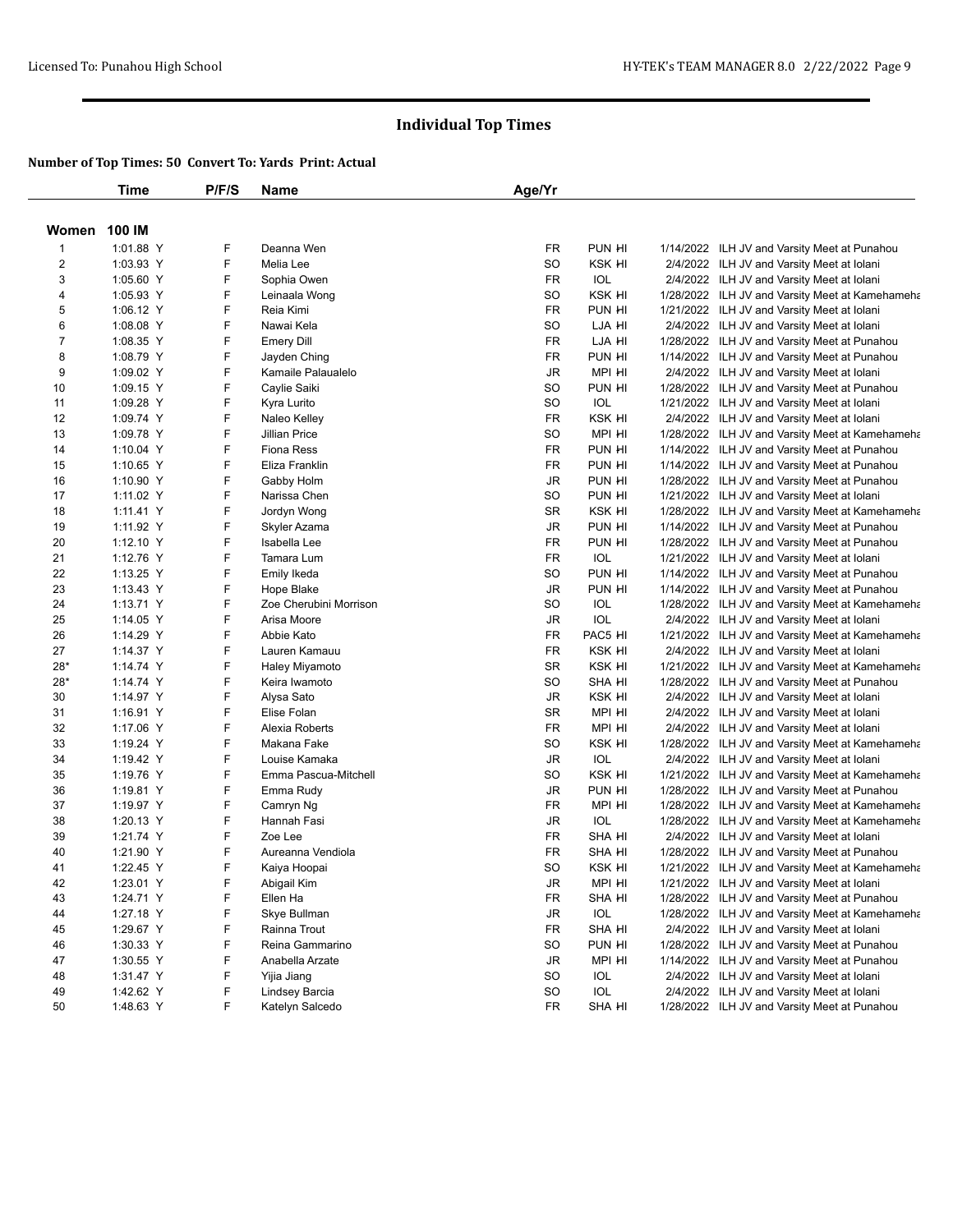|                | <b>Time</b> |             | P/F/S | Name                    | Age/Yr    |               |                                                                                                  |
|----------------|-------------|-------------|-------|-------------------------|-----------|---------------|--------------------------------------------------------------------------------------------------|
| Women          | 200 IM      |             |       |                         |           |               |                                                                                                  |
| $\mathbf{1}$   | 2:01.77 Y   | QUAL        | F     | Grace Monahan           | <b>SR</b> | PAC5 HI       | 2/18/2022 ILH Varsity Swim & Dive Championships                                                  |
| $\overline{c}$ | 2:02.01 Y   | QUAL        | F     | Andrea Zeebe            | <b>SR</b> | PUN HI        | 2/18/2022 ILH Varsity Swim & Dive Championships                                                  |
| 3              | 2:10.40 Y   | QUAL        | - F   | Kai Flanagan            | <b>JR</b> | PUN HI        | 1/21/2022 ILH JV and Varsity Meet at Iolani                                                      |
| 4              | 2:10.71 Y   | QUAL        | F     | Katherine Misailidis    | JR        | PUN HI        | 2/18/2022 ILH Varsity Swim & Dive Championships                                                  |
| 5              | 2:11.25 Y   | QUAL        | F     | Helena Colletta         | <b>FR</b> | <b>SH</b>     | 2/18/2022 2022 MIL Swim & Dive Championships                                                     |
| 6              | 2:11.73 Y   | QUAL        | F     | <b>Belise Swartwood</b> | FR        | MILI HI       | 2/18/2022 2022 OIA SWIMMING & DIVING CHAMF                                                       |
| 7              | 2:13.40 Y   | QUAL        | F     | Daisy Marquardt         | <b>SR</b> | <b>KEAL</b>   | 2/18/2022 2022 BIIF Swimming & Diving Champion                                                   |
| 8              | 2:14.14 Y   | QUAL        | F     | Karissa Ginoza          | <b>FR</b> | <b>MAUI</b>   | 2/12/2022 2022 MIL-7 Swim & Dive Meet                                                            |
| 9              | 2:14.98 Y   | QUAL        | P     | Hannah Hudson           | <b>SR</b> | <b>MOA</b>    | 2/18/2022 2022 OIA SWIMMING & DIVING CHAMF                                                       |
| 10             | 2:15.78 Y   | QUAL        | F     | Deanna Wen              | <b>FR</b> | PUN HI        | 1/28/2022 ILH JV and Varsity Meet at Punahou                                                     |
| 11             | 2:15.97 Y   | <b>QUAL</b> | F     | Chloe Inouye            | <b>SO</b> | IS HI         | 1/29/2022 KIF Q Waimea Host                                                                      |
| 12             | 2:16.96 Y   | QUAL        | F     | Sala Yasumi             | <b>SO</b> | KAIS HI       | 1/21/2022 Best Times Yards                                                                       |
| 13             | 2:17.24 Y   | QUAL        | F     | Reina Lileikis          | SO        | PUN HI        | 2/18/2022 ILH Varsity Swim & Dive Championships                                                  |
| 14             | 2:17.58 Y   | QUAL        | F     | Naomi Nakaya            | JR        | PAC5 HI       | 2/18/2022 ILH Varsity Swim & Dive Championships                                                  |
| 15             | 2:18.76 Y   | QUAL        | F     | Gigi Hioki              | JR        | <b>SHA HI</b> | 2/4/2022 ILH JV and Varsity Meet at Iolani                                                       |
| 16             | 2:18.78 Y   | QUAL        | P     | Keanna Campbell         | SO        | <b>BALD</b>   | 2/18/2022 2022 MIL Swim & Dive Championships                                                     |
| 17             | 2:19.37 Y   | QUAL        | P     | Paige Heiken            | <b>SO</b> | KALA HI       | 2/18/2022 2022 OIA SWIMMING & DIVING CHAMF                                                       |
| 18             | 2:19.72 Y   | QUAL        | F     | Jennifer Reiter         | <b>SR</b> | IOL           | 2/4/2022 ILH JV and Varsity Meet at Iolani                                                       |
| 19             | 2:20.09 Y   | QUAL        | F     | Christie Jiang          | <b>SR</b> | CAMP HI       | 1/28/2022 44th Annual Dorothy Aki / Kalani Invitatio                                             |
| 20             | 2:20.23 Y   | QUAL        | F     | Courtney Kim            | JR        | <b>WAIK</b>   |                                                                                                  |
| 21             |             | QUAL        | F     |                         | <b>SR</b> |               | 2/18/2022 2022 BIIF Swimming & Diving Champion<br>2/18/2022 2022 BIIF Swimming & Diving Champion |
|                | 2:20.91 Y   |             | F     | Kawena Haserot          |           | KEAL          |                                                                                                  |
| 22             | 2:21.10 Y   | QUAL        |       | Jordyn Nishimura        | <b>JR</b> | KSK HI        | 2/4/2022 ILH JV and Varsity Meet at Iolani                                                       |
| 23             | 2:21.36 Y   | QUAL        | F     | Kayley Hudson           | FR        | <b>MOA</b>    | 2/10/2022 2022 OIA Eastern Division Swimming & I                                                 |
| 24             | 2:22.10 Y   | QUAL        | F     | Mia Merrill             | FR        | <b>MPA</b>    | 1/22/2022 2021-2022 MIL-3 Swimming Meet                                                          |
| 25             | 2:22.19 Y   | QUAL        | F     | Jordana Jeremiah        | <b>JR</b> | <b>MOA</b>    | 2/18/2022 2022 OIA SWIMMING & DIVING CHAMF                                                       |
| 26             | 2:22.26 Y   | <b>QUAL</b> | F     | Jenna Fujiwara          | <b>SR</b> | PUN HI        | 2/11/2022 ILH Varsity Meet @ KSK                                                                 |
| 27             | 2:22.54 Y   | QUAL        | F     | Mari Yamamoto           | SO        | <b>MAUI</b>   | 2/4/2022 2021-2022 MIL-5 Swimming Meet                                                           |
| 28             | 2:22.56 Y   | QUAL        | F     | <b>Tulip Hori</b>       | SO        | <b>SH</b>     | 1/14/2022 2021-2022 MIL-1 Swim Meet                                                              |
| 29             | 2:22.72 Y   | QUAL        | F     | Sophia Hurd             | SO        | PUN HI        | 1/28/2022 ILH JV and Varsity Meet at Punahou                                                     |
| 30             | 2:22.86 Y   | QUAL        | F     | Lana Ravelo             | <b>SR</b> | LJA HI        | 2/18/2022 ILH Varsity Swim & Dive Championships                                                  |
| 31             | 2:22.87 Y   | QUAL        | F     | Jada Lee                | <b>FR</b> | KSK HI        | 2/18/2022 ILH Varsity Swim & Dive Championships                                                  |
| 32             | 2:23.12 Y   | <b>QUAL</b> | F     | Mia Monahan             | SO        | PAC5 HI       | 2/4/2022 ILH JV and Varsity Meet at Iolani                                                       |
| 33             | 2:23.29 Y   | QUAL        | F     | Haylie Kaichi           | <b>FR</b> | PUN HI        | 1/21/2022 ILH JV and Varsity Meet at Iolani                                                      |
| 34             | 2:23.37 Y   | QUAL        | F     | Maria King              | SR        | SAS           | 2/5/2022 2022 MIL-6 Swim & Dive Meet                                                             |
| 35             | 2:23.53 Y   | <b>QUAL</b> | F     | Jayden Hall             | JR        | <b>KEAL</b>   | 1/8/2022 BIIF Swimming & Diving                                                                  |
| 36             | 2:23.59 Y   | QUAL        | P     | Jayzlyn Tomisa          | FR        | <b>ROOS</b>   | 2/18/2022 2022 OIA SWIMMING & DIVING CHAMF                                                       |
| 37             | 2:24.56 Y   |             | F     | Ava Castillo            | <b>SO</b> | <b>BALD</b>   | 2/18/2022 2022 MIL Swim & Dive Championships                                                     |
| 38             | 2:24.61 Y   |             | F     | <b>Mahina Dameron</b>   | SO        | IS HI         | 2/19/2022 KIF Championships 2022                                                                 |
| 39             | 2:24.76 Y   |             | F     | Kei Nishikawa           | FR        | AIEA HI       | 1/22/2022 2022 OIA QUALIFIYING MEET #3 KALA                                                      |
| 40             | 2:24.85 Y   |             | P     | Malia Judd              | FR        | KAIS HI       | 2/18/2022 2022 OIA SWIMMING & DIVING CHAMF                                                       |
| 41             | 2:24.93 Y   |             | F     | Sydnee Nakamura         | <b>SO</b> | MILI HI       | 1/22/2022 2022 OIA QUALIFIYING MEET #3 KALA                                                      |
| 42             | 2:26.12 Y   |             | P     | So Myong Jeong          | JR        | KEAL          | 2/18/2022 2022 BIIF Swimming & Diving Champion                                                   |
| 43             | 2:26.56 Y   |             | P     | Nicole Riemenschneider  | <b>SO</b> | <b>KING</b>   | 2/18/2022 2022 MIL Swim & Dive Championships                                                     |
| 44             | 2:26.60 Y   |             | F     | Yuna Lee                | FR        | <b>MPA</b>    | 1/15/2022 2021-22 MIL-2 Swimming & Diving Meet                                                   |
| 45             | 2:26.76 Y   |             | P     | <b>Lily Barrett</b>     | SO        | <b>KING</b>   | 2/18/2022 2022 MIL Swim & Dive Championships                                                     |
| 46             | 2:26.85 Y   |             | F     | Sydne Pang              | <b>FR</b> | PUN HI        | 1/28/2022 ILH JV and Varsity Meet at Punahou                                                     |
| 47             | 2:26.89 Y   |             | F     | Hanabi Oseto            | FR        | KALAN HI      | 2/10/2022 2022 OIA Eastern Division Swimming & I                                                 |
| 48             | 2:26.98 Y   |             | F     | Courtney Kim            | <b>JR</b> | <b>WAIK</b>   | 1/22/2022 BIIF Swimming & Diving                                                                 |
| 49             | 2:27.34 Y   |             | F     | Sophia Owen             | FR        | IOL           | 1/28/2022 ILH JV and Varsity Meet at Kamehameha                                                  |
| 50             | 2:28.00 Y   |             | F     | Kristen Johnson         | SR        | KAIS HI       | 2/10/2022 2022 OIA Eastern Division Swimming & I                                                 |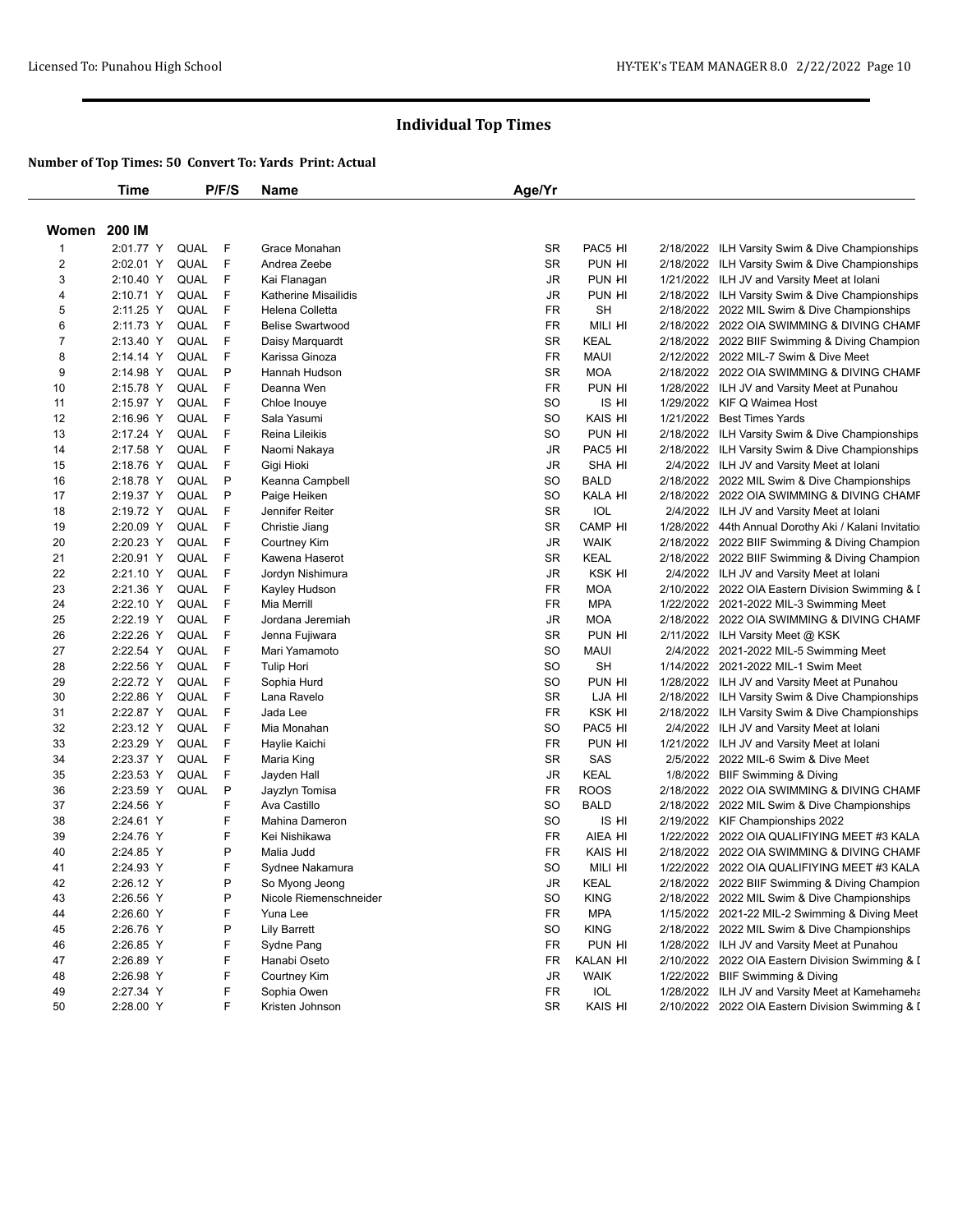|                | Time            | P/F/S | Name                     | Age/Yr    |             |           |                                      |
|----------------|-----------------|-------|--------------------------|-----------|-------------|-----------|--------------------------------------|
| Women          | 1 Meter 6 Dives |       |                          |           |             |           |                                      |
|                | 447.60          | F     | Kewen Imlay              | <b>FR</b> | <b>KING</b> | 2/12/2022 | 2022 MIL-7 Swim & Dive Meet          |
| $\overline{2}$ | 414.45          | F     | Lily Barrett             | SO.       | <b>KING</b> | 2/12/2022 | 2022 MIL-7 Swim & Dive Meet          |
| 3              | 377.60          | F     | Summer Coronesi          | <b>SR</b> | KIHEI       | 2/12/2022 | 2022 MIL-7 Swim & Dive Meet          |
| 4              | 342.15          | F     | Isabelle Au              | <b>SR</b> | <b>WAIK</b> | 1/29/2022 | BIIF Swimming & Diving               |
| 5              | 341.40          | F     | Rylee Au                 | <b>SR</b> | <b>WAIK</b> | 1/29/2022 | BIIF Swimming & Diving               |
| 6              | 328.65          | F     | Giullia Porter           | JR.       | <b>KING</b> | 2/12/2022 | 2022 MIL-7 Swim & Dive Meet          |
| $\overline{7}$ | 296.10          | F     | Devon Hardy              | <b>FR</b> | <b>KING</b> | 2/12/2022 | 2022 MIL-7 Swim & Dive Meet          |
| 8              | 288.02          | F     | Ava Huddleston           | <b>SR</b> | <b>HPA</b>  | 1/8/2022  | BIIF Swimming & Diving               |
| 9              | 286.10          | F     | Molly Pease              | <b>SO</b> | <b>KING</b> | 2/12/2022 | 2022 MIL-7 Swim & Dive Meet          |
| 10             | 278.75          | F     | Charlotte Kassis         | <b>FR</b> | <b>HPA</b>  | 1/29/2022 | BIIF Swimming & Diving               |
| 11             | 273.85          | F     | Emma Naukana-Christensen | JR.       | <b>HILO</b> | 1/29/2022 | <b>BIIF Swimming &amp; Diving</b>    |
| 12             | 263.60          | F     | Kacelyn Kubojiri         | <b>SR</b> | <b>KSH</b>  | 1/29/2022 | BIIF Swimming & Diving               |
| 13             | 230.10          | F     | Kekona Millhouse         | <b>SO</b> | <b>HPA</b>  | 1/29/2022 | <b>BIIF Swimming &amp; Diving</b>    |
| 14             | 214.60          | F     | Hailey Takai             | <b>SO</b> | KALAN HI    | 2/5/2022  | 2022 OIA JUNIOR VARSITY SWIMMING     |
| 15             | 175.40          | F     | Summer Coronesi          |           | <b>KING</b> | 1/15/2022 | 2021-22 MIL-2 Swimming & Diving Meet |
| 16             | 135.10          | F     | Kyla Ellison             | SO.       | MILI HI     | 2/5/2022  | 2022 OIA JUNIOR VARSITY SWIMMING     |
| 17             | 120.10          | F     | Morgan Huddleston        | <b>FR</b> | <b>HPA</b>  | 1/29/2022 | BIIF Swimming & Diving               |
| 18             | 116.05          | F     | Kealohi Nonaka           | <b>FR</b> | <b>BALD</b> | 2/12/2022 | 2022 MIL-7 Swim & Dive Meet          |
| 19             | 111.10          | F     | Graciela Vila            | <b>FR</b> | <b>BALD</b> | 2/5/2022  | 2022 MIL-6 Swim & Dive Meet          |
| 20             | 107.55          | F     | Eva Silva-Ewan           | SO.       | KALAN HI    | 2/5/2022  | 2022 OIA JUNIOR VARSITY SWIMMING     |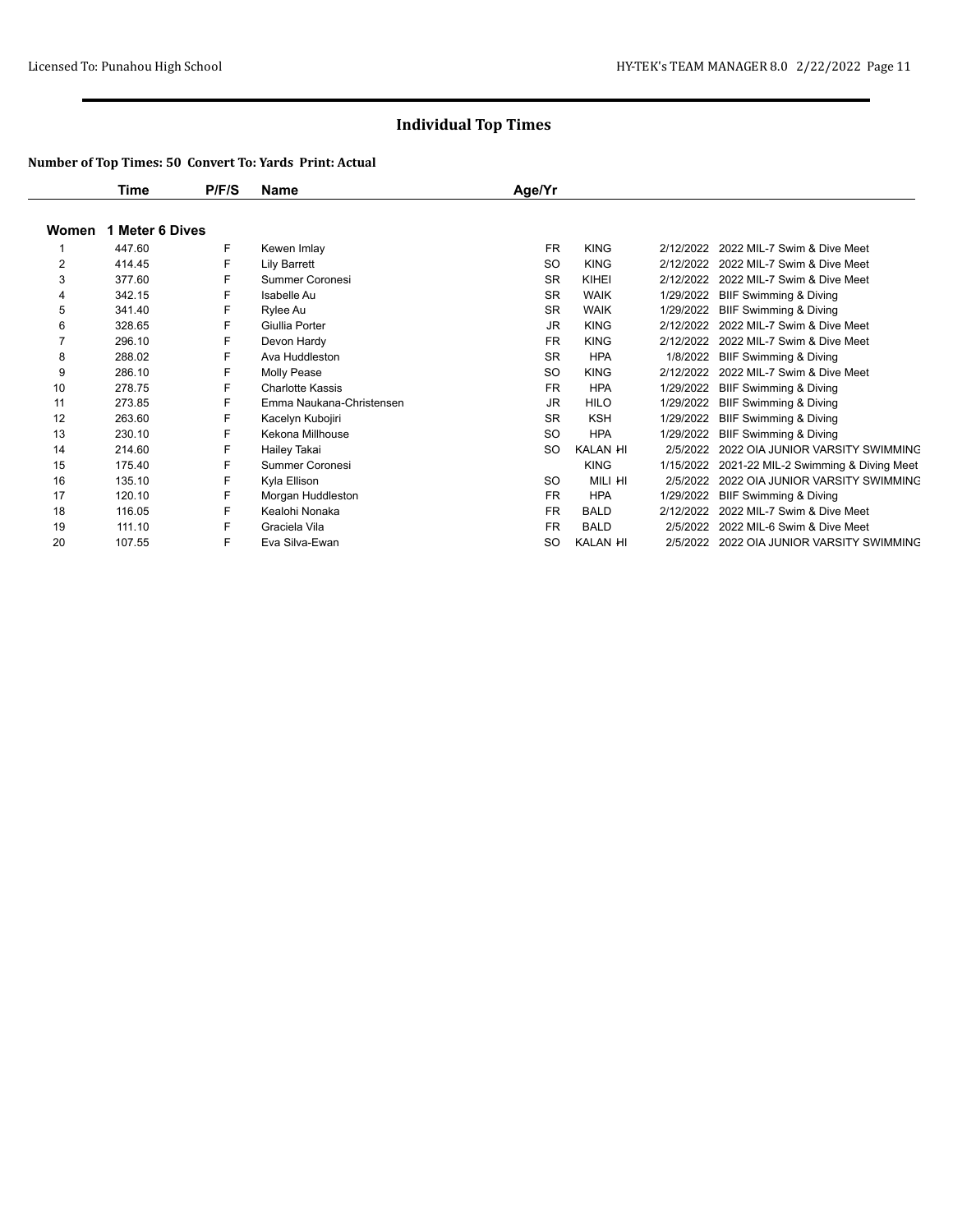|       | Time             | P/F/S | Name                     | Age/Yr    |             |           |                                                |
|-------|------------------|-------|--------------------------|-----------|-------------|-----------|------------------------------------------------|
| Women | 1 Meter 11 Dives |       |                          |           |             |           |                                                |
|       | 445.25           | F     | Kewen Imlay              | <b>FR</b> | <b>KING</b> |           | 2/18/2022 2022 MIL Swim & Dive Championships   |
| 2     | 445.10           | F     | Hailey Takai             | <b>SO</b> | KALAN HI    | 2/18/2022 | 2022 OIA SWIMMING & DIVING CHAMF               |
| 3     | 377.35           | F     | Rylee Au                 | <b>SR</b> | <b>WAIK</b> | 2/18/2022 | 2022 BIIF Swimming & Diving Champion           |
| 4     | 370.20           | F.    | Isabelle Au              | <b>SR</b> | <b>WAIK</b> |           | 2/18/2022 2022 BIIF Swimming & Diving Champion |
| 5     | 361.35           | F     | Lily Barrett             | SO.       | <b>KING</b> | 2/18/2022 | 2022 MIL Swim & Dive Championships             |
| 6     | 347.85           | F     | <b>Summer Coronesi</b>   | <b>SR</b> | KIHEI       | 2/18/2022 | 2022 MIL Swim & Dive Championships             |
|       | 319.30           | F     | Devon Hardy              | <b>FR</b> | <b>KING</b> | 2/18/2022 | 2022 MIL Swim & Dive Championships             |
| 8     | 304.60           | F     | Ava Huddleston           | <b>SR</b> | <b>HPA</b>  |           | 2/18/2022 2022 BIIF Swimming & Diving Champion |
| 9     | 301.95           | F     | Katrina King             | <b>SR</b> | MILI HI     | 2/18/2022 | 2022 OIA SWIMMING & DIVING CHAMF               |
| 10    | 292.95           | F     | Giullia Porter           | <b>JR</b> | <b>KING</b> | 2/18/2022 | 2022 MIL Swim & Dive Championships             |
| 11    | 275.30           | F     | Emma Naukana-Christensen | JR.       | <b>HILO</b> |           | 2/18/2022 2022 BIIF Swimming & Diving Champion |
| 12    | 275.15           | F     | <b>Charlotte Kassis</b>  | <b>FR</b> | <b>HPA</b>  | 2/18/2022 | 2022 BIIF Swimming & Diving Champion           |
| 13    | 272.35           | F     | Kacelyn Kubojiri         | <b>SR</b> | <b>KSH</b>  | 2/18/2022 | 2022 BIIF Swimming & Diving Champion           |
| 14    | 258.20           | F     | Wayan Sejati             | <b>FR</b> | <b>HPA</b>  | 2/18/2022 | 2022 BIIF Swimming & Diving Champion           |
| 15    | 257.50           | F     | Kelly Beesley-Wadzinski  | JR.       | CAMP HI     | 2/18/2022 | 2022 OIA SWIMMING & DIVING CHAMF               |
| 16    | 245.90           | F     | Kekona Millhouse         | SO.       | <b>HPA</b>  | 2/18/2022 | 2022 BIIF Swimming & Diving Champion           |
| 17    | 225.25           | F     | Elana Ingwers            | <b>SR</b> | KAIS HI     | 2/18/2022 | 2022 OIA SWIMMING & DIVING CHAMF               |
| 18    | 208.75           | F     | Morgan Huddleston        | <b>FR</b> | <b>HPA</b>  | 2/5/2022  | <b>BIIF Swimming &amp; Diving</b>              |
| 19    | 97.55            | S     | Kealohi Nonaka           | <b>FR</b> | <b>BALD</b> | 2/18/2022 | 2022 MIL Swim & Dive Championships             |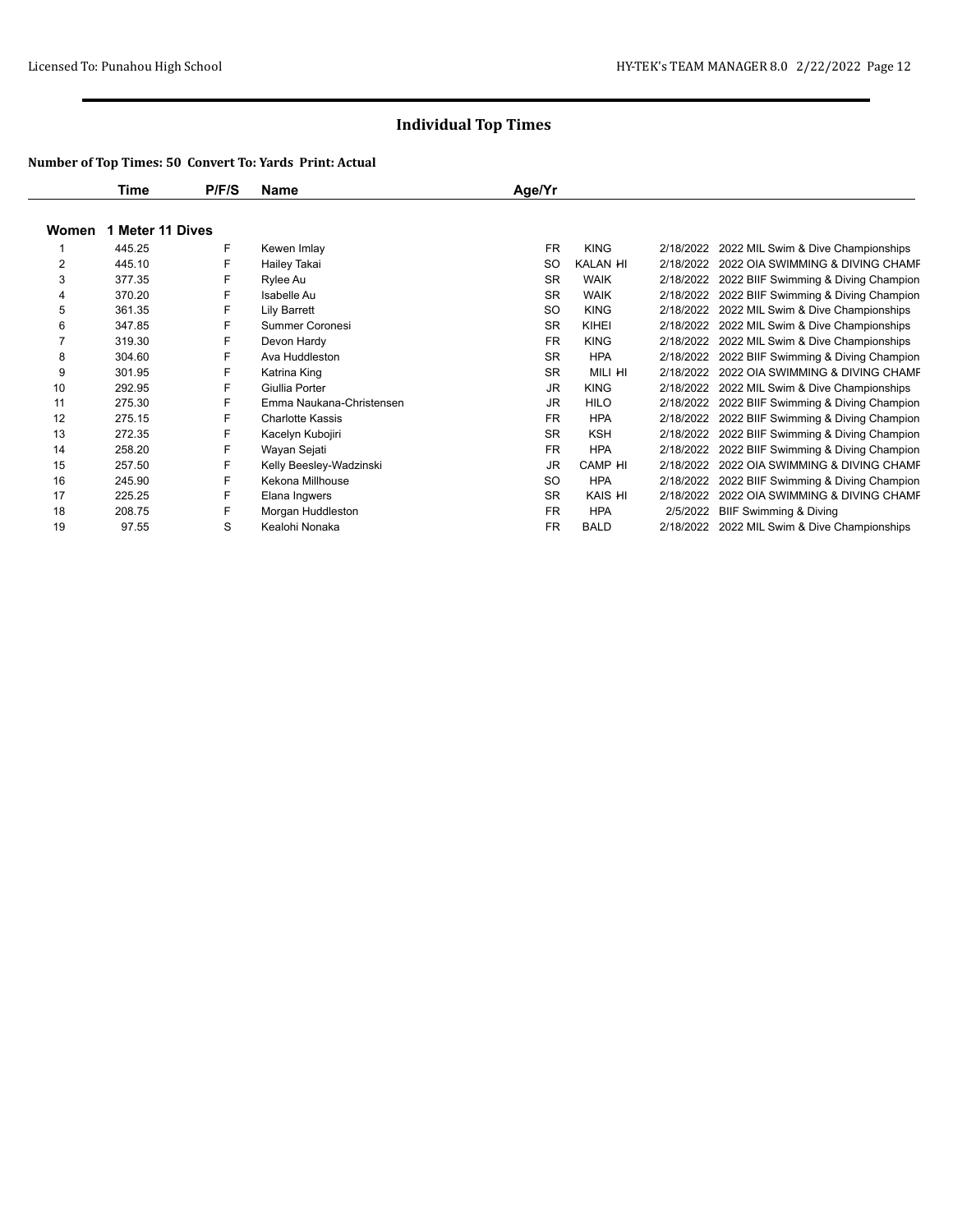|                | <b>Time</b>            | P/F/S | Name                       | Age/Yr    |                 |                                                  |
|----------------|------------------------|-------|----------------------------|-----------|-----------------|--------------------------------------------------|
|                | Men 50 Free            |       |                            |           |                 |                                                  |
| $\mathbf{1}$   | 21.36 Y<br>QUAL        | F     | Kama Ward                  | <b>SO</b> | <b>MOL</b>      | 1/14/2022 2021-2022 MIL-1 Swim Meet              |
| $\overline{c}$ | 21.59 Y<br>QUAL        | F     | Nash Brandon               | <b>SR</b> | KSK HI          | 2/18/2022 ILH Varsity Swim & Dive Championships  |
| 3              | 21.74 Y<br>QUAL        | F     | Thomas Caps                | <b>SR</b> | LJA HI          | 2/4/2022 ILH JV and Varsity Meet at Iolani       |
| 4              | QUAL<br>21.88 Y        | P     | Maluhia Kaye               | <b>SR</b> | <b>HILO</b>     | 2/18/2022 2022 BIIF Swimming & Diving Champion   |
| 5              | 21.92 Y<br>QUAL        | F     | <b>Stone Miller</b>        | JR        | IOL             | 2/18/2022 ILH Varsity Swim & Dive Championships  |
| 6              | QUAL<br>21.98 Y        | F     | Noa Clark                  | <b>SR</b> | PUN HI          | 2/18/2022 ILH Varsity Swim & Dive Championships  |
| 7              | 22.20 Y<br>QUAL        | F     | Connor Seminavage          | SO        | KSK HI          | 2/4/2022 ILH JV and Varsity Meet at Iolani       |
| $8*$           | 22.40 Y L QUAL         | F     | <b>Chase Douglass</b>      | <b>SO</b> | <b>IOL</b>      | 2/18/2022 ILH Varsity Swim & Dive Championships  |
| $8*$           | 22.40 Y L QUAL         | F     | Nolan Morton               | JR        | <b>KEAL</b>     | 2/5/2022 BIIF Swimming & Diving                  |
| 10             | 22.54 Y<br>QUAL        | F     | Finnegan Morton            | <b>SR</b> | <b>KEAL</b>     | 2/18/2022 2022 BIIF Swimming & Diving Champion   |
| 11             | 22.60 Y L QUAL         | F     | Ken Nakatsu                | <b>SR</b> | PUN HI          | 2/18/2022 ILH Varsity Swim & Dive Championships  |
| 12             | 22.63 Y<br>QUAL        | F     | Jake McGill                | <b>FR</b> | LUNA            | 2/18/2022 2022 MIL Swim & Dive Championships     |
| 13             | 22.65 Y<br>QUAL        | P     | <b>Tobey Yuen</b>          | <b>SO</b> | IOL             | 2/18/2022 ILH Varsity Swim & Dive Championships  |
| 14             | 22.67 Y<br>QUAL        | F     | Ryan Wise                  | FR        | KS-M            | 2/18/2022 2022 MIL Swim & Dive Championships     |
| 15             | 22.70 Y<br>QUAL        | F     | Andrew Lee                 | <b>JR</b> | <b>KALAN HI</b> | 2/18/2022 2022 OIA SWIMMING & DIVING CHAMF       |
| 16             | 22.74 Y<br>QUAL        | F     | Aiden Morris               | <b>SR</b> | MPI HI          | 2/18/2022 ILH Varsity Swim & Dive Championships  |
| 17             | 22.75 Y<br><b>QUAL</b> | F     | Jalen Lum                  | <b>SR</b> | MILI HI         | 2/18/2022 2022 OIA SWIMMING & DIVING CHAMF       |
| 18             | 22.77 Y<br>QUAL        | F     | Masa Yara                  | <b>SR</b> | PUN HI          |                                                  |
|                |                        | F     |                            |           |                 | 1/14/2022 ILH JV and Varsity Meet at Punahou     |
| 19             | 22.79 Y<br>QUAL        | F     | Kai Hayashida              | JR        | <b>HILO</b>     | 1/8/2022 BIIF Swimming & Diving                  |
| 20             | 22.80 Y<br>QUAL        |       | <b>Conner Gunderson</b>    | SO        | MAUI            | 1/15/2022 2021-22 MIL-2 Swimming & Diving Meet   |
| 21             | 22.82 Y<br>QUAL        | F     | Finn Arrillaga             | <b>FR</b> | IOL             | 1/28/2022 ILH JV and Varsity Meet at Kamehameha  |
| 22             | 22.85 Y<br>QUAL        | F     | Mauli Pupuhi               | JR        | <b>MOL</b>      | 1/14/2022 2021-2022 MIL-1 Swim Meet              |
| 23             | 22.87 Y<br><b>QUAL</b> | F     | Kahikinaokala Kukea-Shultz | <b>SR</b> | MPI HI          | 2/11/2022 ILH Varsity Meet @ KSK                 |
| 24             | 22.90 Y<br>QUAL        | F     | Carl Vincent McNabb        | SO        | <b>BALD</b>     | 1/29/2022 2021-2022 MIL-4 Swim & Dive Meet       |
| 25             | 22.91 Y<br>QUAL        | F     | Raphael Lamung             | <b>SR</b> | CAMP HI         | 2/10/2022 2022 OIA Western Division Swimming &   |
| 26             | 22.93 Y<br>QUAL        | F     | Matai Loveman              | JR        | PUN HI          | 2/18/2022 ILH Varsity Swim & Dive Championships  |
| $27*$          | 22.98 Y L QUAL         | F     | Kai Iwamura                | <b>SR</b> | PAC5 HI         | 2/11/2022 ILH Varsity Meet @ KSK                 |
| $27*$          | 22.98 Y<br>QUAL        | F     | Daniel Ontai               | JR        | KSK HI          | 1/28/2022 ILH JV and Varsity Meet at Kamehameha  |
| 29             | 23.05 Y<br>QUAL        | F     | <b>Tristan Regula</b>      | <b>SO</b> | KALA HI         | 2/10/2022 2022 OIA Eastern Division Swimming & I |
| 30             | QUAL<br>23.10 Y        | F     | <b>Legend Storer</b>       | SO        | <b>MPA</b>      | 1/29/2022 2021-2022 MIL-4 Swim & Dive Meet       |
| $31*$          | 23.11 Y<br>QUAL        | P     | Jamie Bhattacharyya        | <b>JR</b> | MPI HI          | 2/18/2022 ILH Varsity Swim & Dive Championships  |
| $31*$          | QUAL<br>23.11 Y        | F     | Mason Lopez                | <b>SR</b> | CAMP HI         | 2/10/2022 2022 OIA Western Division Swimming &   |
| $33*$          | 23.12 Y<br>QUAL        | F     | Coby Kaplan                | JR        | <b>KING</b>     | 2/18/2022 2022 MIL Swim & Dive Championships     |
| $33*$          | 23.12 Y<br>QUAL        | F     | Dakota Domingo             | SO        | <b>HILO</b>     | 1/15/2022 BIIF Swimming & Diving Swim Meet       |
| $35*$          | 23.13 Y<br>QUAL        | F     | <b>Leland Stancil</b>      | <b>SO</b> | <b>IOL</b>      | 2/11/2022 ILH Varsity Meet @ KSK                 |
| $35*$          | 23.13 Y L QUAL         | P     | Shota Ferreira             | JR        | Mili hi         | 2/18/2022 2022 OIA SWIMMING & DIVING CHAMF       |
| 37             | 23.24 Y                | F     | Duke Becker                | <b>SR</b> | <b>KEAL</b>     | 1/15/2022 BIIF Swimming & Diving Swim Meet       |
| 38             | 23.25 Y                | F     | Azure Sueda                | <b>SR</b> | PUN HI          | 1/28/2022 ILH JV and Varsity Meet at Punahou     |
| $39*$          | 23.29 Y                | P     | Dillon Ishimi              | <b>SR</b> | <b>ROOS</b>     | 2/18/2022 2022 OIA SWIMMING & DIVING CHAMF       |
| $39*$          | 23.29 Y L              | F     | Patrick Garduque           | <b>SO</b> | <b>MAUI</b>     | 2/18/2022 2022 MIL Swim & Dive Championships     |
| $39*$          | 23.29 Y                | F     | <b>Zachary West</b>        | <b>SR</b> | KALA HI         | 1/22/2022 2022 OIA QUALIFIYING MEET #3 KALA      |
| 42             | 23.30 Y                | F     | Noah Caiserman             | FR        | MPA             | 1/29/2022 2021-2022 MIL-4 Swim & Dive Meet       |
| 43             | 23.31 Y                | F     | Alexander Lerner           | SO        | KALA HI         | 2/18/2022 2022 OIA SWIMMING & DIVING CHAMF       |
| 44             | 23.33 Y                | F     | Dylan Kilpatrick           | SR        | KAIS HI         | 2/18/2022 2022 OIA SWIMMING & DIVING CHAMF       |
| 45             | 23.35 Y                | F     | Kai Mottley                | SR        | KHS HI          | 1/29/2022 KIF Q Waimea Host                      |
| 46*            | 23.36 Y                | F     | Tyler Tanaka               | SR        | KAPAA HI        | 2/12/2022 KIF Q Kauai High Host                  |
| 46*            | 23.36 Y                | F     | Tommy King                 | SR        | PUN HI          | 1/14/2022 ILH JV and Varsity Meet at Punahou     |
| 48             | 23.42 Y                | F     | Caden Lombard              | SR        | PUN HI          | 1/21/2022 ILH JV and Varsity Meet at Iolani      |
| 49             | 23.44 Y                | F     | Evan Wong                  | SO        | IOL             | 2/4/2022 ILH JV and Varsity Meet at Iolani       |
| 50             | 23.45 Y L              | P     | Raphael Lamug              | SR        | CAMP HI         | 2/18/2022 2022 OIA SWIMMING & DIVING CHAMF       |
|                |                        |       |                            |           |                 |                                                  |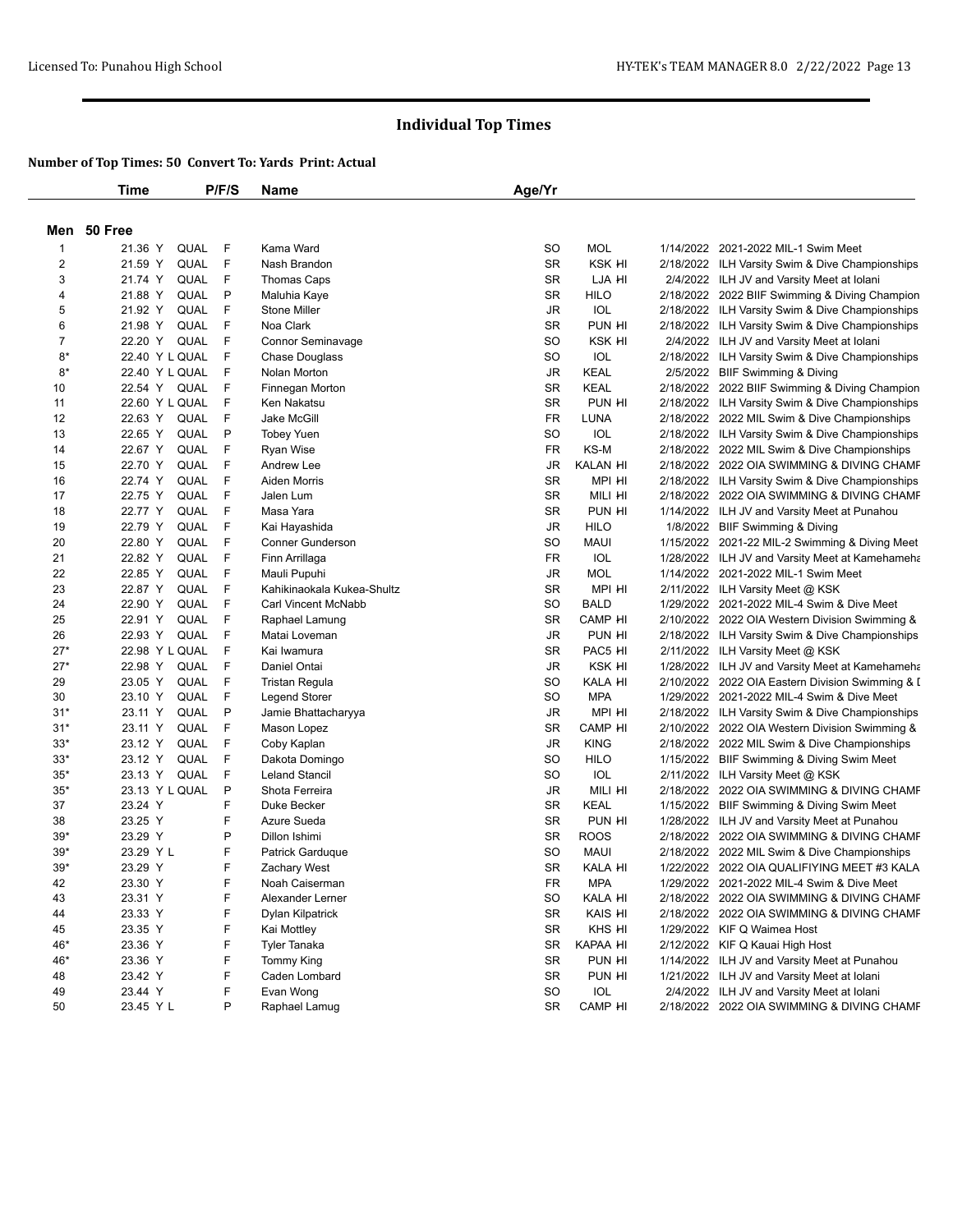|                         | <b>Time</b>      | P/F/S                            | Name                       | Age/Yr    |             |                                                      |
|-------------------------|------------------|----------------------------------|----------------------------|-----------|-------------|------------------------------------------------------|
|                         | Men 100 Free     |                                  |                            |           |             |                                                      |
| -1                      | 24.47 Y L QUAL   | F                                | Carl Vincent McNabb        | <b>SO</b> | <b>BALD</b> | 2/12/2022 2022 MIL-7 Swim & Dive Meet                |
| $\overline{\mathbf{c}}$ | 47.05 Y          | F.<br>QUAL                       | Connor Seminavage          | <b>SO</b> | KSK HI      | 2/11/2022 ILH Varsity Meet @ KSK                     |
| 3                       | 47.46 Y          | - F<br>QUAL                      | <b>Stone Miller</b>        | JR        | IOL         | 2/18/2022 ILH Varsity Swim & Dive Championships      |
| 4                       | 47.66 Y          | F<br>QUAL                        | Noa Clark                  | <b>SR</b> | PUN HI      | 2/18/2022 ILH Varsity Swim & Dive Championships      |
| 5                       | 47.94 Y          | F<br>QUAL                        | Kama Ward                  | <b>SO</b> | <b>MOL</b>  | 2/18/2022 2022 MIL Swim & Dive Championships         |
| 6                       | 48.06 Y          | F<br>QUAL                        | Nash Brandon               | <b>SR</b> | KSK HI      | 2/18/2022 ILH Varsity Swim & Dive Championships      |
| 7                       | 48.34 Y          | F<br>QUAL                        | <b>Zachary West</b>        | <b>SR</b> | KALA HI     | 2/10/2022 2022 OIA Eastern Division Swimming & I     |
| 8                       | 48.53 Y          | F<br>QUAL                        | Kai Hayashida              | <b>JR</b> | <b>HILO</b> | 2/5/2022 BIIF Swimming & Diving                      |
| 9                       | 48.93 Y          | F<br>QUAL                        | Finn Arrillaga             | FR        | <b>IOL</b>  | 2/18/2022 ILH Varsity Swim & Dive Championships      |
| $10*$                   | 49.00 Y          | F<br>QUAL                        | <b>Tristan Regula</b>      | SO        | KALA HI     | 2/18/2022 2022 OIA SWIMMING & DIVING CHAMF           |
| $10*$                   | 49.00 Y          | F<br>QUAL                        | Ken Nakatsu                | <b>SR</b> | PUN HI      | 2/11/2022 ILH Varsity Meet @ KSK                     |
| 12                      | 49.07 Y          | F<br>QUAL                        | <b>Thomas Caps</b>         | <b>SR</b> | LJA HI      | 1/21/2022 ILH JV and Varsity Meet at Kamehameha      |
| 13                      | 49.18 Y          | F<br>QUAL                        | Nolan Morton               | <b>JR</b> | KEAL        | 2/18/2022 2022 BIIF Swimming & Diving Champion       |
| 14                      | 49.26 Y          | P<br>QUAL                        | <b>Conner Gunderson</b>    | SO        | <b>MAUI</b> | 2/18/2022 2022 MIL Swim & Dive Championships         |
| 15                      | 49.36 Y          | F<br>QUAL                        | Dakota Domingo             | SO        | <b>HILO</b> | 2/18/2022 2022 BIIF Swimming & Diving Champion       |
| 16                      | 49.44 Y L QUAL   | P                                | Caden Sato                 | <b>SR</b> | MILI HI     | 2/18/2022 2022 OIA SWIMMING & DIVING CHAMF           |
| 17                      | 49.81 Y L QUAL   | F                                | Matai Loveman              | JR        | PUN HI      | 2/11/2022 ILH Varsity Meet @ KSK                     |
| 18                      | 49.82 Y L QUAL   | F                                | Dustin Kealoha             | JR        | KSK HI      | 2/18/2022 ILH Varsity Swim & Dive Championships      |
| 19                      | 49.91 Y          | F<br>QUAL                        | Ryan Wise                  | <b>FR</b> | KS-M        | 2/18/2022 2022 MIL Swim & Dive Championships         |
| 20                      | 49.92 Y          | F<br>QUAL                        | Evan Wong                  | <b>SO</b> | IOL         | 2/4/2022 ILH JV and Varsity Meet at Iolani           |
| 21                      | 49.97 Y          | F<br>QUAL                        | Josh Lee                   | <b>SR</b> | PUN HI      | 2/18/2022 ILH Varsity Swim & Dive Championships      |
| 22                      | 50.03 Y          | F<br>QUAL                        | Lucas Duba                 | <b>SO</b> | <b>HPA</b>  | 2/18/2022 2022 BIIF Swimming & Diving Champion       |
| 23                      | 50.04 Y          | F<br>QUAL                        | <b>Chase Douglass</b>      | <b>SO</b> | IOL         | 2/18/2022 ILH Varsity Swim & Dive Championships      |
| 24                      | 50.14 Y          | $\vert \mathsf{F} \vert$<br>QUAL | Jamie Bhattacharyya        | JR        | MPI HI      | 2/18/2022 ILH Varsity Swim & Dive Championships      |
| 25                      | 50.19 Y          | F<br>QUAL                        | Maluhia Kaye               | <b>SR</b> | <b>HILO</b> | 1/22/2022 BIIF Swimming & Diving                     |
| 26                      | 50.26 Y          | P<br>QUAL                        | Kahikinaokala Kukea-Shultz | <b>SR</b> | MPI HI      | 2/18/2022 ILH Varsity Swim & Dive Championships      |
| 27                      | 50.29 Y L QUAL   | F                                | Noah Caiserman             | FR        | <b>MPA</b>  | 2/18/2022 2022 MIL Swim & Dive Championships         |
| 28                      | 50.34 Y          | F<br>QUAL                        | Shota Ferreira             | <b>JR</b> | MILI HI     | 2/18/2022 2022 OIA SWIMMING & DIVING CHAMF           |
| 29                      | 50.37 Y          | F<br>QUAL                        | <b>Leland Stancil</b>      | <b>SO</b> | IOL         | 1/28/2022 ILH JV and Varsity Meet at Kamehameha      |
| $30*$                   | 50.48 Y L QUAL   | F                                | Kouske Soler               | JR        | <b>HPA</b>  | 2/18/2022 2022 BIIF Swimming & Diving Champion       |
| $30*$                   | 50.48 Y          | F<br>QUAL                        | <b>Legend Storer</b>       | <b>SO</b> | <b>MPA</b>  | 2/18/2022 2022 MIL Swim & Dive Championships         |
| 32                      | 50.49 Y          | F<br>QUAL                        | Caden Sato                 | <b>SR</b> | MILI HI     | 1/22/2022 2022 OIA QUALIFIYING MEET #3 KALA          |
| $33*$                   | 50.53 Y          | QUAL<br>F                        | Kai Iwamura                | <b>SR</b> | PAC5 HI     | 2/4/2022 ILH JV and Varsity Meet at Iolani           |
| $33*$                   | 50.53 Y          | F<br>QUAL                        | lan Raquel                 | <b>JR</b> | KAPAA HI    | 2/19/2022 KIF Championships 2022                     |
| 35                      | 50.65 Y          | F<br>QUAL                        | Masa Yara                  | <b>SR</b> | PUN HI      | 2/18/2022 ILH Varsity Swim & Dive Championships      |
| 36                      | 50.69 Y L QUAL   | F                                | Patrick Garduque           | <b>SO</b> | <b>MAUI</b> | 2/18/2022 2022 MIL Swim & Dive Championships         |
| 37                      | 50.79 Y L QUAL   | F                                | <b>Walker Slay</b>         | SO        | LJA HI      | 2/18/2022 ILH Varsity Swim & Dive Championships      |
| 38                      | 50.88 Y          | F<br>QUAL                        | Daniel Ontai               | <b>JR</b> | KSK HI      | 2/18/2022 ILH Varsity Swim & Dive Championships      |
| 39                      | 50.89 Y          | F<br>QUAL                        | <b>Tobey Yuen</b>          | <b>SO</b> | IOL         | 2/4/2022 ILH JV and Varsity Meet at Iolani           |
| 40                      | 50.90 Y          | F<br>QUAL                        | Aiden Morris               | <b>SR</b> | MPI HI      | 2/11/2022 ILH Varsity Meet @ KSK                     |
| 41                      | 50.92 Y          | F<br>QUAL                        | <b>Brandon Tsang</b>       | SO        | IOL         | 2/4/2022 ILH JV and Varsity Meet at Iolani           |
| 42                      | 50.98 Y          | QUAL<br>- F                      | <b>Tyler Tanaka</b>        | SR        | KAPAA HI    | 2/12/2022 KIF Q Kauai High Host                      |
| 43                      | 51.11 Y          | QUAL P                           | Raphael Lamung             | SR        | CAMP HI     | 1/28/2022 44th Annual Dorothy Aki / Kalani Invitatio |
| 44*                     | 51.15 Y          | QUAL F                           | Mauli Pupuhi               | JR        | <b>MOL</b>  | 2/18/2022 2022 MIL Swim & Dive Championships         |
| 44*                     | 51.15 Y          | QUAL F                           | Jake Lee                   | JR        | KSK HI      | 2/11/2022 ILH Varsity Meet @ KSK                     |
| 46                      | 51.22 Y L QUAL F |                                  | <b>Bruno Bruyere</b>       | FR        | PAC5 HI     | 2/18/2022 ILH Varsity Swim & Dive Championships      |
| 47                      | 51.23 Y          | QUAL F                           | Azure Sueda                | SR        | PUN HI      | 1/21/2022 ILH JV and Varsity Meet at Iolani          |
| 48                      | 51.28 Y          | QUAL F                           | Caden Lombard              | SR        | PUN HI      | 2/11/2022 ILH Varsity Meet @ KSK                     |
| 49                      | 51.31 Y          | P<br>QUAL                        | Jaggar Haines              | SO        | <b>HPA</b>  | 2/18/2022 2022 BIIF Swimming & Diving Champion       |
| 50                      | 51.34 Y          | QUAL F                           | Alexander Lerner           | SO        | KALA HI     | 2/18/2022 2022 OIA SWIMMING & DIVING CHAMF           |
|                         |                  |                                  |                            |           |             |                                                      |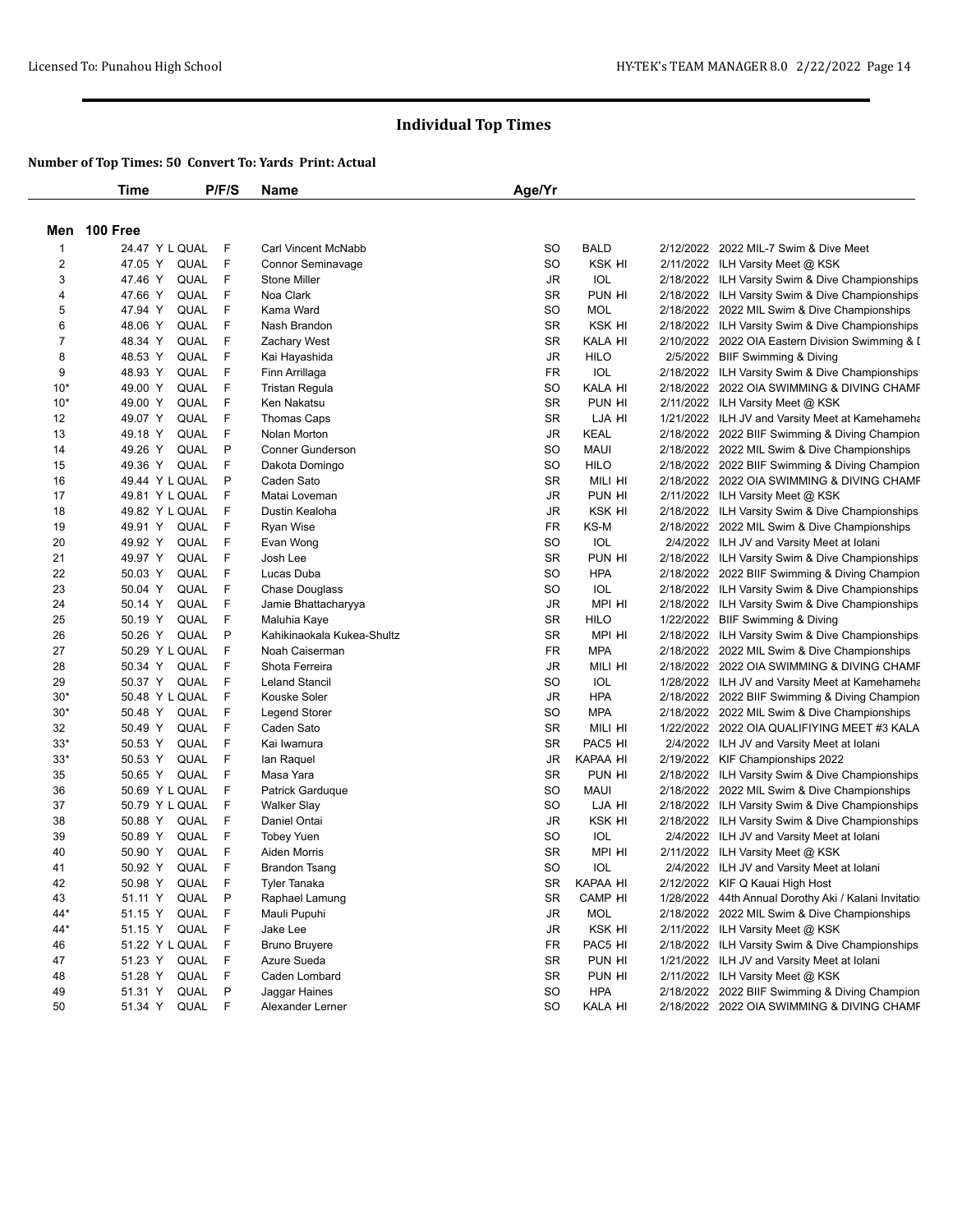|                | Time         |             | P/F/S | Name                    | Age/Yr    |             |                                                      |
|----------------|--------------|-------------|-------|-------------------------|-----------|-------------|------------------------------------------------------|
|                | Men 200 Free |             |       |                         |           |             |                                                      |
| $\mathbf{1}$   | 1:43.08 Y    | QUAL        | -F    | Evan Wong               | SO        | IOL         | 2/18/2022 ILH Varsity Swim & Dive Championships      |
| $\overline{c}$ | 1:43.12 Y    | QUAL        | P     | Kai Hayashida           | JR        | <b>HILO</b> | 2/18/2022 2022 BIIF Swimming & Diving Champion       |
| 3              | 1:45.74 Y    | QUAL        | F     | Luca Courteau           | JR        | KALA HI     | 2/18/2022 2022 OIA SWIMMING & DIVING CHAMF           |
| 4              | 1:46.50 Y    | QUAL        | F     | Ken Nakatsu             | <b>SR</b> | PUN HI      | 1/28/2022 ILH JV and Varsity Meet at Punahou         |
| 5              | 1:47.05 Y    | QUAL        | F     | Connor Seminavage       | <b>SO</b> | KSK HI      | 2/4/2022 ILH JV and Varsity Meet at Iolani           |
| 6              | 1:48.52 Y    | QUAL        | F     | Finn Arrillaga          | FR        | IOL         | 2/18/2022 ILH Varsity Swim & Dive Championships      |
| 7              | 1:49.55 Y    | QUAL        | F     | <b>Walker Slay</b>      | <b>SO</b> | LJA HI      | 2/18/2022 ILH Varsity Swim & Dive Championships      |
| 8              | 1:49.60 Y    | QUAL        | F     | Nash Brandon            | <b>SR</b> | KSK HI      | 1/21/2022 ILH JV and Varsity Meet at Kamehameha      |
| 9              | 1:49.86 Y    | QUAL        | F     | Caden Sato              | <b>SR</b> | MILI HI     | 1/28/2022 44th Annual Dorothy Aki / Kalani Invitatio |
| 10             | 1:50.26 Y    | QUAL        | F     | Azure Sueda             | <b>SR</b> | PUN HI      | 2/18/2022 ILH Varsity Swim & Dive Championships      |
| 11             | 1:50.29 Y    | <b>QUAL</b> | F     | Kavan Weeks             | <b>SR</b> | IOL         | 2/18/2022 ILH Varsity Swim & Dive Championships      |
| 12             | 1:50.38 Y    | QUAL        | P     | Shota Ferreira          | JR        | MILI HI     | 2/18/2022 2022 OIA SWIMMING & DIVING CHAMF           |
| 13             | 1:50.69 Y    | QUAL        | F     | Carl Vincent McNabb     | SO        | <b>BALD</b> | 1/15/2022 2021-22 MIL-2 Swimming & Diving Meet       |
| 14             | 1:50.84 Y    | QUAL        | F     | <b>Brandon Tsang</b>    | <b>SO</b> | IOL         | 2/18/2022 ILH Varsity Swim & Dive Championships      |
| 15             | 1:51.11 Y    | QUAL        | -F    | Josh Lee                | <b>SR</b> | PUN HI      | 1/14/2022 ILH JV and Varsity Meet at Punahou         |
| 16             | 1:51.14 Y    | QUAL        | F     | Kai Mottley             | <b>SR</b> | KHS HI      | 1/29/2022 KIF Q Waimea Host                          |
| 17             | 1:51.58 Y    | QUAL        | F     | <b>Bruno Bruyere</b>    | <b>FR</b> | PAC5 HI     | 2/18/2022 ILH Varsity Swim & Dive Championships      |
| 18             | 1:51.62 Y    | QUAL        | F     | Niji Wada               | <b>SO</b> | <b>MAUI</b> | 2/5/2022 2022 MIL-6 Swim & Dive Meet                 |
| $19*$          | 1:51.90 Y    | QUAL        | F     | lan Raquel              | <b>JR</b> | KAPAA HI    | 2/19/2022 KIF Championships 2022                     |
| $19*$          | 1:51.90 Y    | QUAL        | F     | <b>Ryan Wise</b>        | FR        | KS-M        | 1/29/2022 2021-2022 MIL-4 Swim & Dive Meet           |
| 21             | 1:52.06 Y    | QUAL        | F     | <b>Leland Stancil</b>   | <b>SO</b> | IOL         | 2/4/2022 ILH JV and Varsity Meet at Iolani           |
| 22             | 1:52.32 Y    | QUAL        | F     | Sage Ibara              | <b>JR</b> | KAIS HI     | 1/21/2022 Best Times Yards                           |
| 23             | 1:52.59 Y    | <b>QUAL</b> | F     | Lucas Duba              | <b>SO</b> | <b>HPA</b>  | 2/18/2022 2022 BIIF Swimming & Diving Champion       |
| 24             | 1:52.87 Y    | QUAL        | F     | <b>Tyler Tanaka</b>     | <b>SR</b> | KAPAA HI    | 2/5/2022 KIF Q Island School Host                    |
| 25             | 1:53.01 Y    | QUAL        | F     | Jaggar Haines           | <b>SO</b> | <b>HPA</b>  | 2/18/2022 2022 BIIF Swimming & Diving Champion       |
| 26             | 1:53.05 Y    | <b>QUAL</b> | F     | <b>Chase Douglass</b>   | SO        | <b>IOL</b>  | 2/4/2022 ILH JV and Varsity Meet at Iolani           |
| 27             | 1:53.37 Y    | QUAL        | F     | Noah Caiserman          | <b>FR</b> | <b>MPA</b>  | 2/4/2022 2021-2022 MIL-5 Swimming Meet               |
| 28             | 1:53.42 Y    | QUAL        | F     | Levi Childers           | JR        | <b>KEAL</b> | 2/18/2022 2022 BIIF Swimming & Diving Champion       |
| 29             | 1:53.47 Y    | <b>QUAL</b> | F     | Maison Alexander        | 61        | LUNA        | 2/12/2022 2022 MIL-7 Swim & Dive Meet                |
| 30             | 1:53.63 Y    | QUAL        | P     | <b>Quintin Cummings</b> | FR        | PAC5 HI     | 2/18/2022 ILH Varsity Swim & Dive Championships      |
| 31             | 1:53.68 Y    | QUAL        | P     | Deion Chung             | FR        | KAIS HI     | 2/18/2022 2022 OIA SWIMMING & DIVING CHAMF           |
| 32             | 1:53.70 Y    | <b>QUAL</b> | F     | Colin Aus               | SO        | PAC5 HI     | 2/4/2022 ILH JV and Varsity Meet at Iolani           |
| 33             | 1:53.74 Y    | QUAL        | F     | Caden Sato              | <b>SR</b> | Mili hi     | 1/21/2022 Best Times Yards                           |
| 34             | 1:53.76 Y    | QUAL        | F     | Patrick Garduque        | SO        | <b>MAUI</b> | 2/4/2022 2021-2022 MIL-5 Swimming Meet               |
| 35             | 1:53.89 Y    | QUAL        | F     | <b>Tristan Regula</b>   | SO        | KALA HI     | 1/21/2022 Best Times Yards                           |
| 36             | 1:53.93 Y    | QUAL        | F     | Nereo Loreto            | JR        | <b>HPA</b>  | 2/18/2022 2022 BIIF Swimming & Diving Champion       |
| 37             | 1:54.12 Y    | QUAL        | F     | Dustin Kealoha          | JR        | KSK HI      | 1/28/2022 ILH JV and Varsity Meet at Kamehameha      |
| 38             | 1:54.20 Y    | QUAL        | F     | Ken Yamashiro           | FR        | <b>BALD</b> | 1/29/2022 2021-2022 MIL-4 Swim & Dive Meet           |
| 39             | 1:54.32 Y    | QUAL        | F     | Knut Robinson           | JR        | MPI HI      | 1/14/2022 ILH JV and Varsity Meet at Punahou         |
| 40             | 1:54.36 Y    | <b>QUAL</b> | F     | Jordan Clifford         | <b>SO</b> | MPI HI      | 2/4/2022 ILH JV and Varsity Meet at Iolani           |
| 41             | 1:54.71 Y    | QUAL        | - F   | <b>Conner Gunderson</b> | <b>SO</b> | <b>MAUI</b> | 2/12/2022 2022 MIL-7 Swim & Dive Meet                |
| 42             | 1:54.80 Y    |             | F     | Greyson Gough           | FR        | MILI HI     | 2/10/2022 2022 OIA Western Division Swimming &       |
| 43             | 1:54.90 Y    |             | F     | Maxx Cherry             | SO        | <b>LUNA</b> | 2/18/2022 2022 MIL Swim & Dive Championships         |
| 44             | 1:55.06 Y    |             | F     | Taro Tsuji              | JR        | MPI HI      | 1/28/2022 ILH JV and Varsity Meet at Kamehameha      |
| 45             | 1:55.12 Y    |             | F     | Maika Young             | JR        | Waia hi     | 2/10/2022 2022 OIA Western Division Swimming &       |
| 46             | 1:55.18 Y    |             | F     | <b>Legend Storer</b>    | SO        | <b>MPA</b>  | 2/5/2022 2022 MIL-6 Swim & Dive Meet                 |
| 47             | 1:55.58 Y    |             | F     | <b>Tobey Yuen</b>       | SO        | IOL         | 2/11/2022 ILH Varsity Meet @ KSK                     |
| 48             | 1:55.76 Y    |             | F     | Aiden Ankrum            | JR        | KEAL        | 2/18/2022 2022 BIIF Swimming & Diving Champion       |
| $49*$          | 1:56.07 Y    |             | P     | Deion Chung             | <b>FR</b> | KAIS HI     | 1/28/2022 44th Annual Dorothy Aki / Kalani Invitatio |
| $49*$          | 1:56.07 Y    |             | F     | Carter Bozich           | SO        | <b>MPA</b>  | 2/18/2022 2022 MIL Swim & Dive Championships         |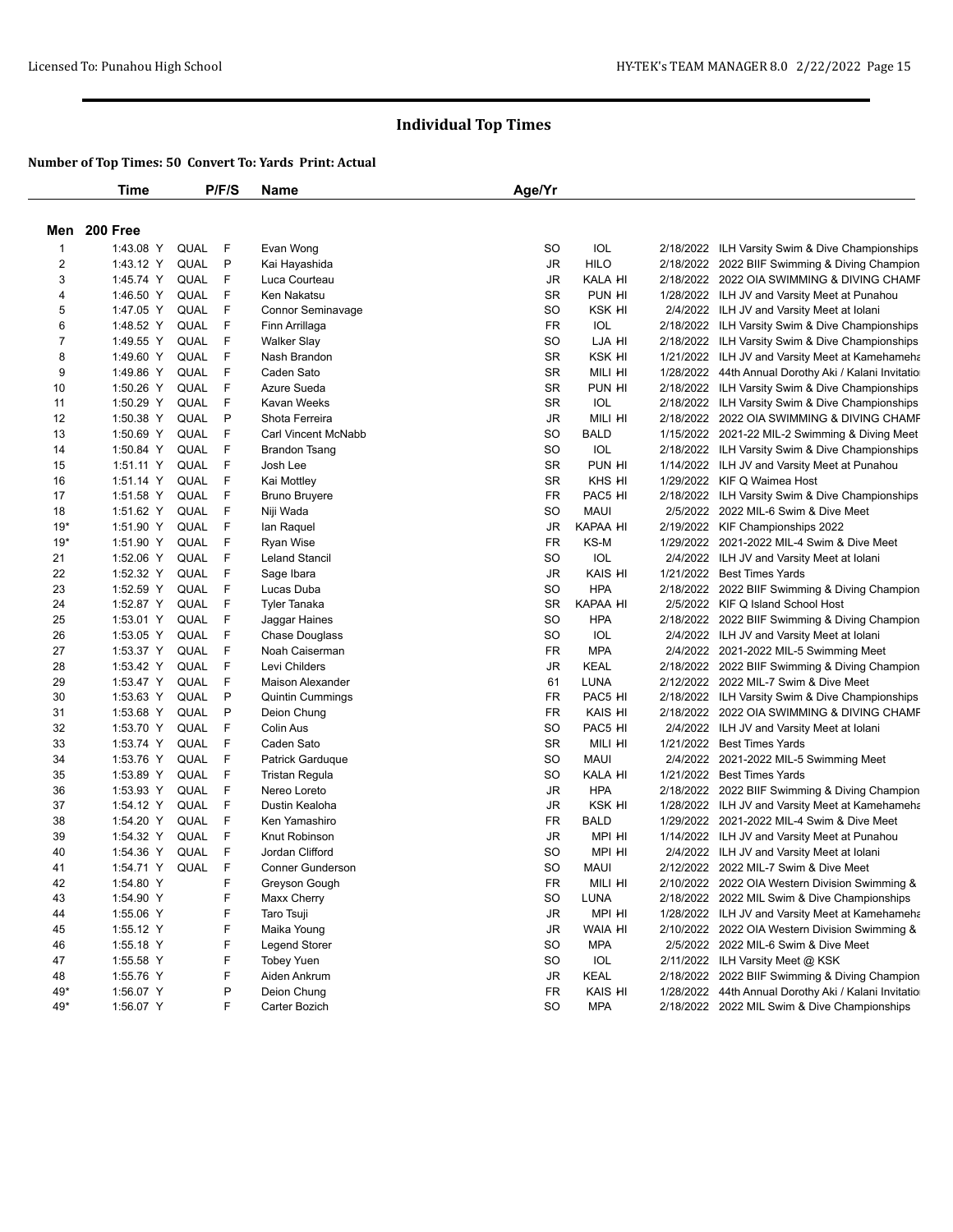|                | Time         |             | P/F/S | Name                    | Age/Yr                 |                 |                                                      |
|----------------|--------------|-------------|-------|-------------------------|------------------------|-----------------|------------------------------------------------------|
|                | Men 500 Free |             |       |                         |                        |                 |                                                      |
| $\mathbf{1}$   | 4:42.59 Y    | QUAL        | -F    | Evan Wong               | SO                     | IOL             | 2/18/2022 ILH Varsity Swim & Dive Championships      |
| $\overline{c}$ | 4:51.29 Y    | QUAL        | F     | Knut Robinson           | JR                     | MPI HI          | 2/18/2022 ILH Varsity Swim & Dive Championships      |
| 3              | 4:52.68 Y    | QUAL        | F     | Luca Courteau           | JR                     | KALA HI         | 2/18/2022 2022 OIA SWIMMING & DIVING CHAMF           |
| 4              | 4:53.40 Y    | QUAL        | F     | Niji Wada               | SO                     | <b>MAUI</b>     | 2/18/2022 2022 MIL Swim & Dive Championships         |
| 5              | 4:55.67 Y    | QUAL        | P     | <b>Walker Slay</b>      | SO                     | LJA HI          | 2/18/2022 ILH Varsity Swim & Dive Championships      |
| 6              | 4:56.62 Y    | QUAL        | F     | <b>Tyler Tanaka</b>     | <b>SR</b>              | KAPAA HI        | 2/19/2022 KIF Championships 2022                     |
| 7              | 4:59.19 Y    | QUAL        | P     | Jordan Clifford         | <b>SO</b>              | MPI HI          | 2/18/2022 ILH Varsity Swim & Dive Championships      |
| 8              | 4:59.83 Y    | QUAL        | F     | Noah Caiserman          | <b>FR</b>              | <b>MPA</b>      | 2/18/2022 2022 MIL Swim & Dive Championships         |
| 9              | 5:04.50 Y    | QUAL        | F     | Maison Alexander        | 61                     | <b>LUNA</b>     | 1/29/2022 2021-2022 MIL-4 Swim & Dive Meet           |
| 10             | 5:04.58 Y    | QUAL        | F     | Azure Sueda             | <b>SR</b>              | PUN HI          | 2/11/2022 ILH Varsity Meet @ KSK                     |
| 11             | 5:05.09 Y    | <b>QUAL</b> | F     | Kai Hayashida           | <b>JR</b>              | <b>HILO</b>     | 1/15/2022 BIIF Swimming & Diving Swim Meet           |
| 12             | 5:06.39 Y    | QUAL        | F     | Sage Ibara              | JR                     | KAIS HI         | 1/22/2022 2022 OIA QUALIFIYING MEET #3 KALA          |
| 13             | 5:07.30 Y    | QUAL        | F     | Carl Vincent McNabb     | SO                     | <b>BALD</b>     | 1/22/2022 2021-2022 MIL-3 Swimming Meet              |
| 14             | 5:07.39 Y    | QUAL        | F     | <b>William Bagley</b>   | <b>FR</b>              | PUN HI          | 2/18/2022 ILH Varsity Swim & Dive Championships      |
| 15             | 5:08.13 Y    | QUAL        | F     | Jake McGill             | <b>FR</b>              | LUNA            | 2/18/2022 2022 MIL Swim & Dive Championships         |
| 16             | 5:08.81 Y    | QUAL        | F     | Ken Yamashiro           | <b>FR</b>              | <b>BALD</b>     | 2/18/2022 2022 MIL Swim & Dive Championships         |
| 17             | 5:09.67 Y    | <b>QUAL</b> | P     | Deion Chung             | FR                     | KAIS HI         | 2/18/2022 2022 OIA SWIMMING & DIVING CHAMF           |
| 18             | 5:09.96 Y    | QUAL        | P     | Nereo Loreto            | JR                     | <b>HPA</b>      | 2/18/2022 2022 BIIF Swimming & Diving Champion       |
| 19             | 5:10.44 Y    | QUAL        | P     | Greyson Gough           | <b>FR</b>              | MILI HI         | 1/28/2022 44th Annual Dorothy Aki / Kalani Invitatio |
| 20             | 5:10.56 Y    | <b>QUAL</b> | F     | Dustin Kealoha          | JR                     | KSK HI          | 1/28/2022 ILH JV and Varsity Meet at Kamehameha      |
| 21             | 5:11.04 Y    | QUAL        | F     | Josh Lee                | <b>SR</b>              | PUN HI          | 1/28/2022 ILH JV and Varsity Meet at Punahou         |
| 22             | 5:14.09 Y    | QUAL        | F     | Deion Chung             | <b>FR</b>              | KAIS HI         | 1/21/2022 Best Times Yards                           |
| 23             | 5:14.37 Y    | QUAL        | F     | <b>Leland Stancil</b>   | <b>SO</b>              | IOL             | 1/21/2022 ILH JV and Varsity Meet at Iolani          |
| 24             | 5:14.84 Y    | QUAL        | F     | Kai Iwamura             | <b>SR</b>              | PAC5 HI         | 1/28/2022 ILH JV and Varsity Meet at Punahou         |
| 25             | 5:14.85 Y    | QUAL        | P     | Levi Childers           | <b>JR</b>              | <b>KEAL</b>     | 2/18/2022 2022 BIIF Swimming & Diving Champion       |
| 26             | 5:15.65 Y    | QUAL        | F     | Ryan Wise               | <b>FR</b>              | KS-M            | 1/29/2022 2021-2022 MIL-4 Swim & Dive Meet           |
| 27             | 5:16.51 Y    | QUAL        | F     | Taro Tsuji              | JR                     | MPI HI          | 1/14/2022 ILH JV and Varsity Meet at Punahou         |
| 28             | 5:17.34 Y    | QUAL        | P     | Maika Young             | JR                     | WAIA HI         | 2/18/2022 2022 OIA SWIMMING & DIVING CHAMF           |
| 29             | 5:17.88 Y    | QUAL        | F     | Maxx Cherry             | SO                     | LUNA            | 1/15/2022 2021-22 MIL-2 Swimming & Diving Meet       |
| 30             | 5:17.92 Y    | QUAL        | F     | lan Raquel              | JR                     | KAPAA HI        | 1/22/2022 KIF Q Kapaa                                |
| 31             | 5:18.26 Y    | QUAL        | F     | Caden Sato              | <b>SR</b>              | MILI HI         | 1/21/2022 Best Times Yards                           |
| 32             | 4:42.67 S    |             | F     | <b>Walker Slay</b>      |                        | LJA HI          | 1/14/2022 LJA vs Pac 5                               |
| 33             | 5:19.51 Y    | <b>QUAL</b> | P     | Jason Leung             | <b>SO</b>              | PUN HI          | 2/18/2022 ILH Varsity Swim & Dive Championships      |
| 34             | 5:20.25 Y    | QUAL        | F     | Nolan Morton            | JR                     | <b>KEAL</b>     | 1/29/2022 BIIF Swimming & Diving                     |
| 35             | 5:20.45 Y    |             | P     | Trevyn Nishimura        | <b>SO</b>              | KSK HI          | 2/18/2022 ILH Varsity Swim & Dive Championships      |
| 36             | 5:21.26 Y    |             | F     | <b>Quintin Cummings</b> | <b>FR</b>              | PAC5 HI         | 1/28/2022 ILH JV and Varsity Meet at Punahou         |
| 37             | 5:22.03 Y    |             | F     | Talen Koerte            | <b>SO</b>              | KHS HI          | 2/5/2022 KIF Q Island School Host                    |
| 38             | 5:22.78 Y    |             | F     | Otoyu Homma             | <b>FR</b>              | <b>KALAN HI</b> | 1/22/2022 2022 OIA QUALIFIYING MEET #3 KALA          |
| 39             | 5:25.34 Y    |             | F     | Kouske Soler            | JR                     | <b>HPA</b>      | 1/22/2022 BIIF Swimming & Diving                     |
| 40             | 5:25.87 Y    |             | F     | Reese Williams          | <b>SO</b>              | <b>KING</b>     | 2/12/2022 2022 MIL-7 Swim & Dive Meet                |
| 41             | 5:26.07 Y    |             | F     | Carter Bozich           | SO                     | <b>MPA</b>      | 2/5/2022 2022 MIL-6 Swim & Dive Meet                 |
| 42             | 5:26.90 Y    |             | F     | Kavan Weeks             | SR                     | IOL             | 1/21/2022 ILH JV and Varsity Meet at Iolani          |
| 43             | 5:26.98 Y    |             | F     | <b>Brandon Tsang</b>    | SO                     | IOL             | 1/21/2022 ILH JV and Varsity Meet at Iolani          |
| 44             | 5:27.14 Y    |             | F     | Randen Tadaki           | SO                     | MILI HI         | 2/18/2022 2022 OIA SWIMMING & DIVING CHAMF           |
| 45             | 5:27.31 Y    |             | F     | Jeffrey Ferrer          | SO                     | PUN HI          | 2/18/2022 ILH Varsity Swim & Dive Championships      |
| 46             | 5:27.71 Y    |             | F     | Aiden Ankrum            | JR                     | <b>KEAL</b>     | 2/18/2022 2022 BIIF Swimming & Diving Champion       |
| 47             | 5:29.30 Y    |             | F     | Maluhia Kaye            | SR                     | <b>HILO</b>     | 1/15/2022 BIIF Swimming & Diving Swim Meet           |
| 48             | 5:29.34 Y    |             | F     | <b>Tobey Yuen</b>       | <b>SO</b>              | IOL             | 1/21/2022 ILH JV and Varsity Meet at Iolani          |
| 49             | 5:30.02 Y    |             | F     | Jamie Bhattacharyya     | $\mathsf{J}\mathsf{R}$ | MPI HI          | 1/21/2022 ILH JV and Varsity Meet at Iolani          |
| 50             | 5:30.45 Y    |             | F     | Dakota Domingo          | SO                     | <b>HILO</b>     | 1/15/2022 BIIF Swimming & Diving Swim Meet           |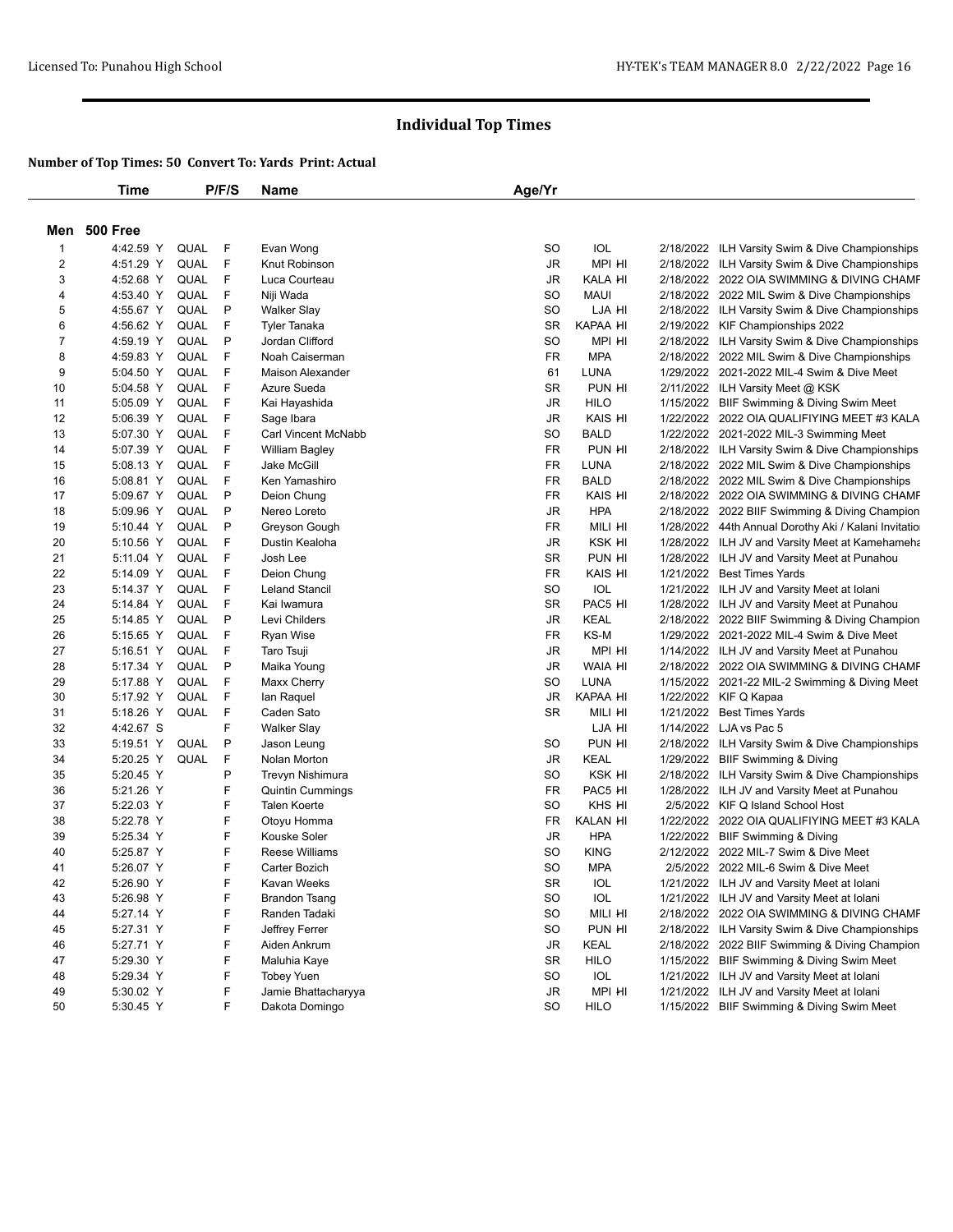|                | <b>Time</b> | P/F/S  | Name                     | Age/Yr                 |                 |          |                                                                                   |
|----------------|-------------|--------|--------------------------|------------------------|-----------------|----------|-----------------------------------------------------------------------------------|
|                | Men 50 Back |        |                          |                        |                 |          |                                                                                   |
| $\mathbf 1$    | 21.14 Y L   | P      | Allen Rauschenburg       | <b>SO</b>              | <b>ROOS</b>     |          | 2/18/2022 2022 OIA SWIMMING & DIVING CHAMF                                        |
| 2              | 23.31 Y L   | F      | Zachary West             | <b>SR</b>              | KALA HI         |          | 2/10/2022 2022 OIA Eastern Division Swimming & I                                  |
| 3              | 24.33 Y L   | F      | <b>Connor Seminavage</b> | SO                     | KSK HI          |          | 1/28/2022 ILH JV and Varsity Meet at Kamehameha                                   |
| 4              | 24.49 Y L   | F      | Evan Wong                | SO.                    | IOL             |          | 2/18/2022 ILH Varsity Swim & Dive Championships                                   |
| 5              | 24.74 Y L   | F      | Carl Vincent McNabb      | SO                     | <b>BALD</b>     |          | 2/18/2022 2022 MIL Swim & Dive Championships                                      |
| 6              | 25.39 Y L   | F      | Dustin Kealoha           | JR                     | KSK HI          |          | 2/18/2022 ILH Varsity Swim & Dive Championships                                   |
| $\overline{7}$ | 25.71 Y L   | F      | Kai Hayashida            | JR                     | <b>HILO</b>     |          | 1/8/2022 BIIF Swimming & Diving                                                   |
| 8              | 25.86 Y L   | F      | Colin Aus                | SO                     | PAC5 HI         |          | 2/18/2022 ILH Varsity Swim & Dive Championships                                   |
| 9              | 25.96 Y L   | F      | <b>Thomas Caps</b>       | SR                     | LJA HI          |          | 2/4/2022 ILH JV and Varsity Meet at Iolani                                        |
| 10             | 26.00 Y L   | F      | Nolan Morton             | JR                     | KEAL            |          | 2/18/2022 2022 BIIF Swimming & Diving Champion                                    |
| 11             | 26.02 Y L   | F      | <b>Stone Miller</b>      | $\mathsf{J}\mathsf{R}$ | IOL             |          | 2/11/2022 ILH Varsity Meet @ KSK                                                  |
| 12             | 26.25 Y L   | F      | <b>Connor Davidson</b>   | SO                     | PUN HI          |          | 2/18/2022 ILH Varsity Swim & Dive Championships                                   |
| 13             | 26.28 Y L   | F      | Quincey Augustine        | SO                     | <b>MAUI</b>     |          | 2/18/2022 2022 MIL Swim & Dive Championships                                      |
| 14             | 26.49 Y L   | F      | Colin Aus                | SO                     | PAC5 HI         |          | 1/21/2022 ILH JV and Varsity Meet at Kamehameha                                   |
| 15             | 26.92 Y L   | F      | Taro Tsuji               | JR                     | MPI HI          |          | 2/18/2022 ILH Varsity Swim & Dive Championships                                   |
| 16             | 27.02 Y L   | F      | Patrick Garduque         | SO                     | <b>MAUI</b>     |          | 2/5/2022 2022 MIL-6 Swim & Dive Meet                                              |
| 17             | 27.03 Y L   | F      | Shota Ferreira           | JR                     | MILI HI         |          | 1/22/2022 2022 OIA QUALIFIYING MEET #3 KALA                                       |
| 18             | 27.09 Y L   | P      | Julian Seale             | JR                     | MILI HI         |          | 2/18/2022 2022 OIA SWIMMING & DIVING CHAMF                                        |
| 19             | 27.23 Y L   | F      | Jacob Rich               | $\mathsf{J}\mathsf{R}$ | KHS HI          |          | 1/22/2022 KIF Q Kapaa                                                             |
| 20             | 27.36 Y L   | F      | <b>Reese Williams</b>    | SO                     | <b>KING</b>     |          | 2/18/2022 2022 MIL Swim & Dive Championships                                      |
| 21             | 27.52 Y L   | F      | Andrew Alonso            | FR                     | <b>BALD</b>     | 2/5/2022 | 2022 MIL-6 Swim & Dive Meet                                                       |
| 22             | 27.56 Y L   | F      | Brandon Tsang            | SO                     | IOL             |          | 1/28/2022 ILH JV and Varsity Meet at Kamehameha                                   |
| $23*$          | 27.76 Y L   | F      | Masa Yara                | <b>SR</b>              | PUN HI          |          | 2/11/2022 ILH Varsity Meet @ KSK                                                  |
| $23*$          | 27.76 Y L   | F      | Jason Leung              | SO                     | PUN HI          |          |                                                                                   |
| 25             | 27.82 Y L   | F      |                          | 61                     | LUNA            |          | 2/4/2022 ILH JV and Varsity Meet at Iolani<br>1/14/2022 2021-2022 MIL-1 Swim Meet |
| 26             | 27.86 Y L   | F      | Maison Alexander         | <b>FR</b>              | KALAN HI        |          |                                                                                   |
|                |             | F      | Otoyu Homma              |                        |                 |          | 2/10/2022 2022 OIA Eastern Division Swimming & I                                  |
| 27             | 28.00 Y L   | F      | Luke Yoshiyama           | JR<br>SO.              | IOL<br>LJA HI   |          | 1/28/2022 ILH JV and Varsity Meet at Kamehameha                                   |
| 28             | 28.01 Y L   | F      | Walker Slay              |                        |                 |          | 1/28/2022 ILH JV and Varsity Meet at Punahou                                      |
| 29             | 28.13 Y L   | F      | Maxx Cherry              | SO<br><b>FR</b>        | LUNA<br>MILI HI |          | 2/18/2022 2022 MIL Swim & Dive Championships                                      |
| 30             | 28.21 Y L   | F      | Greyson Gough            | <b>SO</b>              | MPI HI          |          | 1/22/2022 2022 OIA QUALIFIYING MEET #3 KALA                                       |
| 31             | 28.22 Y L   | P      | Dylan Morris             | <b>SR</b>              |                 |          | 1/28/2022 ILH JV and Varsity Meet at Kamehameha                                   |
| 32             | 28.28 Y L   |        | Elijah NG                |                        | KEAL            |          | 2/18/2022 2022 BIIF Swimming & Diving Champion                                    |
| 33             | 28.42 Y L   | F      | Michael Petras           |                        | <b>HPA</b>      |          | 2/18/2022 2022 BIIF Swimming & Diving Champion                                    |
| 34             | 28.48 Y     | F<br>F | Caden Sato               | SR                     | MILI HI         |          | 1/21/2022 Best Times Yards                                                        |
| 35             | 28.50 Y L   |        | Carter Bozich            | SO                     | <b>MPA</b>      |          | 1/22/2022 2021-2022 MIL-3 Swimming Meet                                           |
| 36             | 28.74 Y L   | F<br>F | Landen Otaka             | JR                     | PAC5 HI         |          | 2/11/2022 ILH Varsity Meet @ KSK                                                  |
| 37             | 28.95 Y L   |        | <b>Edwin Barrett</b>     | SO                     | <b>KING</b>     |          | 2/4/2022 2021-2022 MIL-5 Swimming Meet                                            |
| $38*$          | 29.20 Y L   | F      | Nereo Loreto             | JR                     | <b>HPA</b>      |          | 1/29/2022 BIIF Swimming & Diving                                                  |
| $38*$          | 29.20 Y L   | F      | Camden Eyre              | SO                     | <b>KING</b>     |          | 1/22/2022 2021-2022 MIL-3 Swimming Meet                                           |
| 40             | 29.25 Y L   | F<br>F | <b>Brady Lee</b>         | <b>SO</b>              | PAC5 HI         |          | 2/11/2022 ILH Varsity Meet @ KSK                                                  |
| 41             | 29.34 Y L   |        | Dillon Ishimi            | <b>SR</b>              | <b>ROOS</b>     |          | 1/22/2022 2022 OIA QUALIFIYING MEET #3 KALA                                       |
| 42             | 29.41 Y L   | F      | Niji Wada                | SO                     | Maui            |          | 1/15/2022 2021-22 MIL-2 Swimming & Diving Meet                                    |
| 43             | 29.55 Y L   | F      | Randen Tadaki            | SO                     | MILI HI         |          | 2/5/2022 2022 OIA JUNIOR VARSITY SWIMMING                                         |
| 44*            | 29.65 Y L   | F      | Levi Childers            | JR                     | KEAL            |          | 1/29/2022 BIIF Swimming & Diving                                                  |
| $44*$          | 29.65 Y L   | P      | Quinten Fernandez        | SR                     | <b>HILO</b>     |          | 2/18/2022 2022 BIIF Swimming & Diving Champion                                    |
| 46             | 29.66 Y L   | F      | Kai Iwamura              | SR                     | PAC5 HI         |          | 1/28/2022 ILH JV and Varsity Meet at Punahou                                      |
| 47             | 30.32 Y L   | F      | Sean Weyrick             | JR                     | <b>HPA</b>      |          | 1/22/2022 BIIF Swimming & Diving                                                  |
| 48             | 30.33 Y     | F      | Tytus Tanaka             | SR                     | MILI HI         |          | 1/21/2022 Best Times Yards                                                        |
| 49             | 30.38 Y L   | F      | Renner Chumley           | FR                     | <b>MPA</b>      |          | 2/18/2022 2022 MIL Swim & Dive Championships                                      |
| 50             | 30.39 Y L   | F      | Benjamin Wyatt           | SO                     | <b>HPA</b>      |          | 2/5/2022 BIIF Swimming & Diving                                                   |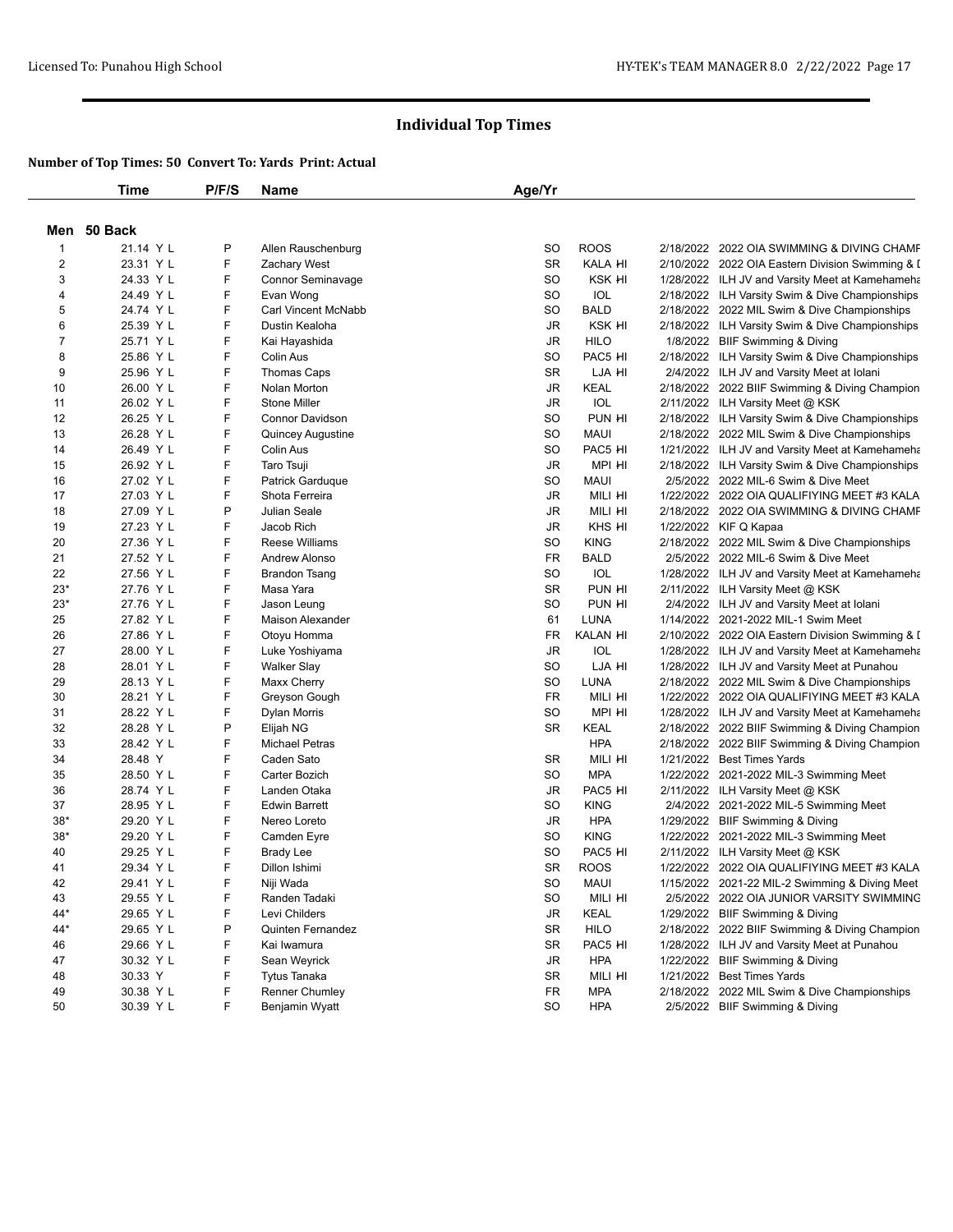|                | <b>Time</b>  |      | P/F/S       | Name                       | Age/Yr    |                 |                                                                                       |
|----------------|--------------|------|-------------|----------------------------|-----------|-----------------|---------------------------------------------------------------------------------------|
|                | Men 100 Back |      |             |                            |           |                 |                                                                                       |
| $\mathbf 1$    | 50.09 Y      | QUAL | F           | Zachary West               | <b>SR</b> | KALA HI         | 2/10/2022 2022 OIA Eastern Division Swimming & I                                      |
| $\overline{c}$ | 50.58 Y      | QUAL | F           | <b>Connor Seminavage</b>   | SO        | KSK HI          | 2/18/2022 ILH Varsity Swim & Dive Championships                                       |
| 3              | 53.72 Y      | QUAL | F           | <b>Carl Vincent McNabb</b> | SO        | <b>BALD</b>     | 2/18/2022 2022 MIL Swim & Dive Championships                                          |
| 4              | 53.81 Y      | QUAL | F           | Colin Aus                  | SO        | PAC5 HI         | 2/18/2022 ILH Varsity Swim & Dive Championships                                       |
| 5              | 54.66 Y      | QUAL | F           | Dustin Kealoha             | JR        | KSK HI          | 2/18/2022 ILH Varsity Swim & Dive Championships                                       |
| 6              | 55.47 Y      | QUAL | F           | Colin Aus                  | <b>SO</b> | PAC5 HI         | 1/28/2022 ILH JV and Varsity Meet at Punahou                                          |
| $\overline{7}$ | 55.64 Y      | QUAL | F           | Evan Wong                  | <b>SO</b> | <b>IOL</b>      | 1/28/2022 ILH JV and Varsity Meet at Kamehameha                                       |
| 8              | 56.14 Y      | QUAL | F           | Kai Mottley                | <b>SR</b> | KHS HI          | 2/12/2022 KIF Q Kauai High Host                                                       |
| 9              | 56.53 Y      | QUAL | P           | <b>Connor Davidson</b>     | SO        | PUN HI          | 2/18/2022 ILH Varsity Swim & Dive Championships                                       |
| 10             | 56.62 Y      | QUAL | F           | Quincey Augustine          | SO        | <b>MAUI</b>     | 2/18/2022 2022 MIL Swim & Dive Championships                                          |
| 11             | 56.81 Y      | QUAL | P           | Nolan Morton               | JR        | KEAL            | 2/18/2022 2022 BIIF Swimming & Diving Champion                                        |
| 12             | 56.85 Y      | QUAL | F           | Kai Hayashida              | JR        | <b>HILO</b>     | 1/22/2022 BIIF Swimming & Diving                                                      |
| 13             | 56.87 Y      | QUAL | F           | Brandon Tsang              | SO        | <b>IOL</b>      | 2/18/2022 ILH Varsity Swim & Dive Championships                                       |
| 14             | 57.24 Y      | QUAL | F           | Ken Nakatsu                | <b>SR</b> | PUN HI          | 1/21/2022 ILH JV and Varsity Meet at Iolani                                           |
| 15             | 57.40 Y      | QUAL | $\mathsf F$ | <b>Maison Alexander</b>    | 61        | <b>LUNA</b>     | 1/22/2022 2021-2022 MIL-3 Swimming Meet                                               |
| 16             | 57.58 Y      | QUAL | F           | Jason Leung                | SO        | PUN HI          | 2/18/2022 ILH Varsity Swim & Dive Championships                                       |
| 17             | 57.93 Y      | QUAL | F           | Jacob Rich                 | JR        | KHS HI          | 2/19/2022 KIF Championships 2022                                                      |
| 18             | 58.40 Y      | QUAL | $\mathsf F$ | Patrick Garduque           | SO        | <b>MAUI</b>     |                                                                                       |
| 19             | 58.49 Y      | QUAL | F           |                            | <b>FR</b> | <b>MPA</b>      | 1/22/2022 2021-2022 MIL-3 Swimming Meet                                               |
| 20             | 58.51 Y      | QUAL | F           | Noah Caiserman             | <b>SR</b> | LJA HI          | 2/12/2022 2022 MIL-7 Swim & Dive Meet<br>1/28/2022 ILH JV and Varsity Meet at Punahou |
|                |              |      | F           | Thomas Caps                |           | IOL             |                                                                                       |
| 21             | 58.59 Y      | QUAL | F           | Kavan Weeks                | <b>SR</b> |                 | 2/18/2022 ILH Varsity Swim & Dive Championships                                       |
| 22             | 58.61 Y      | QUAL |             | Sage Ibara                 | JR        | KAIS HI         | 1/21/2022 Best Times Yards                                                            |
| 23             | 58.82 Y      | QUAL | P           | Jordan Bridgford           | SO        | <b>KAPO</b>     | 2/18/2022 2022 OIA SWIMMING & DIVING CHAMF                                            |
| 24*            | 58.98 Y      | QUAL | F           | Kai Iwamura                | <b>SR</b> | PAC5 HI         | 2/11/2022 ILH Varsity Meet @ KSK                                                      |
| $24*$          | 58.98 Y      | QUAL | P           | Gabriel Canevari           | SO        | PUN HI          | 2/18/2022 ILH Varsity Swim & Dive Championships                                       |
| 26             | 59.03 Y      | QUAL | F           | Kama Ward                  | <b>SO</b> | <b>MOL</b>      | 1/15/2022 2021-22 MIL-2 Swimming & Diving Meet                                        |
| 27             | 59.14 Y      | QUAL | F           | Masa Yara                  | <b>SR</b> | PUN HI          | 1/14/2022 ILH JV and Varsity Meet at Punahou                                          |
| 28             | 59.40 Y      | QUAL | F           | Otoyu Homma                | FR        | <b>KALAN HI</b> | 2/10/2022 2022 OIA Eastern Division Swimming & I                                      |
| 29             | 59.45 Y      | QUAL | F           | Knut Robinson              | <b>JR</b> | MPI HI          | 2/18/2022 ILH Varsity Swim & Dive Championships                                       |
| 30             | 59.62 Y      | QUAL | P           | Julian Seale               | JR        | MILI HI         | 2/18/2022 2022 OIA SWIMMING & DIVING CHAMF                                            |
| 31             | 59.78 Y      | QUAL | P           | Reese Williams             | SO        | <b>KING</b>     | 2/18/2022 2022 MIL Swim & Dive Championships                                          |
| 32             | 59.82 Y      | QUAL | F           | Finn Arrillaga             | <b>FR</b> | IOL             | 1/28/2022 ILH JV and Varsity Meet at Kamehameha                                       |
| 33             | 59.85 Y      | QUAL | F           | <b>Walker Slay</b>         | SO        | LJA HI          | 2/4/2022 ILH JV and Varsity Meet at Iolani                                            |
| 34             | 59.86 Y      | QUAL | F           | Maxx Cherry                | SO        | <b>LUNA</b>     | 2/18/2022 2022 MIL Swim & Dive Championships                                          |
| 35             | 59.98 Y      | QUAL | F           | <b>Talen Koerte</b>        | <b>SO</b> | KHS HI          | 1/29/2022 KIF Q Waimea Host                                                           |
| 36             | 1:00.17 Y    | QUAL | F           | Luke Yoshiyama             | JR        | IOL             | 2/18/2022 ILH Varsity Swim & Dive Championships                                       |
| 37             | 1:00.36 Y    | QUAL | F           | Greyson Gough              | <b>FR</b> | MILI HI         | 2/5/2022 2022 OIA JUNIOR VARSITY SWIMMING                                             |
| 38             | 1:00.56 Y    |      | P           | Dylan Morris               | <b>SO</b> | MPI HI          | 2/18/2022 ILH Varsity Swim & Dive Championships                                       |
| 39             | 1:00.57 Y    |      | F           | Caden Sato                 | SR        | MILI HI         | 1/21/2022 Best Times Yards                                                            |
| 40             | 1:00.59 Y    |      | F           | Carter Bozich              | <b>SO</b> | <b>MPA</b>      | 2/18/2022 2022 MIL Swim & Dive Championships                                          |
| 41             | 1:00.64 Y    |      | F           | <b>Tyler Tanaka</b>        | <b>SR</b> | KAPAA HI        | 2/5/2022 KIF Q Island School Host                                                     |
| 42             | 1:00.98 Y    |      | F           | Niji Wada                  | SO        | MAUI            | 2/12/2022   2022 MIL-7 Swim & Dive Meet                                               |
| 43             | 1:00.99 Y    |      | F           | Andrew Alonso              | FR        | <b>BALD</b>     | 2/18/2022 2022 MIL Swim & Dive Championships                                          |
| 44             | 1:01.70 Y    |      | F           | Conrad Cao                 | SO        | PUN HI          | 2/18/2022 ILH Varsity Swim & Dive Championships                                       |
| 45             | 1:01.75 Y    |      | P           | Camden Eyre                | SO        | <b>KING</b>     | 2/18/2022 2022 MIL Swim & Dive Championships                                          |
| 46             | 1:01.77 Y    |      | F           | <b>Tobey Yuen</b>          | SO        | <b>IOL</b>      | 2/11/2022 ILH Varsity Meet @ KSK                                                      |
| 47             | 1:01.95 Y    |      | F           | Shota Ferreira             | JR        | MILI HI         | 1/28/2022 44th Annual Dorothy Aki / Kalani Invitatio                                  |
| 48             | 1:02.02 Y    |      | P           | Dillon Ishimi              | SR        | <b>ROOS</b>     | 1/28/2022 44th Annual Dorothy Aki / Kalani Invitatio                                  |
| 49             | 1:02.22 Y    |      | F           | Aiden Ankrum               | JR        | KEAL            | 1/29/2022 BIIF Swimming & Diving                                                      |
| 50             | 1:02.25 Y    |      | P           | Elijah NG                  | SR        | KEAL            | 2/18/2022 2022 BIIF Swimming & Diving Champion                                        |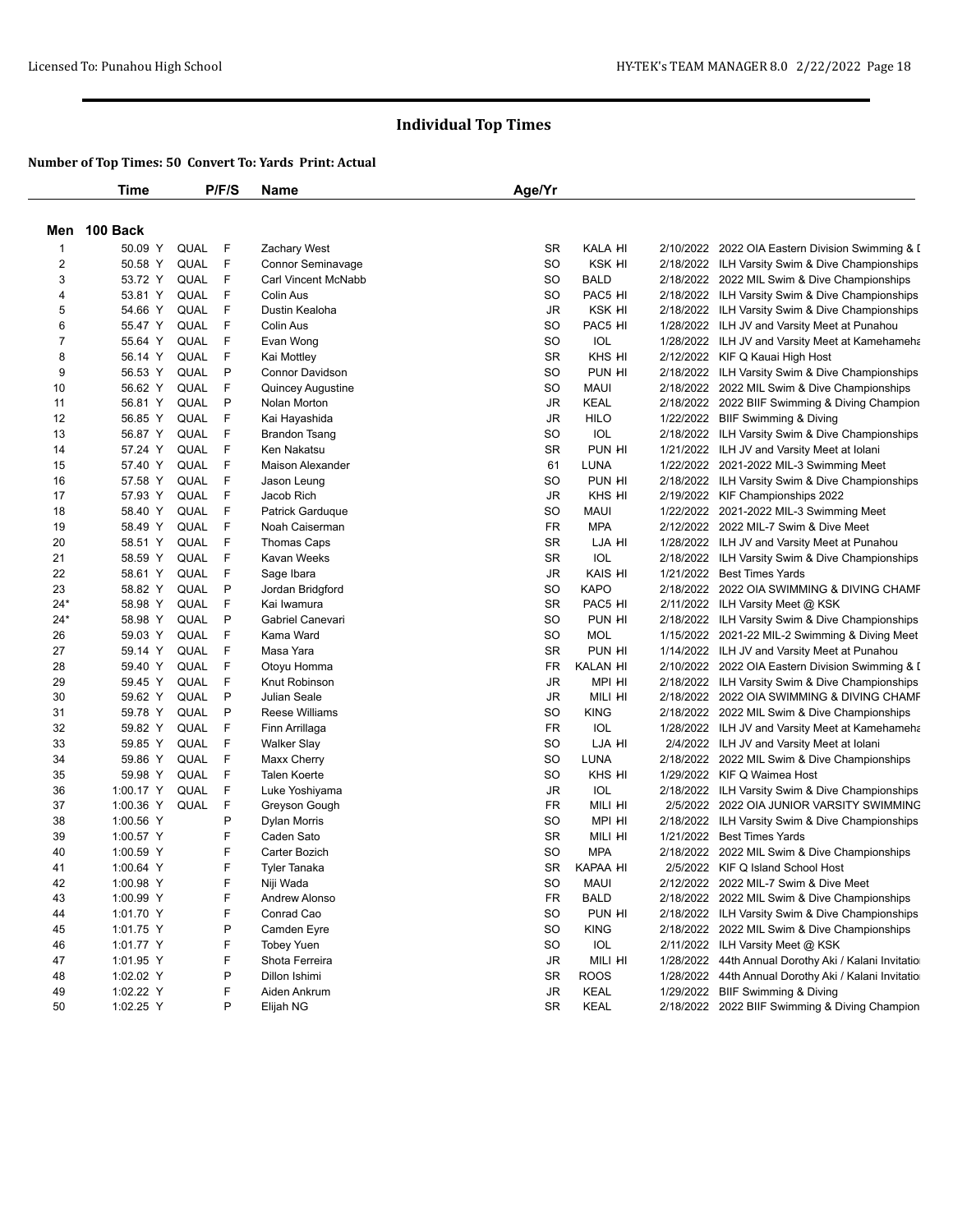|                | <b>Time</b>    |             | P/F/S | Name                       | Age/Yr    |                 |                                                      |
|----------------|----------------|-------------|-------|----------------------------|-----------|-----------------|------------------------------------------------------|
|                | Men 100 Breast |             |       |                            |           |                 |                                                      |
| -1             | 1:02.17 S      | <b>QUAL</b> | F     | Thomas Caps                | <b>SR</b> | LJA HI          | 1/14/2022 LJA vs Pac 5                               |
| $\overline{c}$ | 58.69 Y        | QUAL        | F     | Maluhia Kaye               | <b>SR</b> | <b>HILO</b>     | 2/18/2022 2022 BIIF Swimming & Diving Champion       |
| 3              | 59.55 Y        | QUAL        | F     | <b>Leland Stancil</b>      | SO        | <b>IOL</b>      | 2/18/2022 ILH Varsity Swim & Dive Championships      |
| 4              | 1:00.32 Y      | QUAL        | F     | <b>Tommy King</b>          | <b>SR</b> | PUN HI          | 2/18/2022 ILH Varsity Swim & Dive Championships      |
| 5              | 1:00.45 Y      | QUAL        | P     | Ken Nakatsu                | <b>SR</b> | PUN HI          | 2/18/2022 ILH Varsity Swim & Dive Championships      |
| 6              | 1:01.22 Y      | <b>QUAL</b> | F     | <b>Blaise Swartwood</b>    | <b>SR</b> | Mili hi         | 2/18/2022 2022 OIA SWIMMING & DIVING CHAMF           |
| 7              | 1:01.73 Y      | QUAL        | F     | Connor Aparicio-Bill       | <b>SR</b> | <b>KEAL</b>     | 2/18/2022 2022 BIIF Swimming & Diving Champion       |
| 8              | 1:01.84 Y      | QUAL        | F     | Luca Courteau              | JR        | KALA HI         | 2/10/2022 2022 OIA Eastern Division Swimming & I     |
| 9              | 1:02.11 Y      | <b>QUAL</b> | P     | Kahikinaokala Kukea-Shultz | <b>SR</b> | MPI HI          | 2/18/2022 ILH Varsity Swim & Dive Championships      |
| 10             | 1:02.20 Y      | QUAL        | F     | <b>Edwin Barrett</b>       | <b>SO</b> | <b>KING</b>     | 2/18/2022 2022 MIL Swim & Dive Championships         |
| 11             | 1:02.99 Y      | QUAL        | F     | Nash Brandon               | <b>SR</b> | KSK HI          | 1/28/2022 ILH JV and Varsity Meet at Kamehameha      |
| 12             | 1:03.04 Y      | QUAL        | F     | <b>Tyler Tanaka</b>        | <b>SR</b> | KAPAA HI        | 2/19/2022 KIF Championships 2022                     |
| 13             | 1:03.29 Y      | QUAL        | F     | Jeffrey Ferrer             | SO        | PUN HI          | 2/18/2022 ILH Varsity Swim & Dive Championships      |
| 14             | 1:03.32 Y      | QUAL        | P     | Andrew Lee                 | JR        | KALAN HI        | 2/18/2022 2022 OIA SWIMMING & DIVING CHAMF           |
| 15             | 1:03.44 Y      | QUAL        | F     | Tristan Regula             | <b>SO</b> | KALA HI         | 1/28/2022 44th Annual Dorothy Aki / Kalani Invitatio |
| $16*$          | 1:03.89 Y      | QUAL        | P     | Kainoa Paul                | <b>SR</b> | PUN HI          | 2/18/2022 ILH Varsity Swim & Dive Championships      |
| $16*$          | 1:03.89 Y      | QUAL        | F     | Dustin Kealoha             | <b>JR</b> | KSK HI          | 2/11/2022 ILH Varsity Meet @ KSK                     |
| 18             | 1:04.07 Y      | QUAL        | F     | Taiga Sakai                | <b>JR</b> | <b>KALAN HI</b> | 2/18/2022 2022 OIA SWIMMING & DIVING CHAMF           |
| 19             | 1:04.21 Y      | QUAL        | F     | Raphael Lamug              | <b>SR</b> | CAMP HI         | 2/18/2022 2022 OIA SWIMMING & DIVING CHAMF           |
| 20             | 1:04.78 Y      | QUAL        | F     |                            | JR        | <b>HILO</b>     | 1/29/2022 BIIF Swimming & Diving                     |
| 21             |                | QUAL        | F     | Kai Hayashida              | <b>SO</b> | <b>BALD</b>     |                                                      |
|                | 1:04.79 Y      |             | F     | Carl Vincent McNabb        | SO        |                 | 1/14/2022 2021-2022 MIL-1 Swim Meet                  |
| 22             | 1:04.82 Y      | QUAL        |       | <b>Legend Storer</b>       |           | <b>MPA</b>      | 2/18/2022 2022 MIL Swim & Dive Championships         |
| $23*$          | 1:04.86 Y      | <b>QUAL</b> | F     | Kai Iwamura                | <b>SR</b> | PAC5 HI         | 1/21/2022 ILH JV and Varsity Meet at Kamehameha      |
| 23*            | 1:04.86 Y      | QUAL        | F     | Dakota Domingo             | <b>SO</b> | <b>HILO</b>     | 1/8/2022 BIIF Swimming & Diving                      |
| 25             | 1:05.02 Y      | <b>QUAL</b> | F     | <b>Travis Kuo</b>          | SO        | KSK HI          | 2/18/2022 ILH Varsity Swim & Dive Championships      |
| 26             | 1:05.08 Y      | QUAL        | F     | Alexander Lerner           | <b>SO</b> | KALA HI         | 2/10/2022 2022 OIA Eastern Division Swimming & I     |
| 27             | 1:05.28 Y      | QUAL        | P     | Ken Yamashiro              | FR        | <b>BALD</b>     | 2/18/2022 2022 MIL Swim & Dive Championships         |
| 28             | 1:05.65 Y      | QUAL        | F     | Nolan Morton               | JR        | <b>KEAL</b>     | 1/15/2022 BIIF Swimming & Diving Swim Meet           |
| 29             | 1:05.73 Y      | <b>QUAL</b> | F     | Taro Tsuji                 | <b>JR</b> | MPI HI          | 2/18/2022 ILH Varsity Swim & Dive Championships      |
| 30             | 1:05.75 Y      | QUAL        | F     | Patrick Garduque           | SO        | <b>MAUI</b>     | 2/12/2022 2022 MIL-7 Swim & Dive Meet                |
| 31             | 1:05.82 Y      | QUAL        | F     | Ryunosuke Hattori          | SO        | LUNA            | 2/18/2022 2022 MIL Swim & Dive Championships         |
| 32             | 1:05.95 Y      | QUAL        | P     | Sean Weyrick               | JR        | <b>HPA</b>      | 2/18/2022 2022 BIIF Swimming & Diving Champion       |
| 33             | 1:06.16 Y      | QUAL        | F     | Jake Lee                   | JR        | KSK HI          | 2/18/2022 ILH Varsity Swim & Dive Championships      |
| 34             | 1:06.18 Y      | QUAL        | F     | Raphael Lamung             | <b>SR</b> | CAMP HI         | 1/22/2022 2022 OIA QUALIFIYING MEET #3 KALA          |
| 35             | 1:06.26 Y      | <b>QUAL</b> | F     | Randen Tadaki              | <b>SO</b> | MILI HI         | 2/18/2022 2022 OIA SWIMMING & DIVING CHAMF           |
| 36             | 1:06.31 Y      | QUAL        | F     | lan Raquel                 | <b>JR</b> | KAPAA HI        | 2/5/2022 KIF Q Island School Host                    |
| 37             | 1:06.41 Y      | QUAL        | F     | Ethan Kim                  | JR        | KSK HI          | 2/18/2022 ILH Varsity Swim & Dive Championships      |
| 38             | 1:06.54 Y      | QUAL        | F     | Dodge Turner               | <b>SR</b> | <b>KSH</b>      | 2/18/2022 2022 BIIF Swimming & Diving Champion       |
| 39             | 1:06.77 Y      |             | F     | Sage Ibara                 | JR        | KAIS HI         | 1/22/2022 2022 OIA QUALIFIYING MEET #3 KALA          |
| 40             | 1:06.95 Y      |             | F     | Daniel Ontai               | JR        | KSK HI          | 1/28/2022 ILH JV and Varsity Meet at Kamehamehang    |
| 41             | 1:06.98 Y      |             | P     | <b>Tanner Zane</b>         | <b>JR</b> | MILI HI         | 2/18/2022   2022 OIA SWIMMING & DIVING CHAMF         |
| 42             | 1:07.07 Y      |             | F     | Cameron Cornforth          | JR        | KEAL            | 2/18/2022 2022 BIIF Swimming & Diving Champion       |
| 43             | 1:07.24 Y      |             | F     | Ryan Wise                  | FR        | KS-M            | 2/5/2022 2022 MIL-6 Swim & Dive Meet                 |
| 44             | 1:07.26 Y      |             | F     | Caden Sato                 | SR        | MILI HI         | 1/21/2022 Best Times Yards                           |
| 45             | 1:07.29 Y      |             | F     | Caden Lombard              | SR        | PUN HI          | 1/21/2022 ILH JV and Varsity Meet at Iolani          |
| 46             | 1:07.42 Y      |             | P     | Landen Otaka               | JR        | PAC5 HI         | 2/18/2022 ILH Varsity Swim & Dive Championships      |
| 47             | 1:07.44 Y      |             | P     | Benjamin Wyatt             | SO        | <b>HPA</b>      | 2/18/2022 2022 BIIF Swimming & Diving Champion       |
| 48             | 1:07.72 Y      |             | F     | Kai Kennedy                | JR        | CAMP HI         | 2/18/2022 2022 OIA SWIMMING & DIVING CHAMF           |
| 49             | 1:08.10 Y      |             | F     | Zachary West               | SR        | KALA HI         | 1/21/2022 Best Times Yards                           |
| 50             | 1:08.25 Y      |             | F     | Riki Watanabe              | SR        | KALAN HI        | 1/21/2022 Best Times Yards                           |
|                |                |             |       |                            |           |                 |                                                      |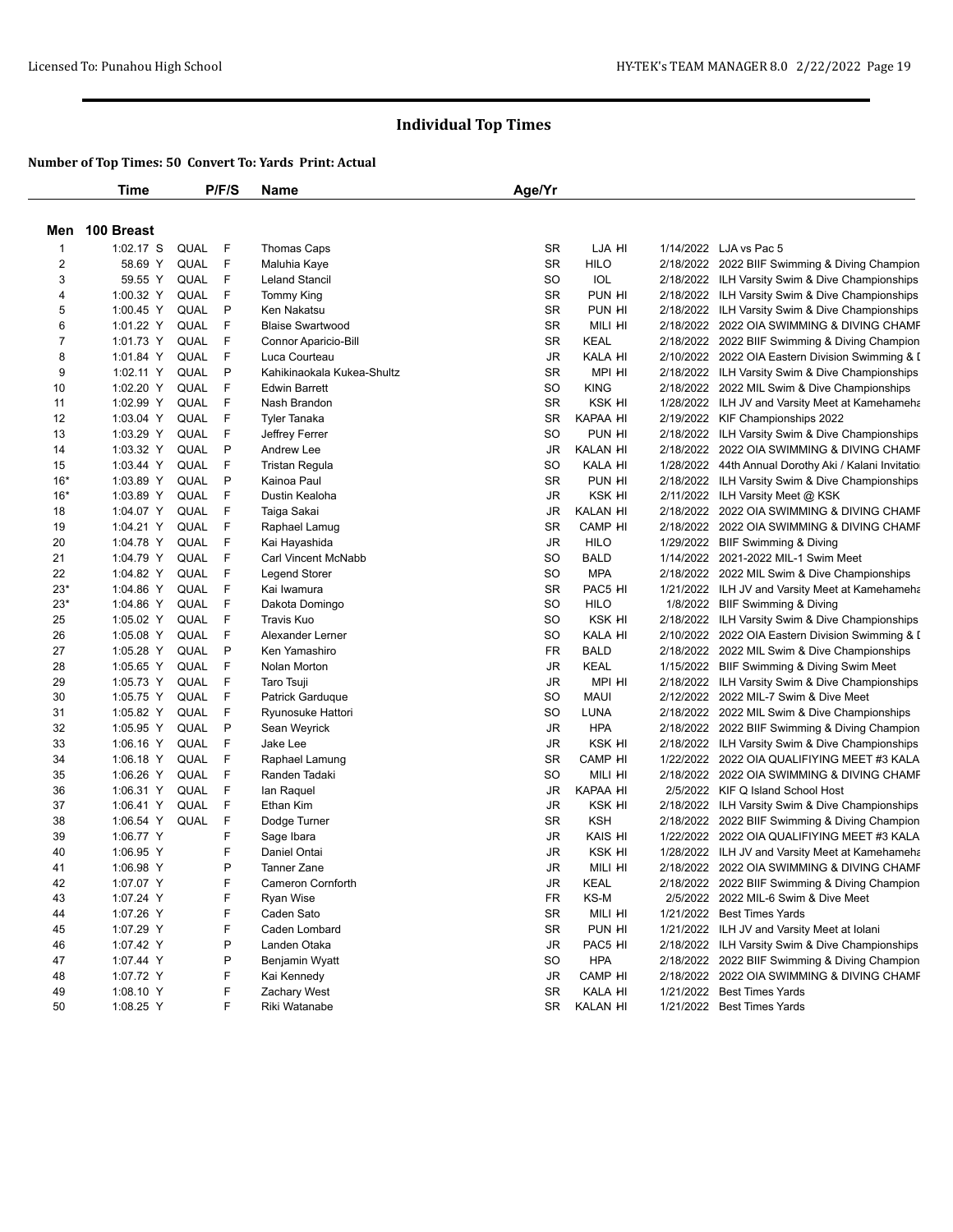|                | <b>Time</b> |             | P/F/S        | Name                    | Age/Yr    |             |                                                      |
|----------------|-------------|-------------|--------------|-------------------------|-----------|-------------|------------------------------------------------------|
|                | Men 100 Fly |             |              |                         |           |             |                                                      |
| $\mathbf{1}$   | 50.30 Y     | QUAL        | F            | Connor Seminavage       | <b>SO</b> | KSK HI      | 2/18/2022 ILH Varsity Swim & Dive Championships      |
| $\overline{c}$ | 51.26 Y     | QUAL        | F            | Zachary West            | <b>SR</b> | KALA HI     | 2/18/2022 2022 OIA SWIMMING & DIVING CHAMF           |
| 3              | 52.48 Y     | QUAL        | F            | Kai Hayashida           | JR        | <b>HILO</b> | 2/18/2022 2022 BIIF Swimming & Diving Champion       |
| 4              | 52.90 Y     | <b>QUAL</b> | F            | Patrick Garduque        | <b>SO</b> | <b>MAUI</b> | 2/18/2022 2022 MIL Swim & Dive Championships         |
| 5              | 52.94 Y     | <b>QUAL</b> | P            | Aiden Morris            | <b>SR</b> | MPI HI      | 2/18/2022 ILH Varsity Swim & Dive Championships      |
| 6              | 53.59 Y     | QUAL        | F            | Andrew Alonso           | FR        | <b>BALD</b> | 2/18/2022 2022 MIL Swim & Dive Championships         |
| 7              | 53.81 Y     | QUAL        | F            | Kai Mottley             | <b>SR</b> | KHS HI      | 2/12/2022 KIF Q Kauai High Host                      |
| 8              | 54.20 Y     | QUAL        | F            | Carl Vincent McNabb     | <b>SO</b> | <b>BALD</b> | 2/4/2022 2021-2022 MIL-5 Swimming Meet               |
| 9*             | 54.33 Y     | QUAL        | F            | <b>Maison Alexander</b> | 61        | <b>LUNA</b> | 2/12/2022 2022 MIL-7 Swim & Dive Meet                |
| $9*$           | 54.33 Y     | QUAL        | F            | Ken Nakatsu             | <b>SR</b> | PUN HI      | 1/28/2022 ILH JV and Varsity Meet at Punahou         |
| 11             | 54.35 Y     | <b>QUAL</b> | P            | Gabriel Canevari        | <b>SO</b> | PUN HI      | 2/18/2022 ILH Varsity Swim & Dive Championships      |
| 12             | 54.54 Y     | QUAL        | P            | <b>Tobey Yuen</b>       | <b>SO</b> | IOL         | 2/18/2022 ILH Varsity Swim & Dive Championships      |
| 13             | 54.58 Y     | QUAL        | F            | Finnegan Morton         | <b>SR</b> | <b>KEAL</b> | 2/18/2022 2022 BIIF Swimming & Diving Champion       |
| 14             | 54.60 Y     | QUAL        | P            | Kai Iwamura             | <b>SR</b> | PAC5 HI     | 2/18/2022 ILH Varsity Swim & Dive Championships      |
| 15             | 54.81 Y     | QUAL        | F            | Caden Sato              | <b>SR</b> | MILI HI     | 2/18/2022 2022 OIA SWIMMING & DIVING CHAMF           |
| 16             | 54.86 Y     | QUAL        | F            | <b>Conner Gunderson</b> | SO        | <b>MAUI</b> | 2/4/2022 2021-2022 MIL-5 Swimming Meet               |
| 17             | 54.87 Y     | QUAL        | F            | Kouske Soler            | <b>JR</b> | <b>HPA</b>  | 2/18/2022 2022 BIIF Swimming & Diving Champion       |
| 18             | 54.93 Y     | QUAL        | F            | Cade Kidani             | <b>FR</b> | PUN HI      | 2/18/2022 ILH Varsity Swim & Dive Championships      |
| 19             | 54.96 Y     | QUAL        | P            | Dillon Ishimi           | <b>SR</b> | <b>ROOS</b> | 2/18/2022 2022 OIA SWIMMING & DIVING CHAMF           |
| 20             | 55.01 Y     | <b>QUAL</b> | F            | Dustin Kealoha          | <b>JR</b> | KSK HI      | 2/11/2022 ILH Varsity Meet @ KSK                     |
| 21             | 55.20 Y     | QUAL        | F            | Nash Brandon            | <b>SR</b> | KSK HI      | 1/21/2022 ILH JV and Varsity Meet at Kamehameha      |
| 22             | 55.35 Y     | QUAL        | F            | Luca Courteau           | JR        | KALA HI     | 2/10/2022 2022 OIA Eastern Division Swimming & I     |
| 23             | 55.43 Y     | <b>QUAL</b> | F            | Colin Aus               | <b>SO</b> | PAC5 HI     | 1/28/2022 ILH JV and Varsity Meet at Punahou         |
| 24             | 55.70 Y     | QUAL        | P            | Taro Tsuji              | JR        | MPI HI      | 2/18/2022 ILH Varsity Swim & Dive Championships      |
| 25             | 55.73 Y     | QUAL        | P            | Jake Lee                | JR        | KSK HI      | 2/18/2022 ILH Varsity Swim & Dive Championships      |
| 26             | 55.74 Y     | QUAL        | P            | Jordan Clifford         | <b>SO</b> | MPI HI      | 2/18/2022 ILH Varsity Swim & Dive Championships      |
| 27             | 55.81 Y     | QUAL        | F            | <b>Leland Stancil</b>   | <b>SO</b> | IOL         | 2/4/2022 ILH JV and Varsity Meet at Iolani           |
| 28             | 55.84 Y     | QUAL        | F            | Noah Caiserman          | FR        | <b>MPA</b>  | 2/4/2022 2021-2022 MIL-5 Swimming Meet               |
| 29             | 55.91 Y     | <b>QUAL</b> | P            | <b>Marcus Siarot</b>    | <b>SR</b> | PAC5 HI     | 2/18/2022 ILH Varsity Swim & Dive Championships      |
| 30             | 55.92 Y     | QUAL        | F            | Caden Lombard           | <b>SR</b> | PUN HI      | 1/14/2022 ILH JV and Varsity Meet at Punahou         |
| 31             | 56.20 Y     | QUAL        | F            | Sage Ibara              | JR        | KAIS HI     | 2/18/2022 2022 OIA SWIMMING & DIVING CHAMF           |
| 32             | 56.32 Y     | QUAL        | F            | Raphael Lamung          | <b>SR</b> | CAMP HI     | 2/10/2022 2022 OIA Western Division Swimming &       |
| 33             | 56.43 Y     | QUAL        | F            | <b>Blaise Swartwood</b> | <b>SR</b> | MILI HI     | 1/22/2022 2022 OIA QUALIFIYING MEET #3 KALA          |
| 34             | 56.45 Y     | QUAL        | F            | <b>Quintin Cummings</b> | <b>FR</b> | PAC5 HI     | 1/21/2022 ILH JV and Varsity Meet at Kamehameha      |
| $35*$          | 56.59 Y     | QUAL        | F            | <b>Tyler Tanaka</b>     | <b>SR</b> | KAPAA HI    | 1/29/2022 KIF Q Waimea Host                          |
| $35*$          | 56.59 Y     | QUAL        | F            | Caden Sato              | <b>SR</b> | MILI HI     | 1/21/2022 Best Times Yards                           |
| 37             | 56.68 Y     | QUAL        | P            | <b>Bruno Bruyere</b>    | FR        | PAC5 HI     | 2/18/2022 ILH Varsity Swim & Dive Championships      |
| 38             | 56.70 Y     | QUAL        | P            | <b>William Bagley</b>   | FR        | PUN HI      | 2/18/2022 ILH Varsity Swim & Dive Championships      |
| 39             | 56.75 Y     | QUAL        | F            | <b>Tristan Regula</b>   | SO        | KALA HI     | 1/22/2022 2022 OIA QUALIFIYING MEET #3 KALA          |
| 40             | 56.92 Y     | QUAL        | P            | Trevyn Nishimura        | <b>SO</b> | KSK HI      | 2/18/2022 ILH Varsity Swim & Dive Championships      |
| 41             | 57.13 Y     | QUAL        | - F          | <b>Ryan Wise</b>        | FR        | KS-M        | 2/12/2022 2022 MIL-7 Swim & Dive Meet                |
| 42             | 57.34 Y     | QUAL        | $\mathsf{P}$ | Cable Kronen            | SR        | PUN HI      | 2/18/2022 ILH Varsity Swim & Dive Championships      |
| 43             | 57.45 Y     | QUAL        | - F          | Josh Lee                | SR        | PUN HI      | 1/28/2022 ILH JV and Varsity Meet at Punahou         |
| 44*            | 57.53 Y     | QUAL        | F            | Riki Watanabe           | SR        | KALAN HI    | 1/28/2022 44th Annual Dorothy Aki / Kalani Invitatio |
| 44*            | 57.53 Y     | QUAL        | F            | Talen Koerte            | SO        | KHS HI      | 1/29/2022 KIF Q Waimea Host                          |
| 46             | 57.61 Y     | QUAL F      |              | Kama Ward               | SO        | <b>MOL</b>  | 2/5/2022 2022 MIL-6 Swim & Dive Meet                 |
| 47*            | 57.88 Y     | QUAL F      |              | <b>Chase Douglass</b>   | SO        | IOL         | 2/4/2022 ILH JV and Varsity Meet at Iolani           |
| $47*$          | 57.88 Y     | QUAL F      |              | <b>Brandon Tsang</b>    | SO        | IOL         | 2/11/2022 ILH Varsity Meet @ KSK                     |
| 49             | 58.09 Y     |             | F            | Taiga Sakai             | JR        | KALAN HI    | 1/22/2022 2022 OIA QUALIFIYING MEET #3 KALA          |
| 50             | 58.12 Y     |             | F            | Jake McGill             | FR        | LUNA        | 2/12/2022 2022 MIL-7 Swim & Dive Meet                |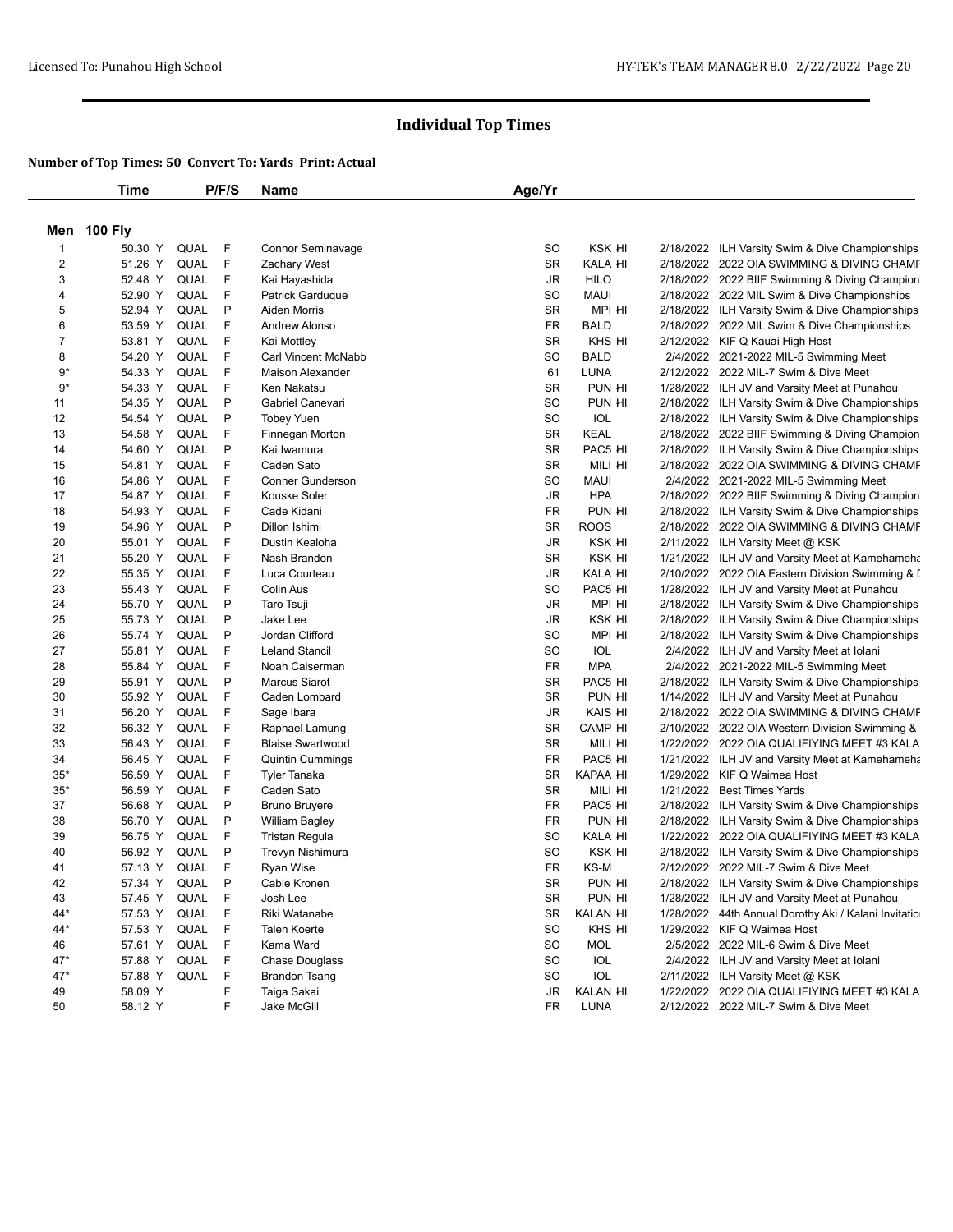|                | Time      | P/F/S | <b>Name</b>          | Age/Yr    |               |           |                                       |
|----------------|-----------|-------|----------------------|-----------|---------------|-----------|---------------------------------------|
| Men            | 100 IM    |       |                      |           |               |           |                                       |
|                | 58.77 Y   | F     | Cade Kidani          | <b>FR</b> | PUN HI        | 1/21/2022 | ILH JV and Varsity Meet at Iolani     |
| $\overline{2}$ | 1:01.83 Y | F     | Luke Yoshiyama       | <b>JR</b> | <b>IOL</b>    | 1/21/2022 | ILH JV and Varsity Meet at Iolani     |
| 3              | 1:03.30 Y | F     | Mason Shimabuku      | <b>FR</b> | PUN HI        | 1/14/2022 | ILH JV and Varsity Meet at Punahou    |
| 4              | 1:03.76 Y | F     | Xander Chen          | JR.       | IOL           | 2/4/2022  | ILH JV and Varsity Meet at Iolani     |
| 5              | 1:04.34 Y | F     | Taiyo Arcena         | <b>JR</b> | <b>IOL</b>    | 2/4/2022  | ILH JV and Varsity Meet at Iolani     |
| 6              | 1:05.00 Y | F     | <b>Tyler Lau</b>     | <b>SO</b> | PUN HI        | 1/21/2022 | ILH JV and Varsity Meet at Iolani     |
| $\overline{7}$ | 1:05.11 Y | F     | Evan Sharkey         | <b>JR</b> | PUN HI        | 1/21/2022 | ILH JV and Varsity Meet at Iolani     |
| 8              | 1:06.47 Y | F     | Nicholas Sharawy     | <b>SO</b> | PUN HI        | 1/28/2022 | ILH JV and Varsity Meet at Punahou    |
| 9              | 1:06.83 Y | F     | Thomas Tan           | <b>SO</b> | <b>IOL</b>    | 2/4/2022  | ILH JV and Varsity Meet at Iolani     |
| 10             | 1:07.14 Y | F     | Puna Blair           | <b>FR</b> | PUN HI        | 1/14/2022 | ILH JV and Varsity Meet at Punahou    |
| 11             | 1:07.28 Y | F     | Sebastien Kiyabu     | <b>JR</b> | MPI HI        | 2/4/2022  | ILH JV and Varsity Meet at Iolani     |
| 12             | 1:07.29 Y | F     | <b>Adam Scrivner</b> | <b>JR</b> | <b>IOL</b>    | 1/28/2022 | ILH JV and Varsity Meet at Kamehameha |
| 13             | 1:07.51 Y | F     | <b>Mark Davis</b>    | <b>SO</b> | MPI HI        | 1/28/2022 | ILH JV and Varsity Meet at Kamehameha |
| 14             | 1:08.35 Y | F     | Kenjiro Otake        | <b>SO</b> | <b>IOL</b>    | 1/28/2022 | ILH JV and Varsity Meet at Kamehameha |
| 15             | 1:08.39 Y | F     | lan Ahn              | <b>SO</b> | PUN HI        | 1/21/2022 | ILH JV and Varsity Meet at Iolani     |
| 16             | 1:09.28 Y | F     | Skyler Tjapkes       | <b>FR</b> | PUN HI        | 1/21/2022 | ILH JV and Varsity Meet at Iolani     |
| 17             | 1:09.98 Y | F     | Waika Wilson         | <b>JR</b> | <b>KSK HI</b> | 1/28/2022 | ILH JV and Varsity Meet at Kamehameha |
| 18             | 1:12.06 Y | F     | Jackson Iwata        | SO        | IOL           | 1/21/2022 | ILH JV and Varsity Meet at Iolani     |
| 19             | 1:12.22 Y | F     | Kai Kennedy          | <b>JR</b> | <b>IOL</b>    | 2/4/2022  | ILH JV and Varsity Meet at Iolani     |
| 20             | 1:12.83 Y | F     | <b>Andrew Black</b>  | <b>FR</b> | PUN HI        | 1/28/2022 | ILH JV and Varsity Meet at Punahou    |
| 21             | 1:13.66 Y | F     | Dylan Baker          | <b>FR</b> | MPI HI        | 2/4/2022  | ILH JV and Varsity Meet at Iolani     |
| 22             | 1:13.97 Y | F     | Micah Fasi           | <b>SO</b> | <b>IOL</b>    | 1/21/2022 | ILH JV and Varsity Meet at Iolani     |
| 23             | 1:14.02 Y | F     | Adam Ancheta         | <b>JR</b> | MPI HI        | 2/4/2022  | ILH JV and Varsity Meet at Iolani     |
| 24             | 1:19.86 Y | F     | Eric Chi             | <b>FR</b> | PUN HI        | 1/14/2022 | ILH JV and Varsity Meet at Punahou    |
| 25             | 1:20.90 Y | F     | Jacob Marzullo       | <b>FR</b> | MPI HI        | 2/4/2022  | ILH JV and Varsity Meet at Iolani     |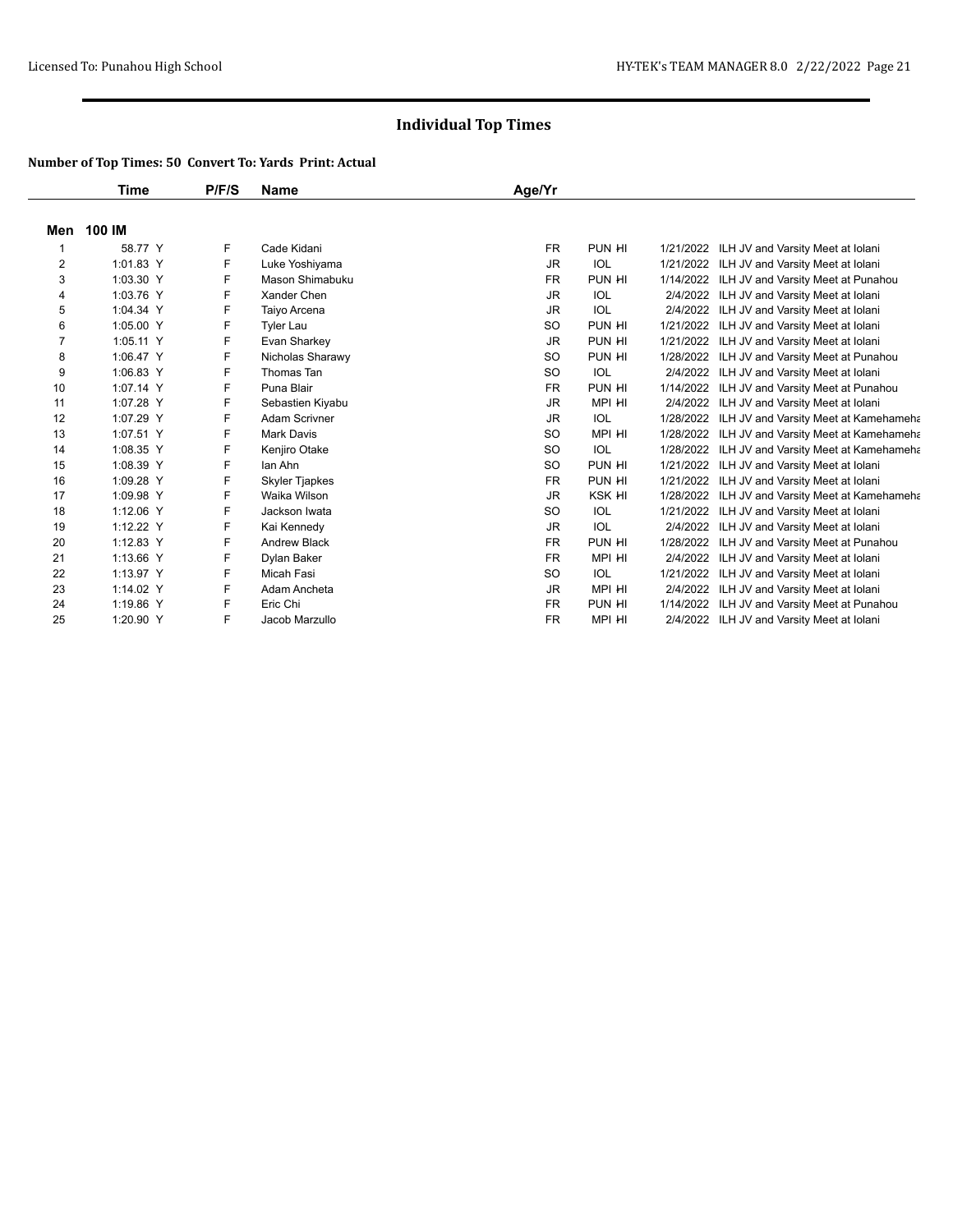|                | Time       |             | P/F/S | Name                       | Age/Yr    |             |                                                                               |
|----------------|------------|-------------|-------|----------------------------|-----------|-------------|-------------------------------------------------------------------------------|
|                | Men 200 IM |             |       |                            |           |             |                                                                               |
| $\mathbf{1}$   | 1:55.73 Y  | QUAL        | -F    | Thomas Caps                | <b>SR</b> | LJA HI      | 2/18/2022 ILH Varsity Swim & Dive Championships                               |
| $\overline{c}$ | 1:57.92 Y  | QUAL        | F     | Ken Nakatsu                | <b>SR</b> | PUN HI      | 2/18/2022 ILH Varsity Swim & Dive Championships                               |
| 3              | 1:58.69 Y  | QUAL        | E     | <b>Carl Vincent McNabb</b> | SO        | <b>BALD</b> | 2/18/2022 2022 MIL Swim & Dive Championships                                  |
| 4              | 1:58.94 Y  | QUAL        | F     | <b>Blaise Swartwood</b>    | <b>SR</b> | MILI HI     | 2/18/2022 2022 OIA SWIMMING & DIVING CHAMF                                    |
| 5              | 2:00.12 Y  | QUAL        | F     | <b>Leland Stancil</b>      | <b>SO</b> | IOL         | 2/18/2022 ILH Varsity Swim & Dive Championships                               |
| 6              | 2:00.20 Y  | QUAL        | F     | Connor Seminavage          | <b>SO</b> | KSK HI      | 2/11/2022 ILH Varsity Meet @ KSK                                              |
| 7              | 2:00.93 Y  | QUAL        | F     | Kai Mottley                | <b>SR</b> | KHS HI      | 2/12/2022 KIF Q Kauai High Host                                               |
| 8              | 2:01.33 Y  | QUAL        | F     | Caden Sato                 | <b>SR</b> | MILI HI     | 2/18/2022 2022 OIA SWIMMING & DIVING CHAMF                                    |
| 9              | 2:01.60 Y  | QUAL        | P     | <b>Edwin Barrett</b>       | SO        | <b>KING</b> | 2/18/2022 2022 MIL Swim & Dive Championships                                  |
| 10             | 2:02.09 Y  | QUAL        | F     | Kai Hayashida              | <b>JR</b> | <b>HILO</b> | 1/22/2022 BIIF Swimming & Diving                                              |
| 11             | 2:02.74 Y  | <b>QUAL</b> | F     | Dustin Kealoha             | JR        | KSK HI      | 2/18/2022 ILH Varsity Swim & Dive Championships                               |
| 12             | 2:04.25 Y  | QUAL        | F     | Kai Iwamura                | <b>SR</b> | PAC5 HI     | 2/18/2022 ILH Varsity Swim & Dive Championships                               |
| 13             | 2:04.27 Y  | QUAL        | F     | Kouske Soler               | <b>JR</b> | <b>HPA</b>  | 2/18/2022 2022 BIIF Swimming & Diving Champion                                |
| 14             | 2:05.16 Y  | QUAL        | F     | Evan Wong                  | <b>SO</b> | IOL         | 1/21/2022 ILH JV and Varsity Meet at Iolani                                   |
| 15             | 2:05.63 Y  | QUAL        | F     | <b>Tyler Tanaka</b>        | <b>SR</b> | KAPAA HI    | 1/29/2022 KIF Q Waimea Host                                                   |
| 16             | 2:05.70 Y  | QUAL        | F     | Maison Alexander           | 61        | LUNA        | 2/18/2022 2022 MIL Swim & Dive Championships                                  |
| 17             | 2:05.91 Y  | QUAL        | P     | Caden Lombard              | <b>SR</b> | PUN HI      | 2/18/2022 ILH Varsity Swim & Dive Championships                               |
| 18             | 2:06.11 Y  | QUAL        | P     | Noah Caiserman             | <b>FR</b> | <b>MPA</b>  | 2/18/2022 2022 MIL Swim & Dive Championships                                  |
| 19             | 2:06.47 Y  | QUAL        | F     | <b>Tristan Regula</b>      | SO        | KALA HI     | 1/21/2022 Best Times Yards                                                    |
| 20             | 2:06.52 Y  | <b>QUAL</b> | F     | Josh Lee                   | <b>SR</b> | PUN HI      | 1/21/2022 ILH JV and Varsity Meet at Iolani                                   |
| 21             | 2:06.55 Y  | QUAL        | F     | Sage Ibara                 | JR        | KAIS HI     | 2/10/2022 2022 OIA Eastern Division Swimming & I                              |
| 22             | 2:06.70 Y  | QUAL        | P     | Parker Muench              | <b>FR</b> | PUN HI      |                                                                               |
|                | 2:07.02 Y  | <b>QUAL</b> | F     | Zachary West               | <b>SR</b> | KALA HI     | 2/18/2022 ILH Varsity Swim & Dive Championships<br>1/21/2022 Best Times Yards |
| 23             |            |             | F     |                            |           |             |                                                                               |
| 24             | 2:07.03 Y  | QUAL        |       | Knut Robinson              | JR        | MPI HI      | 1/28/2022 ILH JV and Varsity Meet at Kamehameha                               |
| 25             | 2:07.37 Y  | QUAL        | F     | Caden Sato                 | SR        | MILI HI     | 1/22/2022 2022 OIA QUALIFIYING MEET #3 KALA                                   |
| 26             | 2:07.89 Y  | <b>QUAL</b> | F     | Colin Aus                  | SO        | PAC5 HI     | 2/11/2022 ILH Varsity Meet @ KSK                                              |
| 27             | 2:08.06 Y  | QUAL        | F     | Otoyu Homma                | <b>FR</b> | KALAN HI    | 2/10/2022 2022 OIA Eastern Division Swimming & I                              |
| 28             | 2:08.10 Y  | QUAL        | F     | Patrick Garduque           | <b>SO</b> | <b>MAUI</b> | 1/29/2022 2021-2022 MIL-4 Swim & Dive Meet                                    |
| 29             | 2:08.92 Y  | <b>QUAL</b> | F     | Raphael Lamug              | <b>SR</b> | CAMP HI     | 2/18/2022 2022 OIA SWIMMING & DIVING CHAMF                                    |
| 30             | 2:09.03 Y  | QUAL        | F     | <b>Conner Gunderson</b>    | <b>SO</b> | <b>MAUI</b> | 2/4/2022 2021-2022 MIL-5 Swimming Meet                                        |
| 31             | 2:09.43 Y  | QUAL        | F     | Ryan Wise                  | <b>FR</b> | KS-M        | 2/12/2022 2022 MIL-7 Swim & Dive Meet                                         |
| 32             | 2:09.81 Y  | QUAL        | F     | Niji Wada                  | SO        | <b>MAUI</b> | 2/4/2022 2021-2022 MIL-5 Swimming Meet                                        |
| 33             | 2:10.02 Y  |             | F     | Taiga Sakai                | JR        | KALAN HI    | 2/10/2022 2022 OIA Eastern Division Swimming & I                              |
| $34*$          | 2:10.13 Y  |             | P     | <b>Connor Davidson</b>     | SO        | PUN HI      | 2/18/2022 ILH Varsity Swim & Dive Championships                               |
| $34*$          | 2:10.13 Y  |             | F     | Raphael Lamung             | <b>SR</b> | CAMP HI     | 1/22/2022 2022 OIA QUALIFIYING MEET #3 KALA                                   |
| 36             | 2:10.49 Y  |             | F     | Nolan Morton               | <b>JR</b> | <b>KEAL</b> | 1/29/2022 BIIF Swimming & Diving                                              |
| 37             | 2:10.60 Y  |             | F     | Cable Kronen               | <b>SR</b> | PUN HI      | 2/11/2022 ILH Varsity Meet @ KSK                                              |
| 38             | 2:10.70 Y  |             | F     | <b>Bruno Bruyere</b>       | <b>FR</b> | PAC5 HI     | 2/11/2022 ILH Varsity Meet @ KSK                                              |
| 39             | 2:10.73 Y  |             | F     | <b>Tobey Yuen</b>          | SO        | IOL         | 1/21/2022 ILH JV and Varsity Meet at Iolani                                   |
| 40             | 2:10.75 Y  |             | F     | Andrew Alonso              | <b>FR</b> | <b>BALD</b> | 2/4/2022 2021-2022 MIL-5 Swimming Meet                                        |
| 41             | 2:10.90 Y  |             | F     | Maluhia Kaye               | <b>SR</b> | <b>HILO</b> | 1/15/2022 BIIF Swimming & Diving Swim Meet                                    |
| 42             | 2:11.18 Y  |             | F     | lan Raquel                 | JR        | KAPAA HI    | 2/12/2022 KIF Q Kauai High Host                                               |
| 43             | 2:11.19 Y  |             | F     | Connor Aparicio-Bill       | SR        | <b>KEAL</b> | 2/18/2022 2022 BIIF Swimming & Diving Champion                                |
| 44             | 2:11.33 Y  |             | F     | Jeffrey Ferrer             | SO        | PUN HI      | 1/21/2022 ILH JV and Varsity Meet at Iolani                                   |
| 45             | 2:11.36 Y  |             | F     | Jason Leung                | <b>SO</b> | PUN HI      | 1/28/2022 ILH JV and Varsity Meet at Punahou                                  |
| 46             | 2:11.63 Y  |             | F     | Ken Yamashiro              | <b>FR</b> | <b>BALD</b> | 2/12/2022 2022 MIL-7 Swim & Dive Meet                                         |
| 47             | 2:11.65 Y  |             | F     | Finnegan Morton            | SR        | KEAL        | 2/5/2022 BIIF Swimming & Diving                                               |
| 48             | 2:12.13 Y  |             | F     | Camden Eyre                | SO        | <b>KING</b> | 2/18/2022 2022 MIL Swim & Dive Championships                                  |
| 49             | 2:12.19 Y  |             | F     | Jake Lee                   | JR        | KSK HI      | 2/4/2022 ILH JV and Varsity Meet at Iolani                                    |
| 50             | 2:12.22 Y  |             | F     | <b>Walker Slay</b>         | SO        | LJA HI      | 2/4/2022 ILH JV and Varsity Meet at Iolani                                    |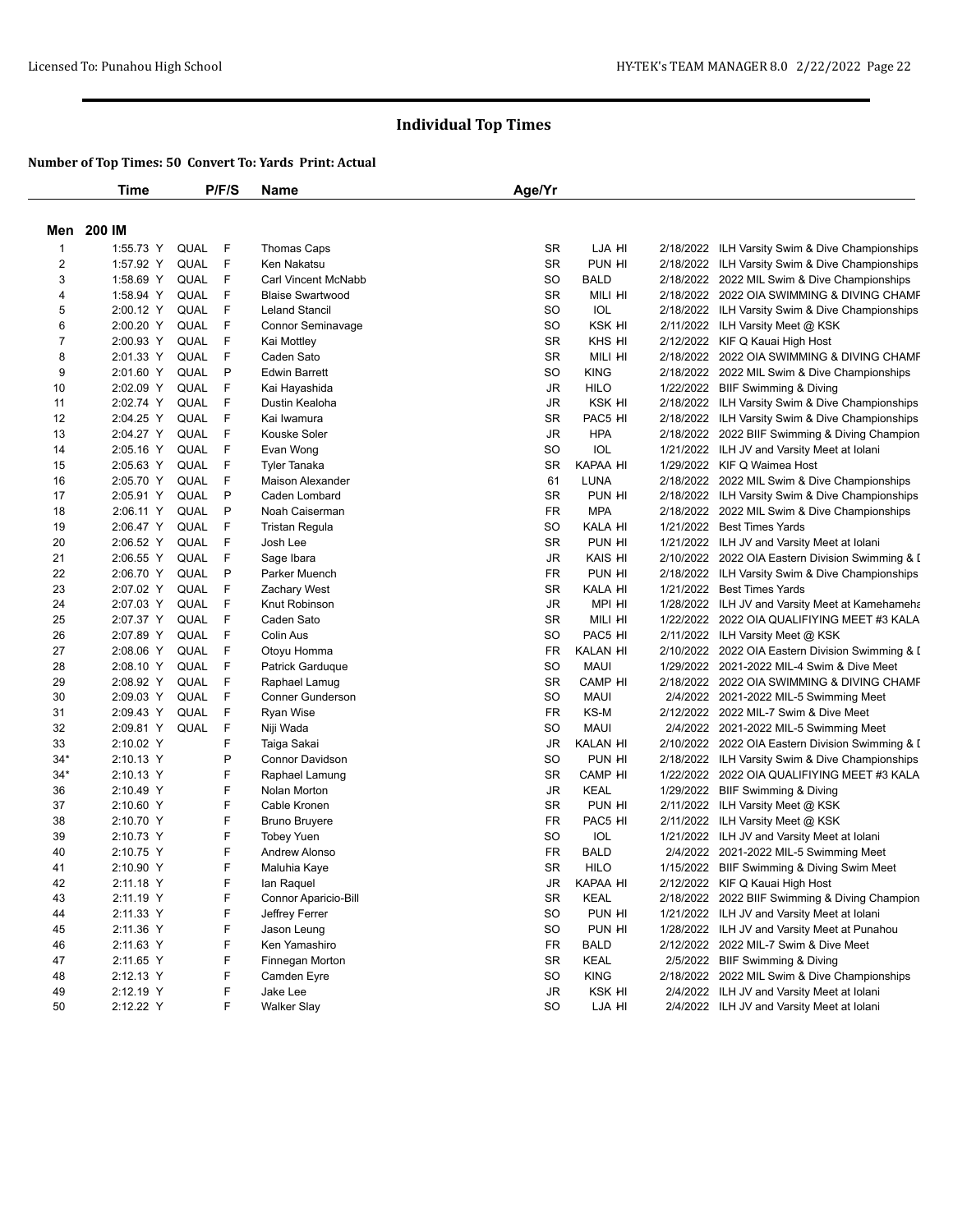|     | Time                 | P/F/S | Name           | Age/Yr                                                            |
|-----|----------------------|-------|----------------|-------------------------------------------------------------------|
|     |                      |       |                |                                                                   |
| Men | <b>Meter 6 Dives</b> |       |                |                                                                   |
|     | 322.80               | F.    | Luke Berrigan  | SO.<br>2/5/2022 2022 MIL-6 Swim & Dive Meet<br><b>KING</b>        |
|     | 302.20               | F.    | Trevor Kaufman | <b>SR</b><br>1/29/2022 BIIF Swimming & Diving<br><b>HPA</b>       |
| 3   | 151.35               | F.    | Friday Sloboda | KALAN HI<br>2/5/2022 2022 OIA JUNIOR VARSITY SWIMMING<br>SO.      |
| 4   | 121.60               | F.    | Ocean Gouveia  | <b>FR</b><br>CAMP HI<br>2/5/2022 2022 OIA JUNIOR VARSITY SWIMMING |
| 5   | 95.55                |       | Jessie Pascua  | 2/5/2022 2022 OIA JUNIOR VARSITY SWIMMING<br>SO.<br>KALAN HI      |
|     |                      |       |                |                                                                   |